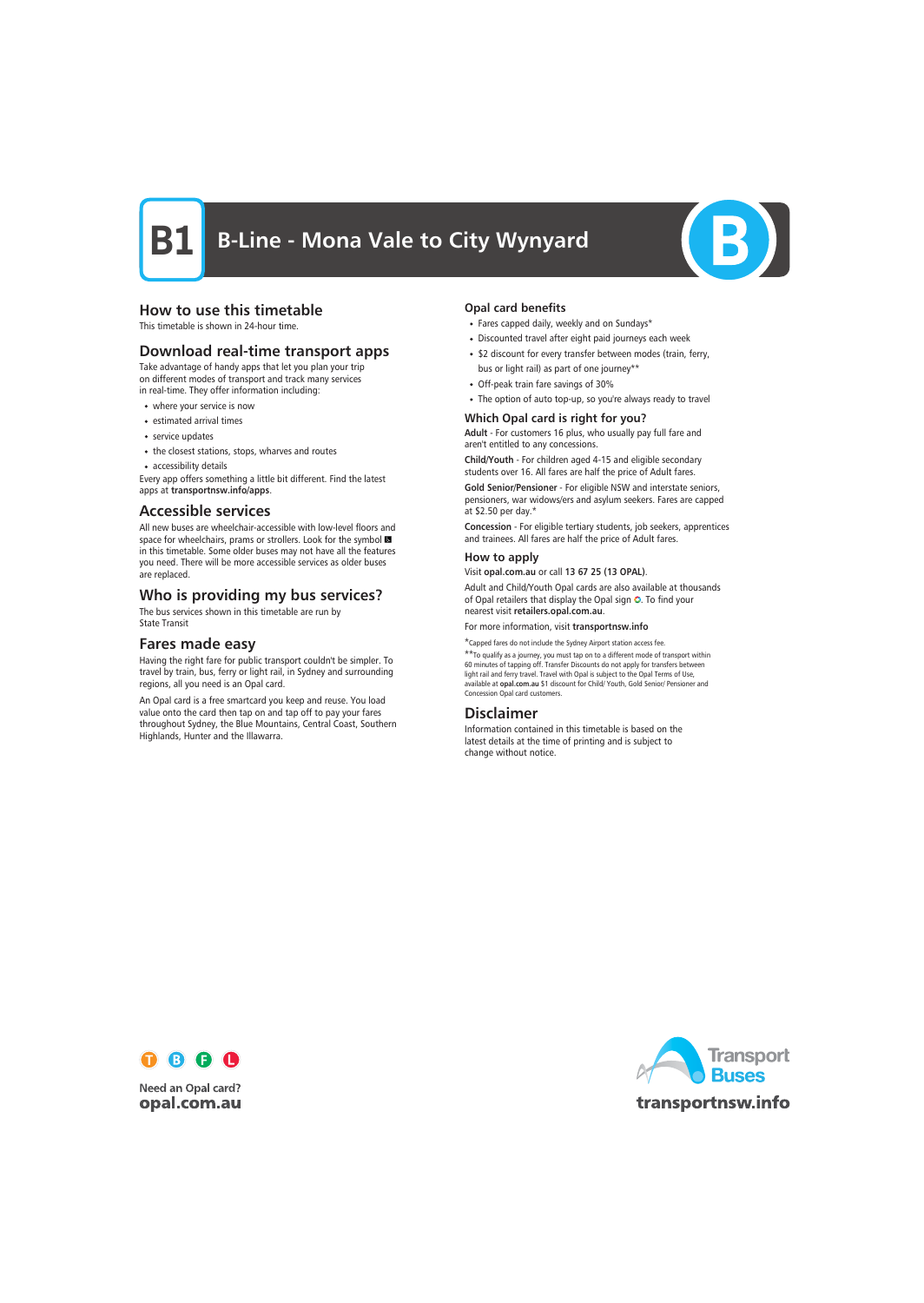

# Valid from: 26 Nov 2017<br>
Valid from: 26 Nov 2017

NOTE: Information is correct on date of download.

| <b>Monday to Friday</b>                         | $\sigma$                | $ \mathbf{r} $          | $\overline{\mathbf{r}}$                         | $\overline{6}$    | $\mathbf{g}$   | $\overline{\mathbb{G}}$ | $\sigma$                            | $\sigma$       | $\overline{a}$                                              | $\sigma$                                                                     | $\overline{a}$          |
|-------------------------------------------------|-------------------------|-------------------------|-------------------------------------------------|-------------------|----------------|-------------------------|-------------------------------------|----------------|-------------------------------------------------------------|------------------------------------------------------------------------------|-------------------------|
| Wynyard Station, Carrington St, Sydney          |                         |                         |                                                 |                   |                |                         |                                     |                |                                                             | ▶05:30 ▶05:40 ▶05:50 ▶06:00 ▶06:10 ▶06:20 ▶06:30 ▶06:38 ▶06:46 ▶06:54 ▶07:02 |                         |
| Military Rd opp Wycombe Rd, Neutral Bay         |                         |                         |                                                 |                   |                |                         |                                     |                | 05:38 05:48 05:58 06:08 06:18 06:28 06:38 06:48 06:56 07:04 |                                                                              | 07:12                   |
| Spit Junction, Spit Rd, Mosman                  | 05:41                   | 05:51                   | 06:01                                           |                   |                |                         |                                     |                | 06:12 06:22 06:32 06:42 06:52 07:00 07:08                   |                                                                              | 07:16                   |
| Condamine St after Kenneth Rd, Manly Vale       | 05:50                   | 06:00                   | 06:10                                           | 06:21             | 06:31          | 06:41                   | 06:52                               |                | 07:02 07:10                                                 | 07:18                                                                        | 07:27                   |
| Brookvale B-Line, Pittwater Rd, Brookvale       | 05:53                   | 06:03                   | 06:13                                           | 06:24             | 06:34          | 06:44                   | 06:55                               | 07:05          | 07:13                                                       | 07:21                                                                        | 07:31                   |
| Pittwater Rd before St Davids Ave, Dee Why      | 05:59                   | 06:10                   | 06:20                                           | 06:31             | 06:41          | 06:51                   | 07:02                               |                | 07:12 07:20 07:28                                           |                                                                              | 07:38                   |
| Pittwater Rd after Collaroy St, Collaroy        |                         | 06:05 06:16             | 06:26                                           | 06:37             | 06:48          | 06:58                   | 07:09                               | 07:19          | 07:27                                                       | 07:35                                                                        | 07:45                   |
| Berry Reserve, Pittwater Rd, Narrabeen          | 06:09                   | 06:20                   | 06:30                                           | 06:41             |                |                         | 06:52 07:02 07:13                   | 07:24          | 07:32                                                       | 07:40                                                                        | 07:50                   |
| Nelson Heather Centre, Pittwater Rd, Warriewood | 06:13                   | 06:24                   | 06:34                                           |                   |                |                         | 06:45 06:56 07:06 07:17             | 07:28          | 07:36                                                       | 07:44                                                                        | 07:54                   |
| Village Park, Barrenjoey Rd, Mona Vale          | 06:17                   |                         | 06:28 06:38 06:50 07:01 07:11 07:22 07:33 07:41 |                   |                |                         |                                     |                |                                                             | 07:49                                                                        | 07:59                   |
|                                                 |                         |                         |                                                 |                   |                |                         |                                     |                |                                                             |                                                                              |                         |
| <b>Monday to Friday</b>                         | $\overline{6}$          | $\overline{a}$          | $\mathbf{P}$                                    | $\mathbb{P}$      | $\mathbf{r}$   | $\overline{6}$          | $\sigma$                            | $\overline{6}$ | $\overline{a}$                                              | $\sigma$                                                                     | $\mathbf{P}$            |
| Wynyard Station, Carrington St, Sydney          |                         |                         |                                                 |                   |                |                         |                                     |                |                                                             | ▶07:10 ▶07:18 ▶07:25 ▶07:32 ▶07:40 ▶07:48 ▶07:55 ▶08:02 ▶08:10 ▶08:15 ▶08:20 |                         |
| Military Rd opp Wycombe Rd, Neutral Bay         | 07:20                   | 07:30                   | 07:37                                           | 07:44             | 07:52          | 08:00                   | 08:07                               | 08:14          | 08:22                                                       | 08:27                                                                        | 08:32                   |
| Spit Junction, Spit Rd, Mosman                  |                         | 07:24 07:34 07:41       |                                                 |                   | 07:48 07:57    | 08:05                   | 08:12                               | 08:19          | 08:27                                                       | 08:32                                                                        | 08:37                   |
| Condamine St after Kenneth Rd, Manly Vale       | 07:35                   |                         | 07:45 07:53                                     | 08:03             | 08:13          | 08:21                   | 08:28                               | 08:35          | 08:43                                                       | 08:48                                                                        | 08:53                   |
| Brookvale B-Line, Pittwater Rd, Brookvale       | 07:39                   | 07:49                   | 07:57                                           | 08:07             | 08:17          | 08:25                   | 08:32                               | 08:39          | 08:47                                                       | 08:52                                                                        | 08:57                   |
| Pittwater Rd before St Davids Ave, Dee Why      | 07:46                   | 07:57                   | 08:05                                           |                   | 08:15 08:25    |                         | 08:33 08:40                         | 08:47          | 08:55                                                       | 09:00                                                                        | 09:05                   |
| Pittwater Rd after Collaroy St, Collaroy        | 07:53                   | 08:04                   | 08:12                                           | 08:22             |                | 08:32 08:40             | 08:47                               | 08:54          | 09:02                                                       | 09:07                                                                        | 09:12                   |
| Berry Reserve, Pittwater Rd, Narrabeen          | 07:58                   | 08:09                   |                                                 | 08:19 08:29       | 08:39          | 08:47                   | 08:54                               | 09:01          |                                                             | 09:06 09:11                                                                  | 09:16                   |
| Nelson Heather Centre, Pittwater Rd, Warriewood |                         | 08:02 08:13             | 08:23                                           | 08:33             | 08:43          | 08:51                   | 08:58                               | 09:05          | 09:10                                                       | 09:15                                                                        | 09:20                   |
| Village Park, Barrenjoey Rd, Mona Vale          | 08:07                   |                         | 08:18 08:28 08:38 08:48 08:56 09:03             |                   |                |                         |                                     | 09:10          | 09:15                                                       | 09:20                                                                        | 09:25                   |
|                                                 |                         |                         |                                                 |                   |                |                         |                                     |                |                                                             |                                                                              |                         |
| <b>Monday to Friday</b>                         | $\overline{\mathbf{g}}$ | $\overline{\mathbf{a}}$ | $\overline{\mathbf{g}}$                         | $\overline{a}$    | $\overline{d}$ | $\overline{6}$          | $\overline{6}$                      | $\overline{6}$ | $\overline{\alpha}$                                         | $\overline{d}$                                                               | $\overline{d}$          |
| Wynyard Station, Carrington St, Sydney          |                         |                         |                                                 |                   |                |                         |                                     |                |                                                             | ▶08:25 ▶08:30 ▶08:35 ▶08:40 ▶08:45 ▶08:50 ▶08:55 ▶09:00 ▶09:05 ▶09:10 ▶09:15 |                         |
| Military Rd opp Wycombe Rd, Neutral Bay         | 08:37                   | 08:42                   | 08:47                                           | 08:52             | 08:57          |                         | 09:02 09:06                         | 09:11          | 09:16                                                       | 09:21                                                                        | 09:26                   |
| Spit Junction, Spit Rd, Mosman                  |                         | 08:42 08:47             |                                                 | 08:52 08:57       |                |                         | 09:02 09:07 09:11                   | 09:16          | 09:21                                                       | 09:26                                                                        | 09:31                   |
| Condamine St after Kenneth Rd, Manly Vale       | 08:58                   | 09:03                   | 09:08                                           | 09:13             | 09:18          |                         | 09:23 09:27                         | 09:32          | 09:37                                                       | 09:42                                                                        | 09:47                   |
| Brookvale B-Line, Pittwater Rd, Brookvale       | 09:02                   | 09:07                   | 09:12                                           | 09:17             |                | 09:22 09:27             | 09:31                               | 09:36          | 09:41                                                       | 09:46                                                                        | 09:51                   |
| Pittwater Rd before St Davids Ave, Dee Why      |                         |                         | 09:10 09:15 09:20 09:25 09:30 09:35 09:39       |                   |                |                         |                                     | 09:44          | 09:49                                                       | 09:54                                                                        | 09:59                   |
| Pittwater Rd after Collaroy St, Collaroy        | 09:17                   | 09:22                   | 09:27                                           |                   |                |                         | 09:32 09:37 09:42 09:46             | 09:51          | 09:56                                                       | 10:01                                                                        | 10:06                   |
| Berry Reserve, Pittwater Rd, Narrabeen          | 09:21                   | 09:26                   | 09:31                                           |                   | 09:36 09:41    |                         | 09:46 09:50                         | 09:55          | 10:00                                                       | 10:05                                                                        | 10:10                   |
| Nelson Heather Centre, Pittwater Rd, Warriewood | 09:25                   | 09:30                   | 09:35                                           | 09:40             |                |                         | 09:45 09:50 09:54                   | 09:59          | 10:04                                                       | 10:09                                                                        | 10:14                   |
| Village Park, Barrenjoey Rd, Mona Vale          | 09:30                   | 09:35                   |                                                 | 09:40 09:45 09:50 |                | 09:55                   | 09:59                               | 10:04          | 10:09                                                       | 10:14                                                                        | 10:19                   |
|                                                 |                         | $\overline{6}$          | $\overline{\mathbf{r}}$                         | $\overline{a}$    | $\overline{d}$ | $\overline{b}$          |                                     | $\overline{a}$ | $\alpha$                                                    | $\overline{a}$                                                               | $\overline{\mathbb{C}}$ |
| <b>Monday to Friday</b>                         | $\overline{a}$          |                         |                                                 |                   |                |                         | $\overline{b}$                      |                |                                                             |                                                                              |                         |
| Wynyard Station, Carrington St, Sydney          |                         |                         |                                                 |                   |                |                         |                                     |                |                                                             | ▶09:20 ▶09:25 ▶09:30 ▶09:35 ▶09:40 ▶09:45 ▶09:50 ▶09:55 ▶10:00 ▶10:05 ▶10:10 |                         |
| Military Rd opp Wycombe Rd, Neutral Bay         | 09:31                   | 09:36                   | 09:41                                           |                   | 09:46 09:51    | 09:56                   | 10:01                               | 10:05          | 10:10                                                       | 10:15                                                                        | 10:20                   |
| Spit Junction, Spit Rd, Mosman                  | 09:36                   | 09:41                   | 09:46                                           | 09:51             | 09:56          | 10:01                   | 10:06                               | 10:10          | 10:15                                                       | 10:20                                                                        | 10:25                   |
| Condamine St after Kenneth Rd, Manly Vale       |                         | 09:52 09:57             |                                                 |                   |                |                         | 10:01 10:05 10:08 10:12 10:17 10:21 |                | 10:26 10:31                                                 |                                                                              | 10:36                   |
| Brookvale B-Line, Pittwater Rd, Brookvale       |                         |                         |                                                 |                   |                |                         |                                     |                |                                                             | 09:56 10:01 10:05 10:09 10:12 10:16 10:21 10:25 10:30 10:35 10:40            |                         |
| Pittwater Rd before St Davids Ave, Dee Why      |                         |                         | 10:04 10:09 10:13                               |                   |                |                         |                                     |                | 10:17 10:20 10:24 10:29 10:33 10:38 10:43                   |                                                                              | 10:48                   |
| Pittwater Rd after Collaroy St, Collaroy        |                         |                         |                                                 |                   |                |                         |                                     |                |                                                             | 10:11 10:16 10:20 10:24 10:27 10:31 10:36 10:40 10:45 10:50 10:55            |                         |
| Berry Reserve, Pittwater Rd, Narrabeen          |                         |                         |                                                 |                   |                |                         |                                     |                |                                                             | 10:15 10:20 10:24 10:28 10:31 10:35 10:40 10:44 10:49 10:54 10:59            |                         |
| Nelson Heather Centre, Pittwater Rd, Warriewood |                         |                         |                                                 |                   |                |                         |                                     |                | 10:19 10:24 10:28 10:32 10:35 10:39 10:44 10:48 10:53 10:58 |                                                                              | 11:03                   |
| Village Park, Barrenjoey Rd, Mona Vale          |                         |                         |                                                 |                   |                |                         |                                     |                | 10:24 10:29 10:33 10:37 10:40 10:44 10:49 10:53 10:58 11:03 |                                                                              | 11:08                   |
|                                                 | $\overline{6}$          | $\sigma$                | $\sigma$                                        | $\overline{a}$    | $\mathbf{P}$   |                         | $\overline{6}$                      |                | $\sigma$                                                    |                                                                              |                         |
| <b>Monday to Friday</b>                         |                         |                         |                                                 |                   |                | 6 <sup>1</sup>          |                                     | $\sigma$       |                                                             | $\sigma$                                                                     | $\mathbf{P}$            |
| Wynyard Station, Carrington St, Sydney          |                         |                         |                                                 |                   |                |                         |                                     |                |                                                             | ▶10:15 ▶10:20 ▶10:25 ▶10:30 ▶10:40 ▶10:50 ▶11:00 ▶11:10 ▶11:20 ▶11:30 ▶11:40 |                         |
| Military Rd opp Wycombe Rd, Neutral Bay         |                         |                         |                                                 |                   |                |                         |                                     |                |                                                             | 10:25 10:30 10:35 10:40 10:50 11:00 11:10 11:20 11:30 11:40 11:50            |                         |
| Spit Junction, Spit Rd, Mosman                  |                         |                         |                                                 |                   |                |                         |                                     |                |                                                             | 10:30 10:35 10:40 10:45 10:55 11:05 11:15 11:25 11:35 11:45 11:55            |                         |
| Condamine St after Kenneth Rd, Manly Vale       | 10:41                   |                         | 10:46 10:51                                     |                   |                |                         |                                     |                |                                                             | 10:56 11:06 11:16 11:26 11:36 11:46 11:56 12:06                              |                         |
| Brookvale B-Line, Pittwater Rd, Brookvale       |                         |                         |                                                 |                   |                |                         |                                     |                |                                                             | 10:45 10:50 10:55 11:00 11:10 11:20 11:30 11:40 11:50 12:00 12:10            |                         |
| Pittwater Rd before St Davids Ave, Dee Why      |                         |                         | 10:53 10:58 11:03 11:08 11:18 11:28 11:38 11:48 |                   |                |                         |                                     |                |                                                             | 11:58 12:08 12:18                                                            |                         |
| Pittwater Rd after Collaroy St, Collaroy        |                         |                         |                                                 |                   |                |                         |                                     |                |                                                             | 11:00 11:05 11:10 11:15 11:25 11:35 11:45 11:55 12:05 12:15 12:25            |                         |
| Berry Reserve, Pittwater Rd, Narrabeen          |                         |                         |                                                 |                   |                |                         |                                     |                |                                                             | 11:04 11:09 11:14 11:19 11:29 11:39 11:49 11:59 12:09 12:19 12:29            |                         |
| Nelson Heather Centre, Pittwater Rd, Warriewood |                         |                         |                                                 |                   |                |                         |                                     |                |                                                             | 11:08 11:13 11:18 11:23 11:33 11:43 11:53 12:03 12:13 12:23 12:33            |                         |
| Village Park, Barrenjoey Rd, Mona Vale          |                         |                         |                                                 |                   |                |                         |                                     |                |                                                             | 11:13 11:18 11:23 11:28 11:38 11:48 11:58 12:08 12:18 12:28 12:38            |                         |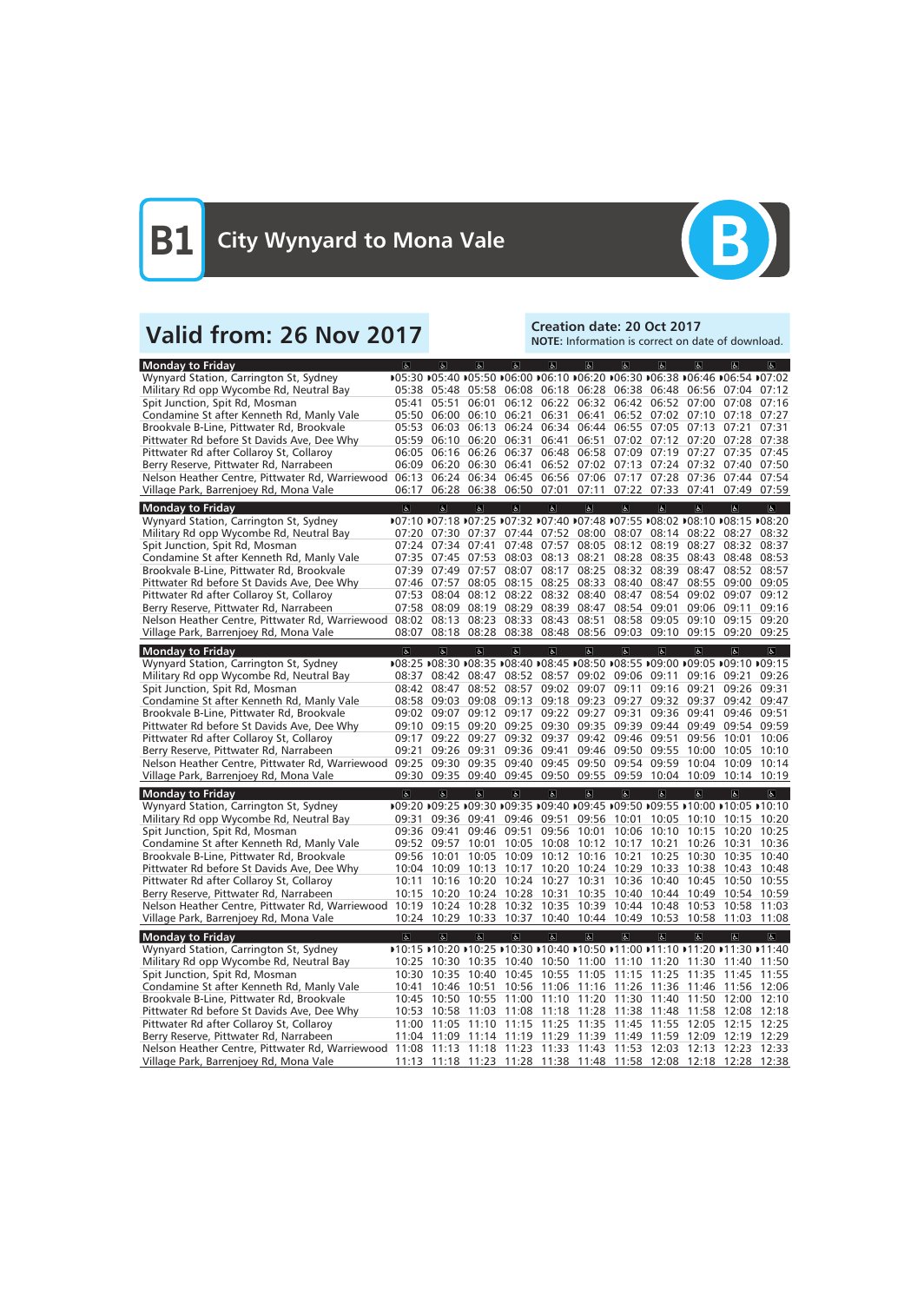

| <b>Monday to Friday</b>                                           | $\sigma$                | $ \mathbf{f} $           | d                                                                                        | d                                  | $\sigma$                            | $\sigma$                | 6 <sup>1</sup>          | $\sigma$                                                                                                 | $\overline{a}$          | $\overline{a}$          | $\sigma$                |
|-------------------------------------------------------------------|-------------------------|--------------------------|------------------------------------------------------------------------------------------|------------------------------------|-------------------------------------|-------------------------|-------------------------|----------------------------------------------------------------------------------------------------------|-------------------------|-------------------------|-------------------------|
| Wynyard Station, Carrington St, Sydney                            |                         |                          | ▶11:50 ▶12:00 ▶12:10 ▶12:20 ▶12:30 ▶12:40 ▶12:50 ▶13:00 ▶13:10 ▶13:20 ▶13:30             |                                    |                                     |                         |                         |                                                                                                          |                         |                         |                         |
| Military Rd opp Wycombe Rd, Neutral Bay                           | 12:00                   | 12:10                    | 12:20                                                                                    | 12:30                              | 12:40                               |                         |                         | 12:50 13:00 13:10 13:20                                                                                  |                         | 13:30                   | 13:40                   |
| Spit Junction, Spit Rd, Mosman                                    | 12:05                   | 12:15                    | 12:25                                                                                    | 12:35                              | 12:45                               | 12:55                   | 13:05                   | 13:15                                                                                                    | 13:25                   | 13:35                   | 13:45                   |
| Condamine St after Kenneth Rd, Manly Vale                         | 12:16                   |                          | 12:26 12:36                                                                              | 12:46                              | 12:56 13:06                         |                         | 13:16                   | 13:26                                                                                                    | 13:36                   | 13:46                   | 13:56                   |
| Brookvale B-Line, Pittwater Rd, Brookvale                         | 12:20                   | 12:30                    | 12:40                                                                                    |                                    | 12:50 13:00 13:10                   |                         | 13:20                   | 13:30                                                                                                    | 13:40                   | 13:50                   | 14:00                   |
| Pittwater Rd before St Davids Ave, Dee Why                        | 12:28                   |                          | 12:38 12:48                                                                              |                                    | 12:58 13:08 13:18 13:28             |                         |                         | 13:38                                                                                                    | 13:48                   | 13:58                   | 14:08                   |
| Pittwater Rd after Collaroy St, Collaroy                          |                         | 12:35 12:45 12:55        |                                                                                          | 13:05                              | 13:15 13:25 13:35 13:45             |                         |                         |                                                                                                          | 13:55                   | 14:05                   | 14:15                   |
| Berry Reserve, Pittwater Rd, Narrabeen                            | 12:39                   | 12:49                    | 12:59                                                                                    | 13:09                              | 13:19 13:29 13:39                   |                         |                         | 13:49                                                                                                    | 13:59                   | 14:09                   | 14:19                   |
| Nelson Heather Centre, Pittwater Rd, Warriewood                   | 12:43                   | 12:53                    | 13:03 13:13                                                                              |                                    | 13:23 13:33 13:43                   |                         |                         | 13:53                                                                                                    | 14:03                   | 14:13                   | 14:23                   |
| Village Park, Barrenjoey Rd, Mona Vale                            | 12:48                   | 12:58                    |                                                                                          |                                    | 13:08 13:18 13:28 13:38 13:48       |                         |                         | 13:58                                                                                                    | 14:08                   | 14:18                   | 14:28                   |
| <b>Monday to Friday</b>                                           | $\overline{\mathbf{c}}$ | $\overline{\infty}$      | $\overline{\mathbf{c}}$                                                                  | $\overline{\mathbf{c}}$            | $\overline{6}$                      | $\overline{6}$          | $\overline{\mathbf{c}}$ | $\overline{\mathbf{c}}$                                                                                  | $\overline{\mathbf{c}}$ | $\overline{a}$          | $\overline{\mathbb{C}}$ |
| Wynyard Station, Carrington St, Sydney                            |                         |                          | ▶13:40 ▶13:50 ▶14:00 ▶14:10 ▶14:20 ▶14:30 ▶14:40 ▶14:50 ▶14:55 ▶15:00 ▶15:05             |                                    |                                     |                         |                         |                                                                                                          |                         |                         |                         |
| Military Rd opp Wycombe Rd, Neutral Bay                           | 13:50                   | 14:00                    | 14:10 14:20                                                                              |                                    | 14:30                               |                         |                         | 14:40 14:50 15:00                                                                                        | 15:05                   | 15:10                   | 15:15                   |
| Spit Junction, Spit Rd, Mosman                                    | 13:55                   | 14:05                    | 14:15                                                                                    | 14:25                              | 14:35                               | 14:45                   | 14:55                   | 15:05                                                                                                    | 15:10                   | 15:15                   | 15:20                   |
| Condamine St after Kenneth Rd, Manly Vale                         | 14:06                   | 14:16                    | 14:26                                                                                    | 14:36                              | 14:46                               | 14:56                   | 15:06                   | 15:16                                                                                                    | 15:21                   | 15:26                   | 15:31                   |
| Brookvale B-Line, Pittwater Rd, Brookvale                         | 14:10                   | 14:20                    | 14:30                                                                                    | 14:40                              | 14:50                               |                         | 15:00 15:10             | 15:20                                                                                                    | 15:25                   | 15:30                   | 15:35                   |
| Pittwater Rd before St Davids Ave, Dee Why                        | 14:18                   | 14:28                    | 14:38                                                                                    | 14:48                              | 14:58                               | 15:08                   | 15:18                   | 15:28                                                                                                    | 15:33                   | 15:38                   | 15:43                   |
| Pittwater Rd after Collaroy St, Collaroy                          | 14:25                   | 14:35                    | 14:45                                                                                    | 14:55                              | 15:05                               | 15:15                   | 15:25                   | 15:35                                                                                                    | 15:40                   | 15:45                   | 15:50                   |
| Berry Reserve, Pittwater Rd, Narrabeen                            | 14:29                   | 14:39                    | 14:49                                                                                    | 14:59                              | 15:09                               | 15:19                   | 15:29                   | 15:39                                                                                                    | 15:44                   | 15:49                   | 15:54                   |
| Nelson Heather Centre, Pittwater Rd, Warriewood 14:33             |                         | 14:43                    | 14:53                                                                                    | 15:03                              | 15:13                               | 15:23                   | 15:33                   | 15:43                                                                                                    | 15:48                   | 15:53                   | 15:58                   |
| Village Park, Barrenjoey Rd, Mona Vale                            | 14:38                   | 14:48                    | 14:58 15:08 15:18 15:28 15:38 15:48                                                      |                                    |                                     |                         |                         |                                                                                                          | 15:53                   | 15:58                   | 16:03                   |
| <b>Monday to Friday</b>                                           | $\overline{a}$          | $\overline{a}$           | $\overline{a}$                                                                           | $\left\vert \mathbf{g}\right\vert$ | $\vert \mathbf{F} \vert$            | $\overline{a}$          | $\sigma$                | $\sigma$                                                                                                 | $\sigma$                | $\sigma$                | $\vert$                 |
| Wynyard Station, Carrington St, Sydney                            |                         |                          | ▶15:10 ▶15:15 ▶15:20 ▶15:25 ▶15:30 ▶15:35 ▶15:40 ▶15:45 ▶15:50 ▶15:55 ▶16:00             |                                    |                                     |                         |                         |                                                                                                          |                         |                         |                         |
| Military Rd opp Wycombe Rd, Neutral Bay                           | 15:20                   | 15:25                    | 15:30                                                                                    | 15:35                              | 15:40                               | 15:45                   | 15:50                   | 15:55                                                                                                    | 16:00                   | 16:05                   | 16:10                   |
| Spit Junction, Spit Rd, Mosman                                    |                         | 15:25 15:30              |                                                                                          |                                    | 15:35 15:40 15:45 15:50 15:55       |                         |                         | 16:00                                                                                                    | 16:05                   | 16:10                   | 16:15                   |
| Condamine St after Kenneth Rd, Manly Vale                         | 15:36                   | 15:41                    | 15:46                                                                                    | 15:51                              | 15:56                               | 16:01                   | 16:06                   | 16:11                                                                                                    | 16:16                   | 16:21                   | 16:26                   |
| Brookvale B-Line, Pittwater Rd, Brookvale                         | 15:40                   | 15:45                    | 15:50                                                                                    | 15:55                              | 16:00                               | 16:05                   | 16:10                   | 16:15                                                                                                    | 16:20                   | 16:25                   | 16:30                   |
| Pittwater Rd before St Davids Ave, Dee Why                        | 15:48                   | 15:53                    | 15:58                                                                                    | 16:03                              | 16:08                               | 16:13                   | 16:18                   | 16:23                                                                                                    | 16:28                   | 16:33                   | 16:38                   |
| Pittwater Rd after Collaroy St, Collaroy                          | 15:55                   | 16:00                    | 16:05                                                                                    | 16:10                              | 16:15                               | 16:20                   | 16:25                   | 16:30                                                                                                    | 16:35                   | 16:40                   | 16:45                   |
| Berry Reserve, Pittwater Rd, Narrabeen                            | 15:59                   | 16:04                    | 16:09                                                                                    | 16:14                              | 16:19                               | 16:24                   | 16:29                   | 16:34                                                                                                    | 16:39                   | 16:44                   | 16:49                   |
| Nelson Heather Centre, Pittwater Rd, Warriewood 16:03             |                         | 16:08                    | 16:13                                                                                    |                                    | 16:18 16:23                         | 16:28                   | 16:33                   | 16:38                                                                                                    | 16:43                   | 16:48                   | 16:53                   |
| Village Park, Barrenjoey Rd, Mona Vale                            | 16:08                   | 16:13                    |                                                                                          |                                    | 16:18 16:23 16:28 16:33 16:38 16:43 |                         |                         |                                                                                                          | 16:48                   | 16:53                   | 16:58                   |
| <b>Monday to Friday</b>                                           | $\overline{a}$          | $\vert \mathbf{F} \vert$ | $\alpha$                                                                                 | $\overline{a}$                     | a                                   | $\sigma$                | $\sigma$                | $\sigma$                                                                                                 | $\overline{a}$          | $\overline{a}$          | d                       |
| Wynyard Station, Carrington St, Sydney                            |                         |                          | ▶16:05 ▶16:10 ▶16:15 ▶16:20 ▶16:25 ▶16:30 ▶16:35 ▶16:40 ▶16:44 ▶16:48 ▶16:52             |                                    |                                     |                         |                         |                                                                                                          |                         |                         |                         |
| Military Rd opp Wycombe Rd, Neutral Bay                           | 16:15                   | 16:20                    | 16:25                                                                                    | 16:30                              | 16:35                               | 16:40                   | 16:45                   | 16:50                                                                                                    | 16:55                   | 17:00                   | 17:05                   |
| Spit Junction, Spit Rd, Mosman                                    | 16:20                   | 16:25                    | 16:30                                                                                    | 16:35                              | 16:40                               | 16:45                   | 16:50                   | 16:55                                                                                                    | 17:00                   | 17:05                   | 17:10                   |
| Condamine St after Kenneth Rd, Manly Vale                         | 16:31                   |                          | 16:36 16:41                                                                              | 16:46                              | 16:51                               |                         |                         | 16:55 17:00 17:05 17:10                                                                                  |                         | 17:15                   | 17:20                   |
| Brookvale B-Line, Pittwater Rd, Brookvale                         |                         |                          | 16:35 16:40 16:45 16:50 16:55 16:59 17:04 17:09 17:14 17:19 17:24                        |                                    |                                     |                         |                         |                                                                                                          |                         |                         |                         |
| Pittwater Rd before St Davids Ave, Dee Why                        |                         |                          | 16:43 16:48 16:53 16:58 17:03 17:07 17:12 17:17 17:22 17:27 17:32                        |                                    |                                     |                         |                         |                                                                                                          |                         |                         |                         |
| Pittwater Rd after Collaroy St, Collaroy                          |                         |                          | 16:50 16:55 17:00 17:05 17:10 17:14 17:19 17:24 17:29 17:34 17:39                        |                                    |                                     |                         |                         |                                                                                                          |                         |                         |                         |
| Berry Reserve, Pittwater Rd, Narrabeen                            |                         |                          | 16:54 16:59 17:04 17:09 17:14 17:18 17:23 17:28 17:33 17:38 17:43                        |                                    |                                     |                         |                         |                                                                                                          |                         |                         |                         |
| Nelson Heather Centre, Pittwater Rd, Warriewood                   |                         |                          | 16:58 17:03 17:08 17:13 17:18 17:22 17:27 17:32 17:37 17:42 17:47                        |                                    |                                     |                         |                         |                                                                                                          |                         |                         |                         |
| Village Park, Barrenjoey Rd, Mona Vale                            |                         |                          | 17:03  17:08  17:13  17:18  17:23  17:27  17:32  17:37  17:42  17:47                     |                                    |                                     |                         |                         |                                                                                                          |                         |                         | 17:52                   |
|                                                                   |                         |                          |                                                                                          |                                    |                                     |                         |                         |                                                                                                          |                         |                         |                         |
| <b>Monday to Friday</b><br>Wynyard Station, Carrington St, Sydney | $\overline{\infty}$     | $\overline{\mathbf{c}}$  | $\alpha$<br>▶16:56 ▶17:00 ▶17:04 ▶17:08 ▶17:12 ▶17:16 ▶17:20 ▶17:24 ▶17:28 ▶17:32 ▶17:36 | $\sigma$                           | $\mathbf{P}$                        | $\overline{\mathbb{G}}$ | $\overline{6}$          | $\overline{\mathbf{e}}$                                                                                  | $\overline{\mathbf{c}}$ | $\overline{\mathbf{r}}$ | $\overline{\mathbf{e}}$ |
|                                                                   |                         |                          |                                                                                          |                                    |                                     |                         |                         | 17:26 17:30 17:35 17:39 17:43 17:47 17:51                                                                |                         |                         |                         |
| Military Rd opp Wycombe Rd, Neutral Bay                           |                         |                          | 17:09 17:13 17:17 17:21<br>17:14 17:18 17:22 17:26 17:31 17:35 17:40 17:44 17:48         |                                    |                                     |                         |                         |                                                                                                          |                         |                         |                         |
| Spit Junction, Spit Rd, Mosman                                    |                         |                          |                                                                                          |                                    |                                     |                         |                         |                                                                                                          |                         | 17:52                   | 17:56                   |
| Condamine St after Kenneth Rd, Manly Vale                         |                         |                          | 17:24 17:28 17:32 17:36 17:41 17:45 17:50 17:54 17:58 18:02 18:06                        |                                    |                                     |                         |                         |                                                                                                          |                         |                         |                         |
| Brookvale B-Line, Pittwater Rd, Brookvale                         |                         |                          | 17:28 17:32 17:36 17:40 17:45 17:49 17:54 17:58 18:02 18:06 18:10                        |                                    |                                     |                         |                         |                                                                                                          |                         |                         |                         |
| Pittwater Rd before St Davids Ave, Dee Why                        |                         |                          | 17:36 17:40 17:44 17:48 17:53 17:57 18:02 18:05 18:09                                    |                                    |                                     |                         |                         |                                                                                                          |                         | 18:13 18:17             |                         |
| Pittwater Rd after Collaroy St, Collaroy                          |                         | 17:43 17:47 17:51        |                                                                                          |                                    |                                     |                         |                         | 17:55 18:00 18:04 18:09 18:12 18:16 18:20 18:24                                                          |                         |                         |                         |
| Berry Reserve, Pittwater Rd, Narrabeen                            | 17:47                   | 17:51                    |                                                                                          |                                    |                                     |                         |                         | 17:55 17:59 18:04 18:08 18:13 18:16 18:20 18:24 18:28<br>18:03 18:08 18:12 18:17 18:20 18:24 18:28 18:32 |                         |                         |                         |
| Nelson Heather Centre, Pittwater Rd, Warriewood                   | 17:51<br>17:56          | 17:55                    | 17:59<br>18:00 18:04 18:08 18:13 18:17 18:22 18:25 18:29                                 |                                    |                                     |                         |                         |                                                                                                          |                         | 18:33 18:37             |                         |
| Village Park, Barrenjoey Rd, Mona Vale                            |                         |                          |                                                                                          |                                    |                                     |                         |                         |                                                                                                          |                         |                         |                         |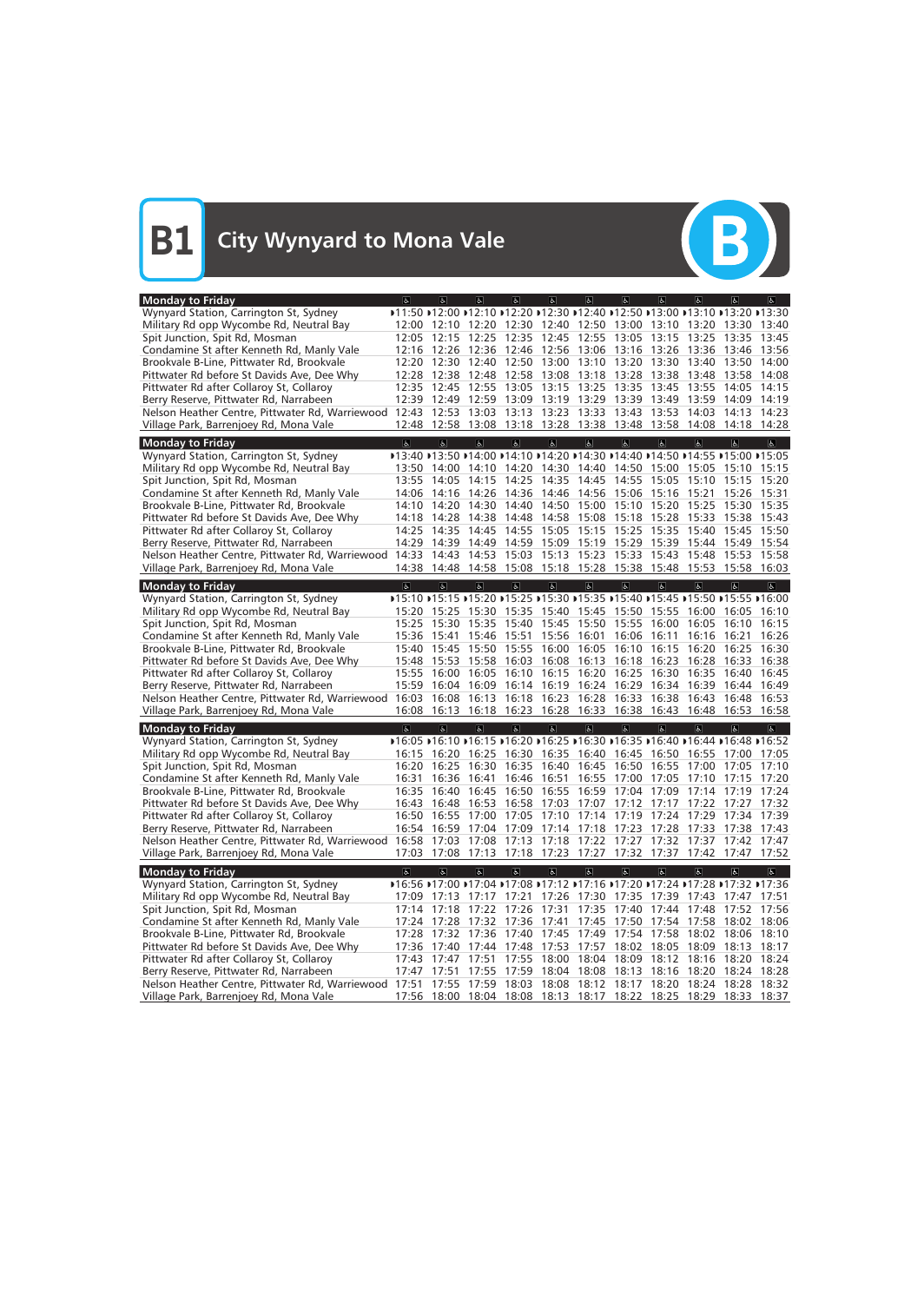

| <b>Monday to Friday</b>                                                                                           | $\sigma$                | $\sigma$                | $\vert$                                                                      | $\sigma$                | $\sigma$                | $\sigma$                            | $\sigma$                | $\sigma$            | $\sigma$                | $\left  \mathbf{F} \right $ | $ \mathbf{e} $          |
|-------------------------------------------------------------------------------------------------------------------|-------------------------|-------------------------|------------------------------------------------------------------------------|-------------------------|-------------------------|-------------------------------------|-------------------------|---------------------|-------------------------|-----------------------------|-------------------------|
| Wynyard Station, Carrington St, Sydney                                                                            |                         |                         | D17:40 D17:44 D17:48 D17:52 D17:56 D18:00 D18:04 D18:08 D18:12 D18:17 D18:22 |                         |                         |                                     |                         |                     |                         |                             |                         |
| Military Rd opp Wycombe Rd, Neutral Bay                                                                           | 17:54                   | 17:57                   | 18:00                                                                        |                         |                         | 18:04 18:08 18:12 18:16             |                         | 18:20               | 18:24                   | 18:29                       | 18:33                   |
| Spit Junction, Spit Rd, Mosman                                                                                    | 17:59                   | 18:02                   | 18:05                                                                        | 18:09                   | 18:13                   | 18:17 18:21                         |                         | 18:25               | 18:29                   | 18:34                       | 18:38                   |
| Condamine St after Kenneth Rd, Manly Vale                                                                         | 18:09                   | 18:12                   | 18:15                                                                        | 18:19                   | 18:23                   | 18:27                               | 18:31                   | 18:35               | 18:39                   | 18:44                       | 18:48                   |
| Brookvale B-Line, Pittwater Rd, Brookvale                                                                         | 18:13                   | 18:16                   | 18:19                                                                        | 18:23                   |                         | 18:27 18:31                         | 18:35                   | 18:39               | 18:43                   | 18:48                       | 18:52                   |
| Pittwater Rd before St Davids Ave, Dee Why                                                                        | 18:20                   | 18:23                   | 18:26                                                                        | 18:30                   |                         | 18:34 18:38                         |                         | 18:42 18:46         | 18:50                   | 18:55                       | 18:59                   |
| Pittwater Rd after Collaroy St, Collaroy                                                                          | 18:27                   | 18:30                   | 18:33                                                                        | 18:37                   | 18:41                   | 18:45                               | 18:49                   | 18:53               | 18:57                   | 19:02                       | 19:06                   |
| Berry Reserve, Pittwater Rd, Narrabeen                                                                            | 18:31                   | 18:34                   | 18:37                                                                        | 18:41                   | 18:45                   | 18:49                               | 18:53                   | 18:57               | 19:01                   | 19:06                       | 19:10                   |
| Nelson Heather Centre, Pittwater Rd, Warriewood 18:35                                                             |                         | 18:38                   | 18:41                                                                        | 18:45                   | 18:49                   | 18:53                               | 18:57                   | 19:01               | 19:05                   | 19:10                       | 19:14                   |
| Village Park, Barrenjoey Rd, Mona Vale                                                                            | 18:40                   | 18:43                   | 18:46                                                                        | 18:50                   |                         | 18:54 18:58 19:02                   |                         | 19:06               | 19:10                   | 19:15                       | 19:19                   |
| <b>Monday to Friday</b>                                                                                           | $\overline{\infty}$     | $\overline{\infty}$     | $\overline{\mathbf{c}}$                                                      | $\overline{\mathbf{e}}$ | $\overline{6}$          | $\overline{6}$                      | $\overline{\mathbf{c}}$ | $\overline{\infty}$ | $\overline{\infty}$     | $\overline{a}$              | $\overline{\mathbf{g}}$ |
| Wynyard Station, Carrington St, Sydney                                                                            |                         |                         | D18:27 D18:32 D18:37 D18:42 D18:47 D18:52 D18:57 D19:02 D19:07 D19:17 D19:27 |                         |                         |                                     |                         |                     |                         |                             |                         |
| Military Rd opp Wycombe Rd, Neutral Bay                                                                           | 18:38                   | 18:42                   | 18:47                                                                        |                         |                         | 18:52 18:57 19:02 19:07 19:12 19:17 |                         |                     |                         | 19:27                       | 19:36                   |
| Spit Junction, Spit Rd, Mosman                                                                                    | 18:43                   | 18:47                   | 18:52                                                                        | 18:57                   |                         | 19:02 19:07 19:12 19:17             |                         |                     | 19:22                   |                             | 19:32 19:40             |
| Condamine St after Kenneth Rd, Manly Vale                                                                         | 18:53                   | 18:57                   | 19:02                                                                        | 19:07                   |                         | 19:12 19:17 19:22                   |                         | 19:27               | 19:32                   | 19:40                       | 19:48                   |
| Brookvale B-Line, Pittwater Rd, Brookvale                                                                         | 18:57                   | 19:01                   | 19:06                                                                        | 19:11                   |                         | 19:16 19:21                         | 19:26                   | 19:31               | 19:35                   | 19:43                       | 19:51                   |
| Pittwater Rd before St Davids Ave, Dee Why                                                                        | 19:04                   | 19:08                   | 19:13                                                                        | 19:18                   | 19:23                   | 19:28                               | 19:32                   | 19:37               | 19:41                   | 19:49                       | 19:57                   |
| Pittwater Rd after Collaroy St, Collaroy                                                                          | 19:11                   | 19:15                   | 19:20                                                                        | 19:25                   |                         | 19:30 19:34 19:38                   |                         | 19:43               | 19:47                   | 19:55                       | 20:03                   |
| Berry Reserve, Pittwater Rd, Narrabeen                                                                            | 19:15                   | 19:19                   | 19:24                                                                        | 19:29                   |                         | 19:34 19:38                         | 19:42                   | 19:47               | 19:51                   | 19:59                       | 20:07                   |
| Nelson Heather Centre, Pittwater Rd, Warriewood 19:19                                                             |                         | 19:23                   | 19:28                                                                        | 19:33                   |                         | 19:38 19:42 19:46                   |                         | 19:51               | 19:55                   | 20:03                       | 20:11                   |
| Village Park, Barrenjoey Rd, Mona Vale                                                                            |                         |                         | 19:24 19:28 19:33                                                            |                         |                         | 19:38 19:43 19:47 19:51             |                         |                     | 19:56 20:00 20:08 20:16 |                             |                         |
|                                                                                                                   |                         |                         |                                                                              |                         |                         |                                     |                         |                     |                         |                             |                         |
| <b>Monday to Friday</b>                                                                                           | $\overline{a}$          | $\overline{a}$          | $\overline{a}$                                                               | $\overline{d}$          | $\sigma$                | $\overline{6}$                      | $\sigma$                | $\overline{a}$      | $\overline{a}$          | $\overline{a}$              | $\overline{\mathbf{r}}$ |
| Wynyard Station, Carrington St, Sydney                                                                            |                         |                         | D19:37 D19:47 D19:57 D20:02 D20:07 D20:17 D20:27 D20:37 D20:47 D20:57 D21:07 |                         |                         |                                     |                         |                     |                         |                             |                         |
| Military Rd opp Wycombe Rd, Neutral Bay                                                                           | 19:46                   |                         | 19:56 20:06                                                                  | 20:11                   |                         | 20:16 20:26 20:36 20:46             |                         |                     | 20:56                   | 21:06                       | 21:16                   |
| Spit Junction, Spit Rd, Mosman                                                                                    | 19:50                   |                         | 20:00 20:10                                                                  |                         |                         | 20:15 20:20 20:30 20:40 20:50       |                         |                     | 21:00                   | 21:10                       | 21:20                   |
| Condamine St after Kenneth Rd, Manly Vale                                                                         | 19:58                   | 20:08                   | 20:18                                                                        |                         |                         | 20:23 20:28 20:38                   | 20:48                   | 20:58               | 21:08                   | 21:18                       | 21:28                   |
| Brookvale B-Line, Pittwater Rd, Brookvale                                                                         | 20:01                   | 20:11                   | 20:21                                                                        | 20:26                   | 20:31                   | 20:41                               | 20:51                   | 21:01               | 21:11                   | 21:21                       | 21:31                   |
| Pittwater Rd before St Davids Ave, Dee Why                                                                        | 20:07                   | 20:17                   | 20:27                                                                        |                         |                         | 20:32 20:37 20:47                   | 20:57                   | 21:07               | 21:17                   | 21:27                       | 21:37                   |
| Pittwater Rd after Collaroy St, Collaroy                                                                          | 20:13                   | 20:23                   | 20:33                                                                        |                         |                         | 20:38 20:43 20:53 21:03             |                         | 21:13               |                         | 21:23 21:33                 | 21:43                   |
| Berry Reserve, Pittwater Rd, Narrabeen                                                                            | 20:17                   | 20:27                   | 20:37                                                                        |                         |                         | 20:42 20:47 20:57                   | 21:07                   | 21:17               | 21:27                   | 21:37                       | 21:47                   |
| Nelson Heather Centre, Pittwater Rd, Warriewood 20:21                                                             |                         | 20:31                   | 20:41                                                                        |                         | 20:46 20:51             | 21:01                               | 21:11                   | 21:21               | 21:31                   | 21:41                       | 21:51                   |
| Village Park, Barrenjoey Rd, Mona Vale                                                                            |                         |                         | 20:26 20:36 20:46 20:51 20:56 21:06 21:16 21:26 21:36 21:46 21:56            |                         |                         |                                     |                         |                     |                         |                             |                         |
| <b>Monday to Friday</b>                                                                                           | $\overline{\mathbf{a}}$ | $\overline{a}$          | $\overline{a}$                                                               | d                       | $\sigma$                | a                                   | $\sigma$                | $\sigma$            | $\overline{a}$          | $\overline{a}$              | $\sigma$                |
| Wynyard Station, Carrington St, Sydney                                                                            |                         |                         | D21:17 D21:27 D21:37 D21:47 D21:57 D22:07 D22:17 D22:27 D22:37 D22:47 D22:57 |                         |                         |                                     |                         |                     |                         |                             |                         |
| Military Rd opp Wycombe Rd, Neutral Bay                                                                           | 21:26                   | 21:36                   | 21:46                                                                        | 21:56                   | 22:06                   | 22:16                               | 22:26                   | 22:36               | 22:46                   | 22:56                       | 23:06                   |
| Spit Junction, Spit Rd, Mosman                                                                                    | 21:30                   | 21:40                   | 21:50                                                                        | 22:00                   |                         | 22:10 22:20                         | 22:30                   | 22:40               | 22:50                   | 23:00                       | 23:10                   |
| Condamine St after Kenneth Rd, Manly Vale                                                                         | 21:38                   |                         | 21:48 21:58 22:08 22:18 22:28 22:38 22:48 22:58 23:08                        |                         |                         |                                     |                         |                     |                         |                             | 23:18                   |
| Brookvale B-Line, Pittwater Rd, Brookvale                                                                         |                         |                         | 21:41 21:51 22:01 22:11 22:21 22:31 22:41 22:51 23:01 23:11 23:21            |                         |                         |                                     |                         |                     |                         |                             |                         |
| Pittwater Rd before St Davids Ave, Dee Why                                                                        |                         |                         | 21:47 21:57 22:07 22:17 22:27 22:37 22:47 22:57 23:07 23:16 23:26            |                         |                         |                                     |                         |                     |                         |                             |                         |
| Pittwater Rd after Collaroy St, Collaroy                                                                          |                         |                         | 21:53 22:03 22:13 22:23 22:33 22:43 22:53 23:03 23:12 23:20 23:30            |                         |                         |                                     |                         |                     |                         |                             |                         |
| Berry Reserve, Pittwater Rd, Narrabeen                                                                            |                         |                         | 21:57 22:07 22:17 22:27 22:37 22:47 22:57 23:07 23:16 23:24 23:34            |                         |                         |                                     |                         |                     |                         |                             |                         |
| Nelson Heather Centre, Pittwater Rd, Warriewood 22:01 22:11 22:21 22:31 22:41 22:51 23:01 23:11 23:19 23:27 23:37 |                         |                         |                                                                              |                         |                         |                                     |                         |                     |                         |                             |                         |
| Village Park, Barrenjoey Rd, Mona Vale                                                                            |                         |                         | 22:06 22:16 22:26 22:36 22:46 22:56 23:06 23:15 23:23 23:31                  |                         |                         |                                     |                         |                     |                         |                             | 23:41                   |
| <b>Monday to Friday</b>                                                                                           | $\overline{\infty}$     | $\overline{\mathbf{c}}$ | $\overline{\mathbf{c}}$                                                      | $\overline{\infty}$     | $\overline{\mathbf{e}}$ | $\overline{6}$                      | $\overline{\mathbf{c}}$ |                     |                         |                             |                         |
| Wynyard Station, Carrington St, Sydney                                                                            |                         |                         | ▶23:07 ▶23:22 ▶23:37 ▶23:52 ▶00:07 ▶00:22 ▶00:37                             |                         |                         |                                     |                         |                     |                         |                             |                         |
| Military Rd opp Wycombe Rd, Neutral Bay                                                                           |                         |                         | 23:16 23:31 23:46 00:01 00:16 00:31 00:46                                    |                         |                         |                                     |                         |                     |                         |                             |                         |
| Spit Junction, Spit Rd, Mosman                                                                                    |                         |                         | 23:20 23:35 23:50 00:05 00:20 00:35 00:50                                    |                         |                         |                                     |                         |                     |                         |                             |                         |
| Condamine St after Kenneth Rd, Manly Vale                                                                         |                         |                         | 23:28 23:43 23:58 00:13 00:28 00:43 00:58                                    |                         |                         |                                     |                         |                     |                         |                             |                         |
| Brookvale B-Line, Pittwater Rd, Brookvale                                                                         |                         | 23:31 23:46 00:01       |                                                                              |                         |                         | 00:16 00:31 00:46 01:01             |                         |                     |                         |                             |                         |
| Pittwater Rd before St Davids Ave, Dee Why                                                                        |                         | 23:36 23:51             |                                                                              |                         |                         | 00:06 00:21 00:36 00:51 01:06       |                         |                     |                         |                             |                         |
| Pittwater Rd after Collaroy St, Collaroy                                                                          |                         |                         | 23:40 23:55 00:10 00:25 00:40 00:55 01:10                                    |                         |                         |                                     |                         |                     |                         |                             |                         |
| Berry Reserve, Pittwater Rd, Narrabeen                                                                            |                         |                         | 23:44 23:59 00:14 00:29 00:44 00:59 01:14                                    |                         |                         |                                     |                         |                     |                         |                             |                         |
| Nelson Heather Centre, Pittwater Rd, Warriewood 23:47 00:02 00:17 00:32 00:47 01:02 01:17                         |                         |                         |                                                                              |                         |                         |                                     |                         |                     |                         |                             |                         |
| Village Park, Barrenjoey Rd, Mona Vale                                                                            | 23:51                   |                         | 00:06 00:21 00:36 00:51 01:06 01:21                                          |                         |                         |                                     |                         |                     |                         |                             |                         |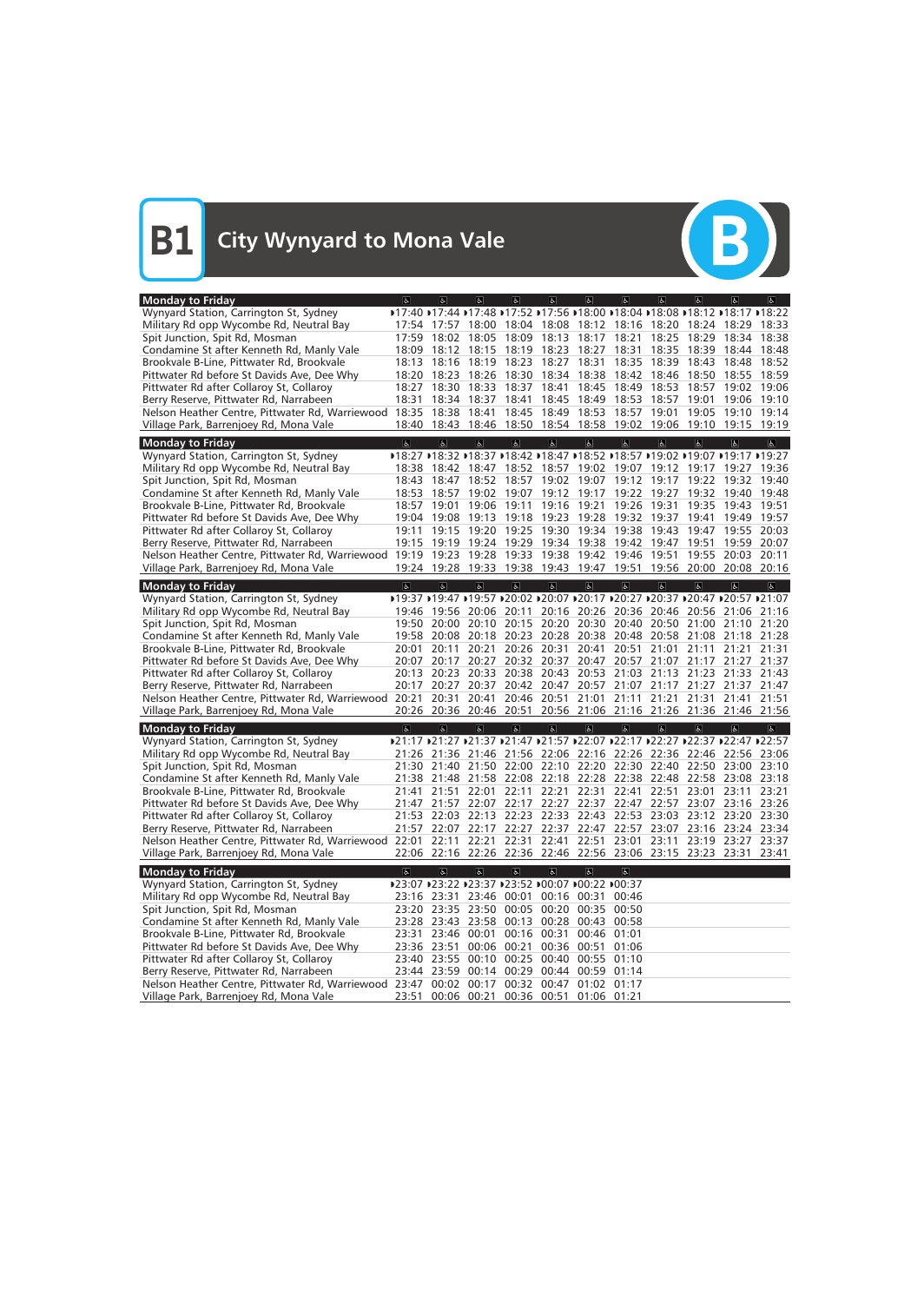| Saturday                                                                                                                                                    | $\sigma$                | $\sigma$                | <sub>6</sub>                                                                 | d                       | $\sigma$                            | $\sigma$                | $\sigma$                | $\sigma$                | $\sigma$                                                                     | $ \mathbf{P} $    | $\left  \mathbf{P} \right $ |
|-------------------------------------------------------------------------------------------------------------------------------------------------------------|-------------------------|-------------------------|------------------------------------------------------------------------------|-------------------------|-------------------------------------|-------------------------|-------------------------|-------------------------|------------------------------------------------------------------------------|-------------------|-----------------------------|
| Wynyard Station, Carrington St, Sydney                                                                                                                      |                         |                         | D05:40 D05:55 D06:10 D06:25 D06:40 D06:55 D07:10 D07:24 D07:38 D07:48 D07:58 |                         |                                     |                         |                         |                         |                                                                              |                   |                             |
| Military Rd opp Wycombe Rd, Neutral Bay                                                                                                                     | 05:49                   |                         | 06:04 06:19                                                                  |                         | 06:34 06:49 07:04 07:19 07:33       |                         |                         |                         | 07:47                                                                        | 07:57             | 08:07                       |
| Spit Junction, Spit Rd, Mosman                                                                                                                              | 05:53                   | 06:08                   | 06:23                                                                        | 06:38                   | 06:53                               | 07:08                   | 07:23                   | 07:37                   | 07:51                                                                        | 08:01             | 08:11                       |
| Condamine St after Kenneth Rd, Manly Vale                                                                                                                   | 06:02                   | 06:17                   | 06:32                                                                        |                         | 06:47 07:02                         | 07:17                   | 07:32                   | 07:47                   | 08:01                                                                        | 08:11             | 08:21                       |
| Brookvale B-Line, Pittwater Rd, Brookvale                                                                                                                   | 06:06                   | 06:21                   | 06:36                                                                        | 06:51                   | 07:06                               | 07:21                   | 07:36                   | 07:51                   | 08:05                                                                        | 08:15             | 08:25                       |
| Pittwater Rd before St Davids Ave, Dee Why                                                                                                                  | 06:12                   | 06:27                   | 06:42                                                                        | 06:57                   | 07:12                               | 07:27                   | 07:43                   | 07:58                   | 08:12                                                                        | 08:22             | 08:32                       |
|                                                                                                                                                             | 06:18                   | 06:33                   | 06:48                                                                        |                         | 07:03 07:18                         | 07:34                   | 07:50                   | 08:05                   | 08:19                                                                        | 08:29             | 08:39                       |
| Pittwater Rd after Collaroy St, Collaroy                                                                                                                    |                         |                         |                                                                              |                         |                                     |                         |                         |                         |                                                                              |                   |                             |
| Berry Reserve, Pittwater Rd, Narrabeen                                                                                                                      | 06:22                   | 06:37                   | 06:52                                                                        |                         | 07:07 07:22 07:38                   |                         | 07:54                   | 08:09                   | 08:23                                                                        | 08:33             | 08:43                       |
| Nelson Heather Centre, Pittwater Rd, Warriewood                                                                                                             | 06:25                   | 06:40                   |                                                                              | 06:55 07:10             |                                     | 07:25 07:42             | 07:58                   | 08:13                   | 08:27                                                                        | 08:37             | 08:47                       |
| Village Park, Barrenjoey Rd, Mona Vale                                                                                                                      | 06:29                   | 06:44                   |                                                                              |                         | 06:59 07:14 07:29 07:46 08:02       |                         |                         | 08:17                   | 08:31                                                                        | 08:41             | 08:51                       |
| Saturday                                                                                                                                                    | $\overline{\sigma}$     | $\overline{6}$          | $\sigma$                                                                     | $\sigma$                | $\sigma$                            | $\overline{6}$          | $\overline{6}$          | ब                       | $\overline{\mathbf{c}}$                                                      | $\overline{a}$    | $ \mathbf{P} $              |
| Wynyard Station, Carrington St, Sydney                                                                                                                      |                         |                         | ▶08:08 ▶08:18 ▶08:28 ▶08:38 ▶08:48 ▶08:58 ▶09:08 ▶09:18 ▶09:24 ▶09:32 ▶09:42 |                         |                                     |                         |                         |                         |                                                                              |                   |                             |
| Military Rd opp Wycombe Rd, Neutral Bay                                                                                                                     | 08:17                   | 08:27                   | 08:37                                                                        | 08:47                   | 08:57                               | 09:07                   | 09:17                   | 09:27                   | 09:33                                                                        | 09:41             | 09:51                       |
|                                                                                                                                                             | 08:21                   | 08:31                   | 08:41                                                                        | 08:51                   | 09:01                               | 09:11                   | 09:21                   | 09:31                   | 09:37                                                                        | 09:46             | 09:56                       |
| Spit Junction, Spit Rd, Mosman                                                                                                                              |                         |                         |                                                                              |                         |                                     |                         |                         |                         |                                                                              |                   |                             |
| Condamine St after Kenneth Rd, Manly Vale                                                                                                                   | 08:31                   | 08:41                   | 08:51                                                                        | 09:01                   | 09:12                               | 09:22                   | 09:32                   | 09:43                   | 09:54                                                                        | 10:05             | 10:15                       |
| Brookvale B-Line, Pittwater Rd, Brookvale                                                                                                                   | 08:35                   | 08:45                   |                                                                              |                         | 08:55 09:05 09:16 09:26 09:36       |                         |                         | 09:47                   | 09:58                                                                        | 10:09             | 10:19                       |
| Pittwater Rd before St Davids Ave, Dee Why                                                                                                                  | 08:42                   | 08:52                   | 09:02                                                                        |                         | 09:13 09:24 09:34                   |                         | 09:44                   | 09:55                   | 10:06                                                                        | 10:17             | 10:28                       |
| Pittwater Rd after Collaroy St, Collaroy                                                                                                                    | 08:49                   | 08:59                   | 09:09                                                                        | 09:20                   | 09:31                               | 09:41                   | 09:51                   | 10:02                   | 10:13                                                                        | 10:24             | 10:35                       |
| Berry Reserve, Pittwater Rd, Narrabeen                                                                                                                      | 08:53                   | 09:04                   | 09:14                                                                        |                         | 09:25 09:36 09:46 09:56             |                         |                         | 10:07                   | 10:18                                                                        | 10:29             | 10:40                       |
| Nelson Heather Centre, Pittwater Rd, Warriewood                                                                                                             | 08:57                   | 09:08                   | 09:18                                                                        | 09:29                   | 09:40                               |                         | 09:50 10:00             | 10:11                   | 10:22                                                                        | 10:33             | 10:44                       |
| Village Park, Barrenjoey Rd, Mona Vale                                                                                                                      | 09:01                   | 09:12                   | 09:22                                                                        |                         | 09:33 09:44 09:54                   |                         | 10:04                   | 10:15                   | 10:26                                                                        | 10:37             | 10:48                       |
| Saturday                                                                                                                                                    | $\overline{a}$          | $\overline{a}$          | $\overline{a}$                                                               | $\overline{a}$          | $\overline{\mathbf{e}}$             | $\overline{\mathbf{G}}$ | $\overline{6}$          | $\overline{a}$          | $\overline{a}$                                                               | $\overline{a}$    | $\overline{\mathbf{r}}$     |
|                                                                                                                                                             |                         |                         |                                                                              |                         |                                     |                         |                         |                         |                                                                              |                   |                             |
| Wynyard Station, Carrington St, Sydney                                                                                                                      |                         |                         | ▶09:52 ▶10:02 ▶10:12 ▶10:20 ▶10:30 ▶10:40 ▶10:50 ▶11:00 ▶11:10 ▶11:20 ▶11:30 |                         |                                     |                         |                         |                         |                                                                              |                   |                             |
| Military Rd opp Wycombe Rd, Neutral Bay                                                                                                                     | 10:01                   | 10:11                   | 10:21                                                                        | 10:30                   | 10:40                               | 10:50 11:00             |                         | 11:10                   | 11:20                                                                        | 11:30             | 11:41                       |
| Spit Junction, Spit Rd, Mosman                                                                                                                              | 10:06                   | 10:16                   | 10:26                                                                        | 10:35                   | 10:45 10:55 11:05                   |                         |                         | 11:15                   | 11:25                                                                        | 11:36             | 11:47                       |
| Condamine St after Kenneth Rd, Manly Vale                                                                                                                   | 10:23                   | 10:29                   | 10:37                                                                        | 10:46                   |                                     | 10:56 11:07 11:18       |                         | 11:28                   | 11:39                                                                        | 11:50             | 12:01                       |
| Brookvale B-Line, Pittwater Rd, Brookvale                                                                                                                   | 10:27                   | 10:33                   | 10:41                                                                        | 10:50                   |                                     | 11:00 11:11             | 11:22                   | 11:32                   | 11:43                                                                        | 11:54             | 12:05                       |
| Pittwater Rd before St Davids Ave, Dee Why                                                                                                                  |                         | 10:36 10:42             | 10:50                                                                        | 10:59                   |                                     | 11:10 11:21             | 11:32                   | 11:42                   | 11:53                                                                        | 12:04 12:15       |                             |
| Pittwater Rd after Collaroy St, Collaroy                                                                                                                    | 10:43                   | 10:49                   | 10:57                                                                        | 11:06                   |                                     | 11:17 11:28 11:39       |                         | 11:49                   | 12:00                                                                        | 12:11             | 12:22                       |
| Berry Reserve, Pittwater Rd, Narrabeen                                                                                                                      | 10:48                   | 10:54                   | 11:03                                                                        | 11:14                   |                                     | 11:25 11:36 11:47       |                         | 11:57                   | 12:08                                                                        | 12:18             | 12:29                       |
| Nelson Heather Centre, Pittwater Rd, Warriewood 10:52                                                                                                       |                         | 10:58                   | 11:07                                                                        | 11:18                   | 11:29                               | 11:40                   | 11:51                   | 12:01                   | 12:12                                                                        | 12:22             | 12:33                       |
| Village Park, Barrenjoey Rd, Mona Vale                                                                                                                      | 10:56                   | 11:03                   | 11:12                                                                        | 11:23                   | 11:34                               | 11:45                   | 11:56                   | 12:06                   | 12:17                                                                        | 12:27             | 12:38                       |
|                                                                                                                                                             |                         |                         |                                                                              |                         |                                     |                         |                         |                         |                                                                              |                   |                             |
| Saturday                                                                                                                                                    | $\sigma$                | $\overline{a}$          | $\sigma$                                                                     | $\overline{a}$          | $\overline{6}$                      | $\sigma$                | $\alpha$                | $\sigma$                | $\overline{a}$                                                               | $\overline{a}$    | $\sigma$                    |
| Wynyard Station, Carrington St, Sydney                                                                                                                      |                         |                         |                                                                              |                         |                                     |                         |                         |                         |                                                                              |                   |                             |
| Military Rd opp Wycombe Rd, Neutral Bay                                                                                                                     |                         |                         |                                                                              |                         |                                     |                         |                         |                         | ▶11:40 ▶11:50 ▶12:00 ▶12:10 ▶12:20 ▶12:30 ▶12:40 ▶12:50 ▶13:00 ▶13:10 ▶13:20 |                   |                             |
|                                                                                                                                                             | 11:51                   | 12:01                   | 12:11                                                                        | 12:21                   | 12:31                               | 12:41                   | 12:51                   | 13:01                   | 13:11                                                                        | 13:21             | 13:31                       |
| Spit Junction, Spit Rd, Mosman                                                                                                                              | 11:57                   | 12:07                   | 12:17                                                                        | 12:27                   | 12:37                               | 12:47                   | 12:57                   | 13:06                   | 13:16                                                                        | 13:26             | 13:36                       |
| Condamine St after Kenneth Rd, Manly Vale                                                                                                                   | 12:11                   | 12:21                   | 12:31 12:41                                                                  |                         |                                     |                         |                         |                         | 12:51 13:01 13:13 13:22 13:32 13:42 13:52                                    |                   |                             |
| Brookvale B-Line, Pittwater Rd, Brookvale                                                                                                                   | 12:15                   | 12:25                   | 12:35 12:45 12:55 13:05 13:17 13:26 13:36 13:46 13:56                        |                         |                                     |                         |                         |                         |                                                                              |                   |                             |
| Pittwater Rd before St Davids Ave, Dee Why                                                                                                                  |                         |                         | 12:25 12:35 12:45 12:55 13:04 13:13 13:25 13:34 13:44 13:54 14:04            |                         |                                     |                         |                         |                         |                                                                              |                   |                             |
|                                                                                                                                                             |                         |                         | 12:32 12:42 12:52 13:02 13:11 13:20 13:32 13:41 13:51                        |                         |                                     |                         |                         |                         |                                                                              | 14:01             | 14:11                       |
| Pittwater Rd after Collaroy St, Collaroy                                                                                                                    |                         |                         |                                                                              |                         |                                     |                         |                         |                         |                                                                              | 14:05             | 14:15                       |
| Berry Reserve, Pittwater Rd, Narrabeen                                                                                                                      |                         |                         | 12:39 12:49 12:59 13:06 13:15 13:24 13:36 13:45 13:55                        |                         |                                     |                         |                         |                         |                                                                              |                   |                             |
| Nelson Heather Centre, Pittwater Rd, Warriewood 12:43 12:53 13:03 13:10 13:19 13:28 13:40 13:49 13:59                                                       |                         |                         |                                                                              |                         |                                     |                         |                         |                         |                                                                              | 14:09 14:19       |                             |
| Village Park, Barrenjoey Rd, Mona Vale                                                                                                                      |                         |                         | 12:48 12:58 13:08 13:15 13:24 13:33 13:45 13:54 14:04 14:14 14:24            |                         |                                     |                         |                         |                         |                                                                              |                   |                             |
| Saturday                                                                                                                                                    | $\overline{\mathbf{c}}$ | $\overline{\mathbf{c}}$ | $\overline{\mathbf{r}}$                                                      | $\overline{\mathbb{Q}}$ | $\overline{6}$                      | $\overline{\mathbf{e}}$ | $\overline{\mathbf{c}}$ | $\overline{\mathbf{c}}$ | $\overline{\mathbf{c}}$                                                      | $\overline{6}$    | $\mathbf{P}$                |
| Wynyard Station, Carrington St, Sydney                                                                                                                      |                         |                         | ▶13:30 ▶13:40 ▶13:50 ▶14:00 ▶14:10 ▶14:20 ▶14:30 ▶14:40 ▶14:50 ▶15:00 ▶15:10 |                         |                                     |                         |                         |                         |                                                                              |                   |                             |
| Military Rd opp Wycombe Rd, Neutral Bay                                                                                                                     |                         | 13:41 13:51             | 14:01 14:11                                                                  |                         |                                     |                         |                         |                         | 14:21 14:31 14:41 14:51 15:00 15:10 15:20                                    |                   |                             |
| Spit Junction, Spit Rd, Mosman                                                                                                                              |                         |                         | 13:46 13:56 14:06 14:16 14:26 14:36 14:46 14:56 15:05 15:15 15:25            |                         |                                     |                         |                         |                         |                                                                              |                   |                             |
| Condamine St after Kenneth Rd, Manly Vale                                                                                                                   |                         |                         | 14:02 14:12 14:22 14:32 14:42 14:52 14:59 15:08 15:17 15:27 15:37            |                         |                                     |                         |                         |                         |                                                                              |                   |                             |
| Brookvale B-Line, Pittwater Rd, Brookvale                                                                                                                   |                         |                         | 14:06 14:16 14:26                                                            |                         | 14:36 14:46 14:56 15:03 15:12 15:21 |                         |                         |                         |                                                                              | 15:31             | 15:41                       |
|                                                                                                                                                             |                         |                         |                                                                              |                         |                                     |                         |                         | 15:20                   | 15:29                                                                        | 15:39 15:49       |                             |
| Pittwater Rd before St Davids Ave, Dee Why                                                                                                                  |                         |                         | 14:14 14:24 14:34 14:44 14:54 15:04 15:11<br>14:41                           |                         |                                     |                         |                         |                         |                                                                              |                   |                             |
| Pittwater Rd after Collaroy St, Collaroy                                                                                                                    |                         | 14:21 14:31             |                                                                              | 14:51                   |                                     |                         |                         |                         | 15:01 15:11 15:18 15:27 15:36 15:46 15:56                                    |                   |                             |
| Berry Reserve, Pittwater Rd, Narrabeen                                                                                                                      |                         |                         | 14:25 14:35 14:45 14:55 15:05 15:15 15:22 15:31                              |                         |                                     |                         |                         |                         |                                                                              | 15:40 15:50 16:00 |                             |
| Nelson Heather Centre, Pittwater Rd, Warriewood 14:29 14:39 14:49 14:59 15:09 15:19 15:26 15:35 15:44 15:54 16:04<br>Village Park, Barrenjoey Rd, Mona Vale |                         |                         | 14:34 14:44 14:54 15:04 15:14 15:24 15:31 15:40 15:49 15:59 16:09            |                         |                                     |                         |                         |                         |                                                                              |                   |                             |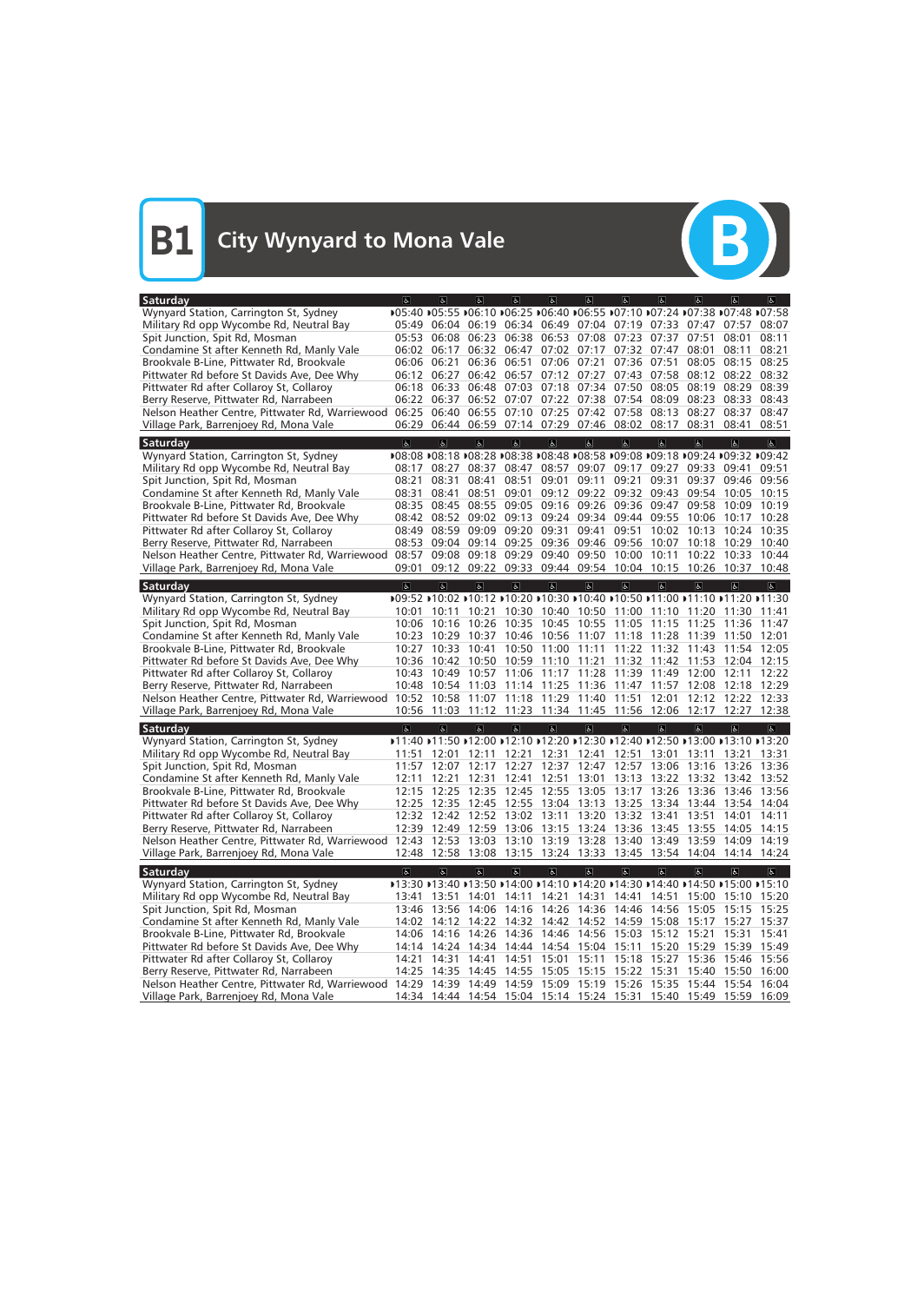

| Saturday                                                                                                          | $\sigma$            | $ \mathbf{r} $          | d                       | $\sigma$                      | $\sigma$                | $\sigma$                | 6                                                                            | $\sigma$                | $\sigma$                | $\sqrt{2}$              | $\sigma$                |
|-------------------------------------------------------------------------------------------------------------------|---------------------|-------------------------|-------------------------|-------------------------------|-------------------------|-------------------------|------------------------------------------------------------------------------|-------------------------|-------------------------|-------------------------|-------------------------|
| Wynyard Station, Carrington St, Sydney                                                                            |                     |                         |                         |                               |                         |                         | ▶15:20 ▶15:30 ▶15:40 ▶15:50 ▶16:00 ▶16:10 ▶16:20 ▶16:30 ▶16:40 ▶16:50 ▶17:00 |                         |                         |                         |                         |
| Military Rd opp Wycombe Rd, Neutral Bay                                                                           | 15:30               | 15:40                   | 15:50                   | 16:00                         | 16:10                   | 16:20                   | 16:30                                                                        | 16:41                   | 16:51                   | 17:01                   | 17:11                   |
| Spit Junction, Spit Rd, Mosman                                                                                    | 15:35               | 15:45                   | 15:55                   | 16:05                         | 16:15                   | 16:25                   | 16:35                                                                        | 16:46                   | 16:56                   | 17:06                   | 17:16                   |
| Condamine St after Kenneth Rd, Manly Vale                                                                         | 15:47               | 15:57                   | 16:07                   | 16:17                         | 16:27                   | 16:39                   | 16:50                                                                        | 17:01                   | 17:07                   | 17:16                   | 17:26                   |
| Brookvale B-Line, Pittwater Rd, Brookvale                                                                         | 15:51               | 16:01                   | 16:11                   | 16:21                         | 16:31                   | 16:43                   | 16:54                                                                        | 17:05                   | 17:11                   | 17:20                   | 17:30                   |
| Pittwater Rd before St Davids Ave, Dee Why                                                                        | 15:59               | 16:09                   | 16:19                   | 16:29                         | 16:39                   | 16:51                   | 17:02                                                                        | 17:12                   | 17:18                   | 17:27                   | 17:37                   |
| Pittwater Rd after Collaroy St, Collaroy                                                                          | 16:06               | 16:16                   | 16:26                   | 16:36                         | 16:46                   | 16:58                   | 17:09                                                                        | 17:19                   | 17:25                   | 17:34                   | 17:44                   |
| Berry Reserve, Pittwater Rd, Narrabeen                                                                            | 16:10               | 16:20                   | 16:30                   | 16:40                         | 16:50                   | 17:02                   | 17:13                                                                        | 17:23                   | 17:29                   | 17:38                   | 17:48                   |
| Nelson Heather Centre, Pittwater Rd, Warriewood                                                                   | 16:14               | 16:24                   | 16:34                   | 16:44                         | 16:54                   | 17:06                   | 17:17                                                                        | 17:27                   | 17:33                   | 17:42                   | 17:52                   |
| Village Park, Barrenjoey Rd, Mona Vale                                                                            | 16:19               | 16:29                   | 16:39                   | 16:49                         | 16:59                   | 17:11                   | 17:22                                                                        | 17:32                   | 17:38                   | 17:47                   | 17:57                   |
| <b>Saturday</b>                                                                                                   | $\overline{\infty}$ | $\overline{\alpha}$     | $\overline{\mathbf{c}}$ | $\overline{\mathbb{G}}$       | $\overline{\mathbf{e}}$ | $\overline{b}$          | $\overline{\Delta}$                                                          | $\overline{\mathbf{c}}$ | $\overline{\mathbf{c}}$ | $\overline{a}$          | $\overline{d}$          |
| Wynyard Station, Carrington St, Sydney                                                                            |                     |                         |                         |                               |                         |                         | ▶17:10 ▶17:20 ▶17:30 ▶17:40 ▶17:49 ▶17:58 ▶18:07 ▶18:16 ▶18:25 ▶18:34 ▶18:43 |                         |                         |                         |                         |
| Military Rd opp Wycombe Rd, Neutral Bay                                                                           | 17:21               | 17:31                   | 17:41                   | 17:51                         | 18:00                   | 18:07                   |                                                                              | 18:16 18:25             |                         | 18:34 18:43             | 18:52                   |
| Spit Junction, Spit Rd, Mosman                                                                                    | 17:26               | 17:36                   | 17:46                   | 17:56                         | 18:04                   | 18:11                   | 18:20                                                                        | 18:29                   | 18:38                   | 18:47                   | 18:56                   |
| Condamine St after Kenneth Rd, Manly Vale                                                                         | 17:36               | 17:46                   | 17:56                   | 18:06                         | 18:14                   | 18:21                   | 18:30                                                                        | 18:39                   | 18:48                   | 18:57                   | 19:05                   |
| Brookvale B-Line, Pittwater Rd, Brookvale                                                                         | 17:40               | 17:50                   | 18:00                   | 18:10                         | 18:18                   | 18:25                   | 18:34                                                                        | 18:43                   | 18:52                   | 19:01                   | 19:09                   |
| Pittwater Rd before St Davids Ave, Dee Why                                                                        | 17:47               | 17:57                   | 18:07                   | 18:17                         | 18:25                   | 18:32                   | 18:41                                                                        | 18:50                   | 18:59                   | 19:07                   | 19:15                   |
| Pittwater Rd after Collaroy St, Collaroy                                                                          | 17:54               | 18:04                   | 18:14                   | 18:24                         | 18:32                   | 18:39                   | 18:48                                                                        | 18:57                   | 19:05                   | 19:13                   | 19:21                   |
| Berry Reserve, Pittwater Rd, Narrabeen                                                                            | 17:58               | 18:08                   | 18:18                   | 18:28                         | 18:36                   | 18:43                   | 18:52                                                                        | 19:01                   | 19:09                   | 19:17                   | 19:25                   |
| Nelson Heather Centre, Pittwater Rd, Warriewood 18:02                                                             |                     | 18:12                   | 18:22                   | 18:32                         | 18:40                   | 18:47                   | 18:56                                                                        | 19:05                   | 19:13                   | 19:21                   | 19:29                   |
| Village Park, Barrenjoey Rd, Mona Vale                                                                            | 18:06               |                         |                         | 18:16 18:26 18:36 18:44 18:51 |                         |                         | 19:00                                                                        | 19:09                   | 19:17                   | 19:25                   | 19:33                   |
|                                                                                                                   |                     |                         |                         |                               |                         |                         |                                                                              |                         |                         |                         |                         |
| Saturday                                                                                                          | $\overline{a}$      | $\overline{\mathbf{c}}$ | $\overline{a}$          | $\overline{a}$                | $\sigma$                | $\overline{6}$          | $\overline{b}$                                                               | $\overline{a}$          | $\overline{\mathbf{c}}$ | $\overline{a}$          | $\vert$                 |
| Wynyard Station, Carrington St, Sydney                                                                            |                     |                         |                         |                               |                         |                         | ▶18:52 ▶19:01 ▶19:10 ▶19:19 ▶19:28 ▶19:37 ▶19:47 ▶19:57 ▶20:07 ▶20:17 ▶20:27 |                         |                         |                         |                         |
| Military Rd opp Wycombe Rd, Neutral Bay                                                                           | 19:01               | 19:10                   | 19:19                   | 19:28                         | 19:37                   | 19:46                   | 19:56                                                                        | 20:06                   | 20:16                   | 20:26                   | 20:36                   |
| Spit Junction, Spit Rd, Mosman                                                                                    | 19:05               | 19:14 19:23             |                         | 19:32                         | 19:41                   | 19:50                   | 20:00                                                                        | 20:10                   | 20:20                   | 20:30                   | 20:40                   |
| Condamine St after Kenneth Rd, Manly Vale                                                                         | 19:14               | 19:23                   | 19:32                   | 19:41                         | 19:50                   | 19:59                   | 20:09                                                                        | 20:19                   | 20:29                   | 20:39                   | 20:49                   |
| Brookvale B-Line, Pittwater Rd, Brookvale                                                                         | 19:18               | 19:27                   | 19:36                   | 19:45                         | 19:54                   | 20:03                   | 20:13                                                                        | 20:23                   | 20:33                   | 20:43                   | 20:53                   |
| Pittwater Rd before St Davids Ave, Dee Why                                                                        | 19:24               | 19:33                   | 19:42                   | 19:51                         | 20:00                   | 20:09                   | 20:19                                                                        | 20:29                   | 20:39                   | 20:49                   | 20:59                   |
| Pittwater Rd after Collaroy St, Collaroy                                                                          | 19:30               | 19:39                   | 19:48                   | 19:57                         |                         | 20:06 20:15             | 20:25                                                                        | 20:35                   | 20:45                   | 20:55                   | 21:05                   |
| Berry Reserve, Pittwater Rd, Narrabeen                                                                            |                     | 19:34 19:43             | 19:52                   | 20:01                         | 20:10                   | 20:19                   | 20:29                                                                        | 20:39                   | 20:49                   | 20:59                   | 21:09                   |
| Nelson Heather Centre, Pittwater Rd, Warriewood 19:38                                                             |                     | 19:47                   | 19:56                   | 20:05                         |                         | 20:14 20:23             | 20:33                                                                        | 20:43                   | 20:53                   | 21:03                   | 21:13                   |
| Village Park, Barrenjoey Rd, Mona Vale                                                                            | 19:42               | 19:51                   |                         | 20:00 20:09 20:18 20:27 20:37 |                         |                         |                                                                              | 20:47                   | 20:57                   | 21:07                   | 21:17                   |
| Saturday                                                                                                          | $\overline{a}$      | $\overline{a}$          | $\alpha$                | $\overline{a}$                | a                       | $\delta$                | $\overline{a}$                                                               | $\sigma$                | $\sigma$                | $\overline{a}$          | $\sigma$                |
| Wynyard Station, Carrington St, Sydney                                                                            |                     |                         |                         |                               |                         |                         | ▶20:37 ▶20:47 ▶20:57 ▶21:07 ▶21:17 ▶21:27 ▶21:37 ▶21:47 ▶21:57 ▶22:07 ▶22:17 |                         |                         |                         |                         |
| Military Rd opp Wycombe Rd, Neutral Bay                                                                           | 20:46               | 20:56                   | 21:06                   | 21:16                         | 21:26                   | 21:36                   | 21:46                                                                        | 21:56                   | 22:06                   | 22:16                   | 22:26                   |
| Spit Junction, Spit Rd, Mosman                                                                                    | 20:50               | 21:00                   | 21:10                   | 21:20                         | 21:30                   | 21:40                   | 21:50                                                                        | 22:00                   | 22:10                   | 22:20                   | 22:30                   |
| Condamine St after Kenneth Rd, Manly Vale                                                                         | 20:59               |                         |                         |                               |                         |                         | 21:09 21:19 21:29 21:39 21:49 21:59 22:09                                    |                         |                         | 22:19 22:29             | 22:39                   |
| Brookvale B-Line, Pittwater Rd, Brookvale                                                                         |                     |                         |                         |                               |                         |                         | 21:03 21:13 21:23 21:33 21:43 21:53 22:03 22:13 22:23 22:33 22:43            |                         |                         |                         |                         |
| Pittwater Rd before St Davids Ave, Dee Why                                                                        |                     |                         |                         |                               |                         |                         | 21:09 21:19 21:29 21:39 21:49 21:59 22:09 22:19 22:29 22:39 22:49            |                         |                         |                         |                         |
| Pittwater Rd after Collaroy St, Collaroy                                                                          |                     |                         |                         |                               |                         |                         | 21:15 21:25 21:35 21:45 21:55 22:05 22:15 22:25 22:35 22:45 22:55            |                         |                         |                         |                         |
| Berry Reserve, Pittwater Rd, Narrabeen                                                                            |                     |                         |                         |                               |                         |                         | 21:19 21:29 21:39 21:49 21:59 22:09 22:18 22:28 22:39 22:49 22:59            |                         |                         |                         |                         |
| Nelson Heather Centre, Pittwater Rd, Warriewood                                                                   |                     |                         |                         |                               |                         |                         | 21:23 21:33 21:43 21:53 22:03 22:13 22:22 22:32 22:42 22:52 23:02            |                         |                         |                         |                         |
| Village Park, Barrenjoey Rd, Mona Vale                                                                            |                     |                         |                         |                               |                         |                         | 21:27 21:37 21:47 21:57 22:07 22:17 22:26 22:36 22:46 22:56 23:06            |                         |                         |                         |                         |
| Saturday                                                                                                          | $\overline{\infty}$ | $\overline{\mathbf{c}}$ | $\overline{\mathbf{e}}$ | $\sigma$                      | $\mathbf{P}$            | $\overline{\mathbf{e}}$ | $\overline{\mathbf{e}}$                                                      | $\overline{\mathbf{e}}$ | $\overline{\mathbf{c}}$ | $\overline{\mathbf{r}}$ | $\overline{\mathbf{e}}$ |
| Wynyard Station, Carrington St, Sydney                                                                            |                     |                         |                         |                               |                         |                         | ▶22:27 ▶22:37 ▶22:47 ▶22:57 ▶23:07 ▶23:17 ▶23:27 ▶23:42 ▶23:57 ▶00:12 ▶00:27 |                         |                         |                         |                         |
| Military Rd opp Wycombe Rd, Neutral Bay                                                                           |                     |                         |                         |                               |                         |                         | 22:36 22:46 22:56 23:06 23:16 23:26 23:36 23:51 00:06 00:21 00:36            |                         |                         |                         |                         |
| Spit Junction, Spit Rd, Mosman                                                                                    |                     |                         |                         |                               |                         |                         | 22:40 22:50 23:00 23:10 23:20 23:30 23:40 23:55 00:10 00:25 00:40            |                         |                         |                         |                         |
| Condamine St after Kenneth Rd, Manly Vale                                                                         |                     |                         |                         |                               |                         |                         | 22:49 22:59 23:09 23:19 23:29 23:39 23:49 00:04 00:19 00:34 00:49            |                         |                         |                         |                         |
| Brookvale B-Line, Pittwater Rd, Brookvale                                                                         |                     |                         |                         |                               |                         |                         | 22:53 23:03 23:13 23:23 23:33 23:43 23:53 00:08 00:23 00:38 00:53            |                         |                         |                         |                         |
| Pittwater Rd before St Davids Ave, Dee Why                                                                        |                     |                         |                         |                               |                         |                         | 22:59 23:09 23:19 23:29 23:39 23:49 23:59 00:14 00:29 00:44 00:59            |                         |                         |                         |                         |
| Pittwater Rd after Collaroy St, Collaroy                                                                          |                     |                         |                         |                               |                         |                         | 23:05 23:15 23:25 23:35 23:45 23:55 00:05 00:20 00:35 00:50 01:05            |                         |                         |                         |                         |
| Berry Reserve, Pittwater Rd, Narrabeen                                                                            |                     |                         |                         |                               |                         |                         | 23:09 23:19 23:29 23:39 23:49 23:59 00:09 00:24 00:39 00:54 01:09            |                         |                         |                         |                         |
| Nelson Heather Centre, Pittwater Rd, Warriewood 23:12 23:22 23:32 23:42 23:52 00:02 00:12 00:27 00:42 00:57 01:12 |                     |                         |                         |                               |                         |                         |                                                                              |                         |                         |                         |                         |
| Village Park, Barrenjoey Rd, Mona Vale                                                                            |                     |                         |                         |                               |                         |                         | 23:16 23:26 23:36 23:46 23:56 00:06 00:16 00:31 00:46 01:01 01:16            |                         |                         |                         |                         |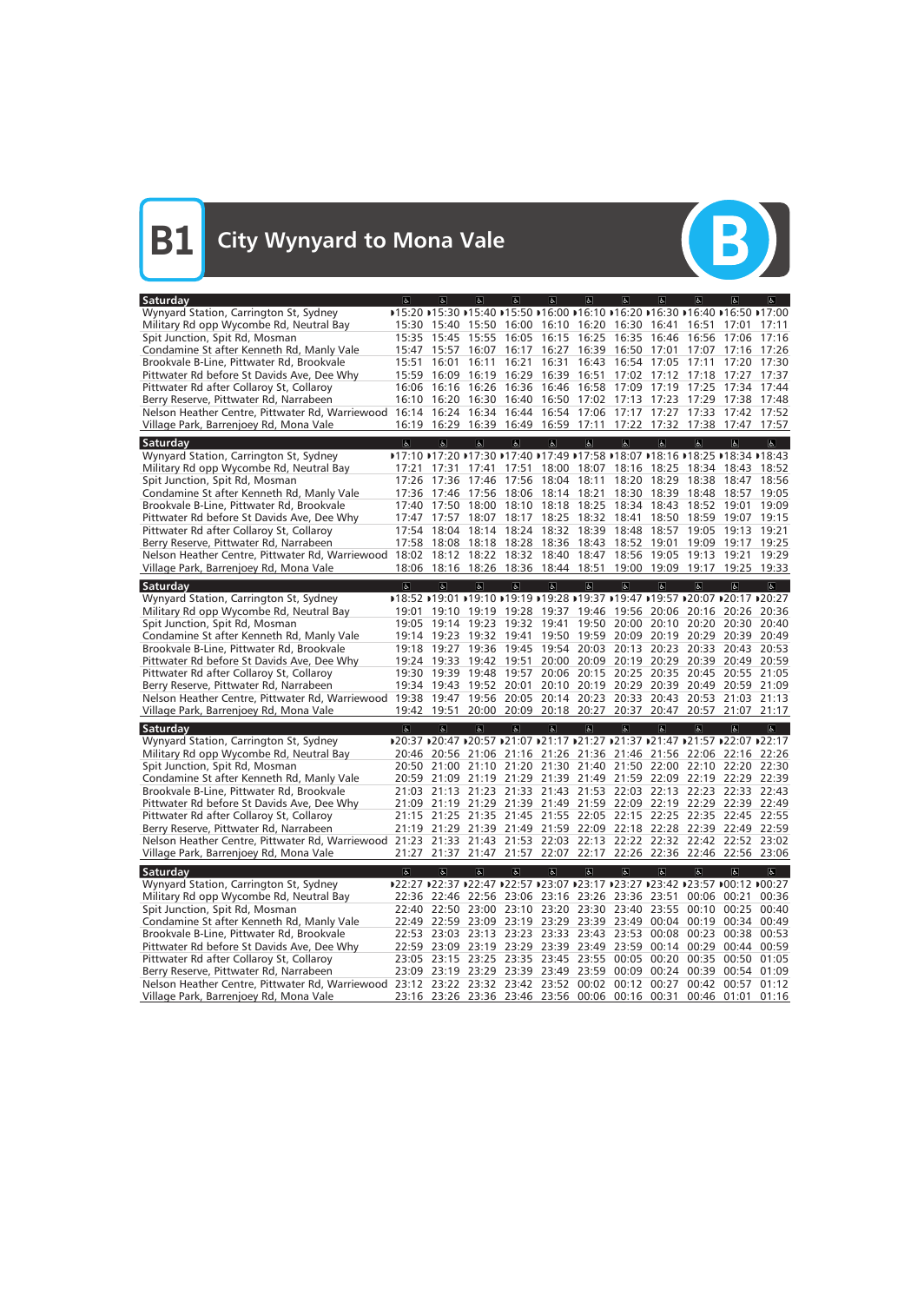| Wynyard Station, Carrington St, Sydney                                                                                                          |                                                                              |                     |                                                             |                         |                                           |                         |                               |                         |                                                 |                                                                              |                         |
|-------------------------------------------------------------------------------------------------------------------------------------------------|------------------------------------------------------------------------------|---------------------|-------------------------------------------------------------|-------------------------|-------------------------------------------|-------------------------|-------------------------------|-------------------------|-------------------------------------------------|------------------------------------------------------------------------------|-------------------------|
|                                                                                                                                                 | ▶00:42                                                                       |                     |                                                             |                         |                                           |                         |                               |                         |                                                 |                                                                              |                         |
| Military Rd opp Wycombe Rd, Neutral Bay                                                                                                         | 00:51                                                                        |                     |                                                             |                         |                                           |                         |                               |                         |                                                 |                                                                              |                         |
| Spit Junction, Spit Rd, Mosman                                                                                                                  | 00:55                                                                        |                     |                                                             |                         |                                           |                         |                               |                         |                                                 |                                                                              |                         |
| Condamine St after Kenneth Rd, Manly Vale                                                                                                       | 01:04                                                                        |                     |                                                             |                         |                                           |                         |                               |                         |                                                 |                                                                              |                         |
| Brookvale B-Line, Pittwater Rd, Brookvale                                                                                                       | 01:08                                                                        |                     |                                                             |                         |                                           |                         |                               |                         |                                                 |                                                                              |                         |
| Pittwater Rd before St Davids Ave, Dee Why                                                                                                      | 01:14                                                                        |                     |                                                             |                         |                                           |                         |                               |                         |                                                 |                                                                              |                         |
| Pittwater Rd after Collaroy St, Collaroy                                                                                                        | 01:20                                                                        |                     |                                                             |                         |                                           |                         |                               |                         |                                                 |                                                                              |                         |
| Berry Reserve, Pittwater Rd, Narrabeen                                                                                                          | 01:24                                                                        |                     |                                                             |                         |                                           |                         |                               |                         |                                                 |                                                                              |                         |
|                                                                                                                                                 | 01:27                                                                        |                     |                                                             |                         |                                           |                         |                               |                         |                                                 |                                                                              |                         |
| Nelson Heather Centre, Pittwater Rd, Warriewood<br>Village Park, Barrenjoey Rd, Mona Vale                                                       | 01:31                                                                        |                     |                                                             |                         |                                           |                         |                               |                         |                                                 |                                                                              |                         |
|                                                                                                                                                 |                                                                              |                     |                                                             |                         |                                           |                         |                               |                         |                                                 |                                                                              |                         |
| <b>Sunday &amp; Public Holidays</b>                                                                                                             | $\overline{\mathbf{c}}$                                                      | $\sigma$            | $\sigma$                                                    | $\overline{a}$          | $\overline{6}$                            | $\Delta$                | $\overline{6}$                | $\sigma$                | $\overline{\mathbf{c}}$                         | $\sigma$                                                                     | $\overline{\mathbf{r}}$ |
| Wynyard Station, Carrington St, Sydney                                                                                                          | ▶05:40 ▶05:55 ▶06:10 ▶06:25 ▶06:40 ▶06:55 ▶07:10 ▶07:24 ▶07:38 ▶07:48 ▶07:58 |                     |                                                             |                         |                                           |                         |                               |                         |                                                 |                                                                              |                         |
| Military Rd opp Wycombe Rd, Neutral Bay                                                                                                         |                                                                              |                     |                                                             |                         |                                           |                         |                               |                         |                                                 | 05:49 06:04 06:19 06:34 06:49 07:04 07:19 07:33 07:47 07:57                  | 08:07                   |
| Spit Junction, Spit Rd, Mosman                                                                                                                  |                                                                              |                     | 05:53 06:08 06:23 06:38 06:53 07:08 07:23 07:37 07:51       |                         |                                           |                         |                               |                         |                                                 | 08:01                                                                        | 08:11                   |
| Condamine St after Kenneth Rd, Manly Vale                                                                                                       |                                                                              |                     | 06:02 06:17 06:32 06:47 07:02 07:17 07:32 07:46 08:00       |                         |                                           |                         |                               |                         |                                                 | 08:10                                                                        | 08:20                   |
| Brookvale B-Line, Pittwater Rd, Brookvale                                                                                                       |                                                                              | 06:06 06:21         |                                                             | 06:36 06:51             |                                           |                         | 07:06 07:21 07:36 07:50 08:04 |                         |                                                 | 08:14                                                                        | 08:24                   |
| Pittwater Rd before St Davids Ave, Dee Why                                                                                                      |                                                                              |                     | 06:13 06:28 06:43 06:58 07:13 07:28 07:43 07:57             |                         |                                           |                         |                               |                         | 08:11                                           | 08:21                                                                        | 08:31                   |
| Pittwater Rd after Collaroy St, Collaroy                                                                                                        |                                                                              |                     | 06:19 06:34 06:49 07:04 07:19 07:34 07:49 08:03             |                         |                                           |                         |                               |                         | 08:17                                           | 08:27                                                                        | 08:37                   |
| Berry Reserve, Pittwater Rd, Narrabeen                                                                                                          |                                                                              | 06:22 06:37         |                                                             |                         | 06:52 07:07 07:22 07:37 07:52 08:06 08:20 |                         |                               |                         |                                                 | 08:30                                                                        | 08:40                   |
| Nelson Heather Centre, Pittwater Rd, Warriewood                                                                                                 |                                                                              |                     | 06:25 06:40 06:55 07:10 07:25 07:41 07:56 08:10             |                         |                                           |                         |                               |                         | 08:24                                           | 08:34 08:44                                                                  |                         |
| Village Park, Barrenjoey Rd, Mona Vale                                                                                                          |                                                                              |                     | 06:29 06:44 06:59 07:14 07:29 07:45 08:00 08:14 08:28       |                         |                                           |                         |                               |                         |                                                 | 08:38 08:48                                                                  |                         |
|                                                                                                                                                 |                                                                              |                     |                                                             |                         |                                           |                         |                               |                         |                                                 |                                                                              |                         |
| <b>Sunday &amp; Public Holidays</b>                                                                                                             | $\sigma$                                                                     | $\sigma$            | $\sigma$                                                    | $\overline{\mathbf{r}}$ | $\vert \mathbf{F} \vert$                  | $\overline{b}$          | $\sigma$                      | $\overline{a}$          | $\overline{a}$                                  | $\overline{6}$                                                               | $\overline{\mathbf{r}}$ |
| Wynyard Station, Carrington St, Sydney                                                                                                          |                                                                              |                     |                                                             |                         |                                           |                         |                               |                         |                                                 | ▶08:08 ▶08:18 ▶08:28 ▶08:38 ▶08:47 ▶08:56 ▶09:05 ▶09:14 ▶09:23 ▶09:32 ▶09:41 |                         |
| Military Rd opp Wycombe Rd, Neutral Bay                                                                                                         |                                                                              |                     | 08:17 08:27 08:37 08:47 08:56 09:05 09:14 09:23 09:32 09:41 |                         |                                           |                         |                               |                         |                                                 |                                                                              | 09:51                   |
| Spit Junction, Spit Rd, Mosman                                                                                                                  | 08:21                                                                        | 08:31               | 08:41                                                       | 08:51                   |                                           |                         | 09:00 09:09 09:18 09:27 09:36 |                         |                                                 | 09:46 09:56                                                                  |                         |
| Condamine St after Kenneth Rd, Manly Vale                                                                                                       |                                                                              |                     | 08:30 08:40 08:50 09:00 09:10 09:19 09:28 09:37             |                         |                                           |                         |                               |                         | 09:47                                           | 09:57 10:07                                                                  |                         |
| Brookvale B-Line, Pittwater Rd, Brookvale                                                                                                       |                                                                              |                     | 08:34 08:44 08:54 09:04 09:14 09:23 09:32 09:41             |                         |                                           |                         |                               |                         | 09:51                                           | 10:01                                                                        | 10:11                   |
| Pittwater Rd before St Davids Ave, Dee Why                                                                                                      | 08:41                                                                        | 08:51               | 09:01                                                       | 09:11                   | 09:21                                     |                         | 09:30 09:39 09:48             |                         | 09:58                                           | 10:08                                                                        | 10:18                   |
| Pittwater Rd after Collaroy St, Collaroy                                                                                                        |                                                                              |                     | 08:47 08:57 09:08 09:18 09:28 09:37 09:47 09:56 10:06       |                         |                                           |                         |                               |                         |                                                 | 10:16                                                                        | 10:26                   |
| Berry Reserve, Pittwater Rd, Narrabeen                                                                                                          |                                                                              |                     | 08:50 09:00 09:11                                           | 09:21                   | 09:31 09:40 09:51                         |                         |                               | 10:00                   |                                                 | 10:10 10:20 10:30                                                            |                         |
| Nelson Heather Centre, Pittwater Rd, Warriewood 08:54 09:04 09:15 09:25 09:35 09:44 09:55                                                       |                                                                              |                     |                                                             |                         |                                           |                         |                               |                         |                                                 | 10:04 10:14 10:24 10:34                                                      |                         |
| Village Park, Barrenjoey Rd, Mona Vale                                                                                                          |                                                                              |                     | 08:58 09:08 09:19 09:29 09:39 09:48 09:59                   |                         |                                           |                         |                               |                         |                                                 | 10:08 10:18 10:28 10:38                                                      |                         |
|                                                                                                                                                 |                                                                              |                     |                                                             |                         |                                           |                         |                               |                         |                                                 |                                                                              |                         |
|                                                                                                                                                 |                                                                              |                     |                                                             |                         |                                           |                         |                               |                         |                                                 |                                                                              |                         |
| <b>Sunday &amp; Public Holidays</b>                                                                                                             | $\Delta$                                                                     | $\sigma$            | $\sigma$                                                    | $\overline{\mathbf{r}}$ | $\overline{a}$                            | $\sigma$                | $\mathbf{g}$                  | $\sigma$                | $\overline{a}$                                  | $\boxed{\mathbf{g}}$                                                         | $ \mathbf{P} $          |
| Wynyard Station, Carrington St, Sydney                                                                                                          |                                                                              |                     |                                                             |                         |                                           |                         |                               |                         |                                                 | ▶09:51 ▶10:01 ▶10:10 ▶10:20 ▶10:30 ▶10:40 ▶10:50 ▶11:00 ▶11:10 ▶11:20 ▶11:30 |                         |
| Military Rd opp Wycombe Rd, Neutral Bay                                                                                                         |                                                                              | 10:01 10:11         |                                                             |                         |                                           |                         |                               |                         | 10:20 10:30 10:40 10:50 11:00 11:10 11:20 11:30 |                                                                              | 11:40                   |
| Spit Junction, Spit Rd, Mosman                                                                                                                  |                                                                              |                     |                                                             |                         |                                           |                         |                               |                         |                                                 | 10:06 10:16 10:25 10:35 10:45 10:55 11:05 11:15 11:25 11:35 11:45            |                         |
| Condamine St after Kenneth Rd, Manly Vale                                                                                                       |                                                                              |                     |                                                             |                         |                                           |                         |                               |                         |                                                 | 10:17 10:27 10:36 10:46 10:56 11:06 11:16 11:27 11:37 11:47 11:57            |                         |
| Brookvale B-Line, Pittwater Rd, Brookvale                                                                                                       |                                                                              |                     |                                                             |                         |                                           |                         |                               |                         |                                                 | 10:21 10:31 10:40 10:50 11:00 11:10 11:20 11:31 11:41 11:51 12:01            |                         |
| Pittwater Rd before St Davids Ave, Dee Why                                                                                                      |                                                                              |                     |                                                             |                         |                                           |                         |                               |                         |                                                 | 10:28 10:38 10:47 10:57 11:07 11:17 11:28 11:39 11:49 11:59 12:09            |                         |
| Pittwater Rd after Collaroy St, Collaroy                                                                                                        |                                                                              |                     | 10:36 10:46 10:55 11:05 11:15 11:25 11:36 11:47 11:57 12:07 |                         |                                           |                         |                               |                         |                                                 |                                                                              | 12:17                   |
| Berry Reserve, Pittwater Rd, Narrabeen                                                                                                          |                                                                              |                     | 10:40 10:50 10:59 11:09 11:19 11:30 11:41 11:52 12:02       |                         |                                           |                         |                               |                         |                                                 | 12:12 12:22                                                                  |                         |
| Nelson Heather Centre, Pittwater Rd, Warriewood                                                                                                 |                                                                              |                     | 10:44 10:54 11:03 11:13 11:23 11:34 11:45 11:56 12:06       |                         |                                           |                         |                               |                         |                                                 | 12:16 12:26                                                                  |                         |
| Village Park, Barrenjoey Rd, Mona Vale                                                                                                          |                                                                              |                     | 10:48 10:58 11:08 11:18 11:28 11:39 11:50 12:01             |                         |                                           |                         |                               |                         | 12:11                                           | 12:21                                                                        | 12:31                   |
|                                                                                                                                                 |                                                                              |                     |                                                             |                         |                                           |                         |                               |                         |                                                 |                                                                              |                         |
| <b>Sunday &amp; Public Holidays</b>                                                                                                             | $\overline{\infty}$                                                          | $\overline{\infty}$ | $\sigma$                                                    | $\overline{\mathbf{P}}$ | $\overline{6}$                            | $\overline{\mathbb{P}}$ | $\overline{\mathbb{P}}$       | $\overline{\mathbf{e}}$ | $\overline{\infty}$                             | $\overline{\mathbf{c}}$                                                      | $\overline{\mathbb{P}}$ |
| Wynyard Station, Carrington St, Sydney                                                                                                          |                                                                              |                     |                                                             |                         |                                           |                         |                               |                         |                                                 | D11:40 D11:50 D12:00 D12:10 D12:20 D12:30 D12:40 D12:50 D13:00 D13:10 D13:20 |                         |
| Military Rd opp Wycombe Rd, Neutral Bay                                                                                                         |                                                                              |                     |                                                             |                         |                                           |                         |                               |                         |                                                 | 11:50 12:00 12:10 12:20 12:30 12:40 12:50 13:00 13:10 13:20 13:30            |                         |
| Spit Junction, Spit Rd, Mosman                                                                                                                  |                                                                              |                     |                                                             |                         |                                           |                         |                               |                         |                                                 | 11:55 12:05 12:15 12:25 12:35 12:45 12:55 13:05 13:15 13:25 13:35            |                         |
| Condamine St after Kenneth Rd, Manly Vale                                                                                                       |                                                                              |                     | 12:07 12:17 12:27 12:37 12:47 12:57 13:07 13:17 13:27       |                         |                                           |                         |                               |                         |                                                 | 13:37                                                                        | 13:47                   |
| Brookvale B-Line, Pittwater Rd, Brookvale                                                                                                       |                                                                              | 12:11 12:21         | 12:31                                                       | 12:41                   |                                           |                         | 12:51 13:01 13:11 13:21       |                         | 13:31                                           | 13:41                                                                        | 13:51                   |
| Pittwater Rd before St Davids Ave, Dee Why                                                                                                      |                                                                              | 12:19 12:29         | 12:39 12:49 12:59 13:09 13:19 13:29 13:39                   |                         |                                           |                         |                               |                         |                                                 | 13:49                                                                        | 13:59                   |
| Pittwater Rd after Collaroy St, Collaroy                                                                                                        |                                                                              |                     |                                                             |                         |                                           |                         |                               |                         |                                                 | 12:27 12:37 12:47 12:57 13:07 13:17 13:27 13:37 13:47 13:57 14:07            |                         |
| Berry Reserve, Pittwater Rd, Narrabeen                                                                                                          |                                                                              |                     |                                                             |                         |                                           |                         |                               |                         |                                                 | 12:32 12:42 12:52 13:02 13:12 13:22 13:32 13:42 13:52 14:02 14:12            |                         |
| Nelson Heather Centre, Pittwater Rd, Warriewood 12:36 12:46 12:56 13:06 13:16 13:26 13:36 13:46 13:56<br>Village Park, Barrenjoey Rd, Mona Vale |                                                                              |                     | 12:41 12:51 13:01 13:11 13:21 13:31 13:41 13:51 14:01       |                         |                                           |                         |                               |                         |                                                 | 14:06 14:16<br>14:11 14:21                                                   |                         |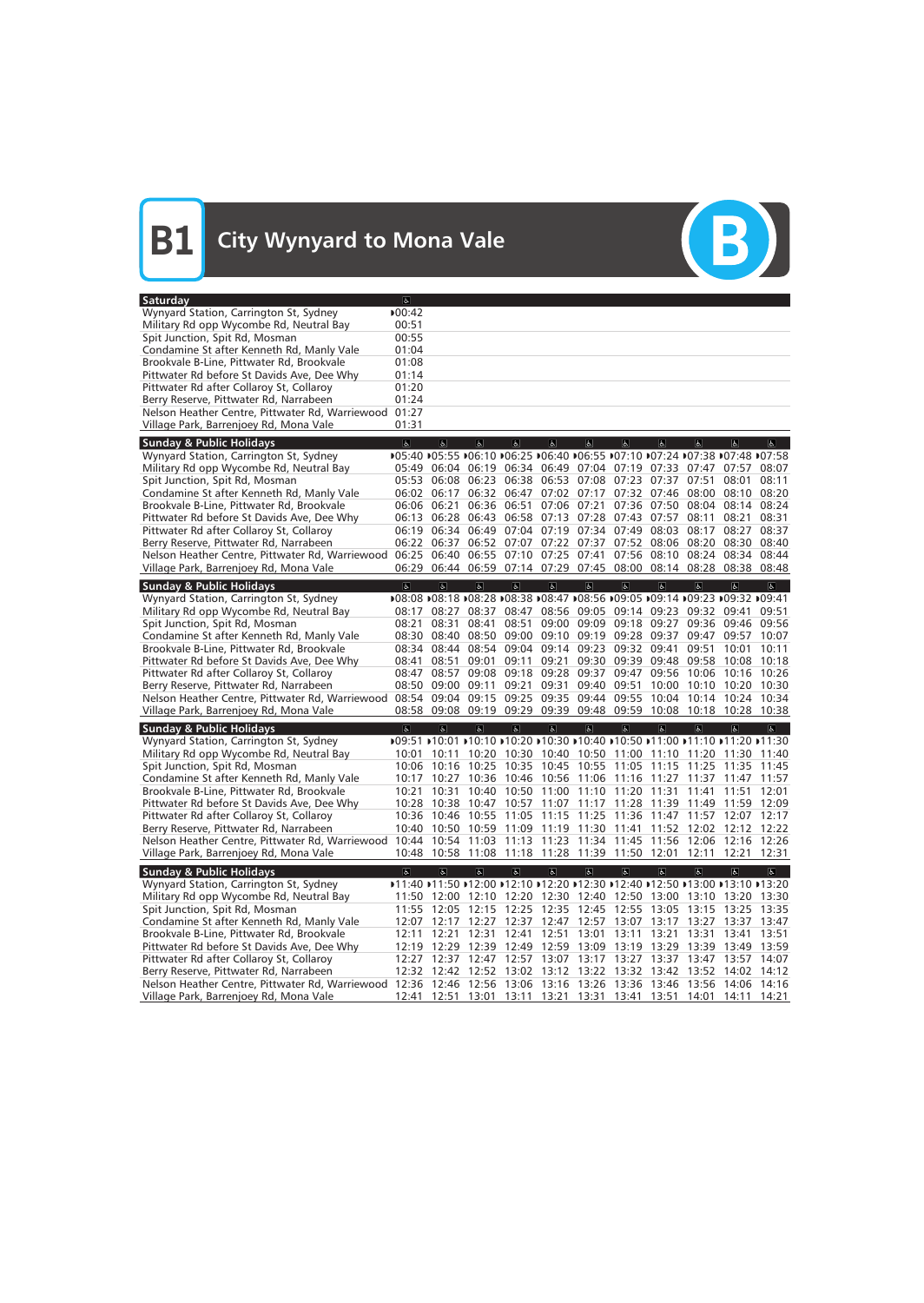

| <b>Sunday &amp; Public Holidays</b>                                                                               | $\sigma$                | $\overline{a}$          | $\overline{a}$           | $\overline{a}$          | $\sigma$                                                                     | $\sigma$       | 6                 | $\epsilon$                    | $\overline{a}$          | $\sqrt{2}$     | $ \mathbf{f} $ |
|-------------------------------------------------------------------------------------------------------------------|-------------------------|-------------------------|--------------------------|-------------------------|------------------------------------------------------------------------------|----------------|-------------------|-------------------------------|-------------------------|----------------|----------------|
| Wynyard Station, Carrington St, Sydney                                                                            |                         |                         |                          |                         | ▶13:30 ▶13:40 ▶13:50 ▶14:00 ▶14:10 ▶14:20 ▶14:30 ▶14:40 ▶14:50 ▶15:00 ▶15:10 |                |                   |                               |                         |                |                |
| Military Rd opp Wycombe Rd, Neutral Bay                                                                           | 13:40                   |                         | 13:50 14:00              | 14:10                   |                                                                              |                |                   | 14:20 14:30 14:40 14:50       | 15:00                   | 15:10          | 15:20          |
| Spit Junction, Spit Rd, Mosman                                                                                    | 13:45                   | 13:55                   | 14:05                    | 14:15                   | 14:25 14:35                                                                  |                |                   | 14:45 14:54 15:04             |                         | 15:14 15:24    |                |
| Condamine St after Kenneth Rd, Manly Vale                                                                         | 13:57                   | 14:07                   | 14:17                    | 14:27                   |                                                                              | 14:37 14:47    | 14:56             | 15:05 15:15                   |                         | 15:25          | 15:35          |
| Brookvale B-Line, Pittwater Rd, Brookvale                                                                         | 14:01                   | 14:11                   | 14:21                    | 14:31                   | 14:41                                                                        | 14:51          | 15:00             | 15:09                         | 15:19                   | 15:29          | 15:39          |
| Pittwater Rd before St Davids Ave, Dee Why                                                                        | 14:09                   | 14:19                   | 14:29                    | 14:39                   | 14:49                                                                        | 14:59          | 15:08             | 15:17                         | 15:27                   | 15:37          | 15:47          |
| Pittwater Rd after Collaroy St, Collaroy                                                                          | 14:17                   | 14:26                   | 14:36                    | 14:46                   | 14:56                                                                        |                | 15:06 15:15       | 15:24                         | 15:34                   | 15:44          | 15:54          |
| Berry Reserve, Pittwater Rd, Narrabeen                                                                            | 14:22                   | 14:31                   | 14:41                    | 14:51                   | 15:01                                                                        | 15:11          | 15:20             | 15:29                         | 15:39                   | 15:49          | 15:59          |
| Nelson Heather Centre, Pittwater Rd, Warriewood 14:26                                                             |                         | 14:35                   | 14:45                    | 14:55                   |                                                                              | 15:05 15:15    |                   | 15:24 15:33                   | 15:43                   | 15:53          | 16:03          |
| Village Park, Barrenjoey Rd, Mona Vale                                                                            | 14:31                   | 14:40                   |                          | 14:50 15:00             |                                                                              |                |                   | 15:10 15:20 15:29 15:38 15:48 |                         | 15:58          | 16:08          |
| <b>Sunday &amp; Public Holidays</b>                                                                               | $\overline{\sigma}$     | $\overline{6}$          | $\sigma$                 | $\overline{\mathbf{c}}$ | $\overline{6}$                                                               | $\overline{b}$ | $\overline{a}$    | $\overline{\mathbf{c}}$       | $\overline{\mathbf{c}}$ | $\sigma$       | $\sigma$       |
| Wynyard Station, Carrington St, Sydney                                                                            |                         |                         |                          |                         | ▶15:20 ▶15:30 ▶15:40 ▶15:50 ▶16:00 ▶16:10 ▶16:20 ▶16:30 ▶16:40 ▶16:50 ▶17:00 |                |                   |                               |                         |                |                |
| Military Rd opp Wycombe Rd, Neutral Bay                                                                           | 15:30                   | 15:40                   |                          | 15:50 16:00             |                                                                              |                | 16:10 16:20 16:30 | 16:40                         | 16:50                   | 17:00          | 17:10          |
| Spit Junction, Spit Rd, Mosman                                                                                    | 15:34                   | 15:44                   | 15:54                    | 16:04                   |                                                                              | 16:14 16:24    | 16:34             | 16:44                         | 16:54                   | 17:04          | 17:14          |
| Condamine St after Kenneth Rd, Manly Vale                                                                         | 15:45                   | 15:55                   | 16:05                    | 16:15                   | 16:25                                                                        | 16:35          | 16:45             | 16:55                         | 17:05                   | 17:15          | 17:25          |
| Brookvale B-Line, Pittwater Rd, Brookvale                                                                         | 15:49                   | 15:59                   | 16:09                    | 16:19                   | 16:29                                                                        | 16:39          | 16:49             | 16:59                         | 17:09                   | 17:19          | 17:29          |
| Pittwater Rd before St Davids Ave, Dee Why                                                                        | 15:57                   | 16:07                   | 16:16                    | 16:26                   | 16:36                                                                        | 16:46          | 16:56             | 17:06                         | 17:16                   | 17:26          | 17:36          |
| Pittwater Rd after Collaroy St, Collaroy                                                                          | 16:04                   | 16:14                   | 16:23                    | 16:33                   |                                                                              | 16:43 16:53    | 17:03             | 17:13                         | 17:23                   | 17:33          | 17:43          |
|                                                                                                                   | 16:09                   | 16:18                   | 16:27                    | 16:37                   |                                                                              | 16:47 16:57    | 17:07             | 17:17                         | 17:27                   | 17:37          | 17:47          |
| Berry Reserve, Pittwater Rd, Narrabeen                                                                            | 16:13                   | 16:22                   | 16:31                    | 16:41                   | 16:51                                                                        | 17:01          | 17:11             | 17:21                         | 17:31                   | 17:41          | 17:51          |
| Nelson Heather Centre, Pittwater Rd, Warriewood<br>Village Park, Barrenjoey Rd, Mona Vale                         | 16:18                   | 16:27                   |                          |                         | 16:36 16:46 16:56 17:06 17:16 17:26                                          |                |                   |                               | 17:36                   | 17:46          | 17:56          |
|                                                                                                                   |                         |                         |                          |                         |                                                                              |                |                   |                               |                         |                |                |
| <b>Sunday &amp; Public Holidays</b>                                                                               | $\overline{a}$          | $\sigma$                | $\sigma$                 | $\overline{\mathbf{a}}$ | $\overline{\mathbf{b}}$                                                      | $\overline{b}$ | $\mathbf{g}$      | $\overline{a}$                | $\overline{a}$          | $\overline{a}$ | $\vert$        |
| Wynyard Station, Carrington St, Sydney                                                                            |                         |                         |                          |                         | ▶17:10 ▶17:20 ▶17:30 ▶17:40 ▶17:49 ▶17:58 ▶18:07 ▶18:16 ▶18:25 ▶18:34 ▶18:43 |                |                   |                               |                         |                |                |
| Military Rd opp Wycombe Rd, Neutral Bay                                                                           | 17:20                   | 17:30                   |                          |                         | 17:40 17:50 17:59                                                            | 18:08          | 18:17             | 18:26                         | 18:35                   | 18:44          | 18:53          |
| Spit Junction, Spit Rd, Mosman                                                                                    | 17:24                   | 17:34                   | 17:44                    | 17:54                   | 18:03                                                                        |                | 18:12 18:21       | 18:30                         | 18:39                   | 18:48          | 18:57          |
| Condamine St after Kenneth Rd, Manly Vale                                                                         | 17:35                   | 17:45                   | 17:55                    | 18:04                   | 18:13                                                                        |                | 18:22 18:31       | 18:40                         | 18:49                   | 18:58          | 19:07          |
| Brookvale B-Line, Pittwater Rd, Brookvale                                                                         | 17:39                   | 17:49                   | 17:59                    | 18:08                   |                                                                              |                | 18:17 18:26 18:35 | 18:44                         | 18:53                   | 19:02          | 19:11          |
| Pittwater Rd before St Davids Ave, Dee Why                                                                        | 17:46                   | 17:56                   | 18:05                    |                         | 18:14 18:23                                                                  | 18:32          | 18:41             | 18:50                         | 18:59                   | 19:08          | 19:17          |
| Pittwater Rd after Collaroy St, Collaroy                                                                          | 17:53                   | 18:03                   | 18:12                    | 18:21                   |                                                                              | 18:30 18:39    | 18:48             | 18:57                         | 19:06                   | 19:14 19:23    |                |
| Berry Reserve, Pittwater Rd, Narrabeen                                                                            | 17:57                   | 18:07                   |                          | 18:16 18:25             |                                                                              | 18:34 18:43    |                   | 18:52 19:01                   | 19:10                   | 19:18 19:27    |                |
| Nelson Heather Centre, Pittwater Rd, Warriewood 18:01                                                             |                         | 18:11                   | 18:20                    | 18:29                   |                                                                              | 18:38 18:47    |                   | 18:56 19:05                   | 19:14                   | 19:22          | 19:31          |
| Village Park, Barrenjoey Rd, Mona Vale                                                                            | 18:05                   |                         |                          |                         | 18:15 18:24 18:33 18:42 18:51                                                |                |                   | 19:00 19:09 19:18 19:26 19:35 |                         |                |                |
| <b>Sunday &amp; Public Holidays</b>                                                                               | $\sigma$                | $\sigma$                | $\alpha$                 | $\overline{\mathbf{a}}$ | $\mathbf{g}$                                                                 | $\sigma$       | $\sigma$          | $\sigma$                      | $\overline{a}$          | $\sqrt{a}$     | d              |
| Wynyard Station, Carrington St, Sydney                                                                            |                         |                         |                          |                         | ▶18:52 ▶19:01 ▶19:10 ▶19:19 ▶19:28 ▶19:37 ▶19:47 ▶19:57 ▶20:07 ▶20:17 ▶20:27 |                |                   |                               |                         |                |                |
| Military Rd opp Wycombe Rd, Neutral Bay                                                                           |                         | 19:02 19:11             | 19:19                    | 19:28                   |                                                                              |                |                   | 19:37 19:46 19:56 20:06       | 20:16                   | 20:26          | 20:36          |
| Spit Junction, Spit Rd, Mosman                                                                                    | 19:06                   | 19:15                   | 19:23                    | 19:32                   | 19:41                                                                        | 19:50          | 20:00             | 20:10                         | 20:20                   | 20:30          | 20:40          |
| Condamine St after Kenneth Rd, Manly Vale                                                                         |                         |                         |                          |                         | 19:16 19:25 19:33 19:42 19:51 20:00 20:10 20:19 20:29 20:39 20:49            |                |                   |                               |                         |                |                |
| Brookvale B-Line, Pittwater Rd, Brookvale                                                                         |                         |                         |                          |                         | 19:20 19:29 19:37 19:46 19:55 20:04 20:14 20:23 20:33 20:43 20:53            |                |                   |                               |                         |                |                |
| Pittwater Rd before St Davids Ave, Dee Why                                                                        |                         |                         |                          |                         | 19:26 19:35 19:43 19:52 20:01 20:10 20:20 20:29 20:39 20:49 20:59            |                |                   |                               |                         |                |                |
| Pittwater Rd after Collaroy St, Collaroy                                                                          |                         |                         |                          |                         | 19:32 19:41 19:49 19:58 20:07 20:15 20:25 20:34 20:44 20:54 21:04            |                |                   |                               |                         |                |                |
| Berry Reserve, Pittwater Rd, Narrabeen                                                                            |                         |                         |                          |                         | 19:36 19:45 19:53 20:02 20:11 20:19 20:29 20:38 20:48 20:58 21:08            |                |                   |                               |                         |                |                |
| Nelson Heather Centre, Pittwater Rd, Warriewood 19:40 19:49 19:57 20:06 20:15 20:23 20:33 20:42 20:52 21:02 21:12 |                         |                         |                          |                         |                                                                              |                |                   |                               |                         |                |                |
| Village Park, Barrenjoey Rd, Mona Vale                                                                            |                         |                         | 19:44 19:53 20:01        |                         | 20:10 20:19 20:27 20:37 20:46 20:56 21:06 21:16                              |                |                   |                               |                         |                |                |
| <b>Sunday &amp; Public Holidays</b>                                                                               | $\overline{\mathbf{c}}$ | $\overline{\mathbf{e}}$ | $\vert \mathbf{r} \vert$ | $\overline{\mathbb{C}}$ | $\overline{6}$                                                               | $\overline{6}$ | $\overline{6}$    | $\overline{\mathbf{c}}$       | $\overline{\infty}$     | $\overline{6}$ | $\mathbb{P}$   |
| Wynyard Station, Carrington St, Sydney                                                                            |                         |                         |                          |                         | ▶20:37 ▶20:47 ▶20:57 ▶21:07 ▶21:17 ▶21:27 ▶21:37 ▶21:47 ▶21:57 ▶22:07 ▶22:17 |                |                   |                               |                         |                |                |
| Military Rd opp Wycombe Rd, Neutral Bay                                                                           |                         |                         |                          |                         | 20:46 20:56 21:06 21:16 21:26 21:36 21:46 21:56 22:06 22:16 22:26            |                |                   |                               |                         |                |                |
| Spit Junction, Spit Rd, Mosman                                                                                    |                         |                         |                          |                         | 20:50 21:00 21:10 21:20 21:29 21:39 21:49 21:59 22:09 22:19 22:29            |                |                   |                               |                         |                |                |
| Condamine St after Kenneth Rd, Manly Vale                                                                         |                         |                         |                          |                         | 20:59 21:09 21:19 21:29 21:38 21:48 21:58 22:07 22:17 22:27 22:37            |                |                   |                               |                         |                |                |
| Brookvale B-Line, Pittwater Rd, Brookvale                                                                         |                         |                         |                          |                         | 21:03 21:13 21:23 21:33 21:42 21:52 22:02 22:11 22:21 22:31 22:41            |                |                   |                               |                         |                |                |
| Pittwater Rd before St Davids Ave, Dee Why                                                                        |                         |                         |                          |                         | 21:09 21:19 21:29 21:39 21:48 21:58 22:07 22:16 22:26 22:36 22:46            |                |                   |                               |                         |                |                |
| Pittwater Rd after Collaroy St, Collaroy                                                                          |                         |                         |                          |                         | 21:14 21:24 21:34 21:44 21:53 22:03 22:12 22:21 22:31 22:41 22:51            |                |                   |                               |                         |                |                |
| Berry Reserve, Pittwater Rd, Narrabeen                                                                            |                         |                         |                          |                         | 21:18 21:27 21:37 21:47 21:56 22:06 22:15 22:24 22:34 22:44 22:54            |                |                   |                               |                         |                |                |
| Nelson Heather Centre, Pittwater Rd, Warriewood 21:22 21:31 21:41                                                 |                         |                         |                          |                         | 21:51 22:00 22:10 22:19 22:28 22:37 22:47 22:57                              |                |                   |                               |                         |                |                |
| Village Park, Barrenjoey Rd, Mona Vale                                                                            |                         |                         |                          |                         | 21:26 21:35 21:45 21:55 22:04 22:14 22:23 22:32 22:41 22:51 23:01            |                |                   |                               |                         |                |                |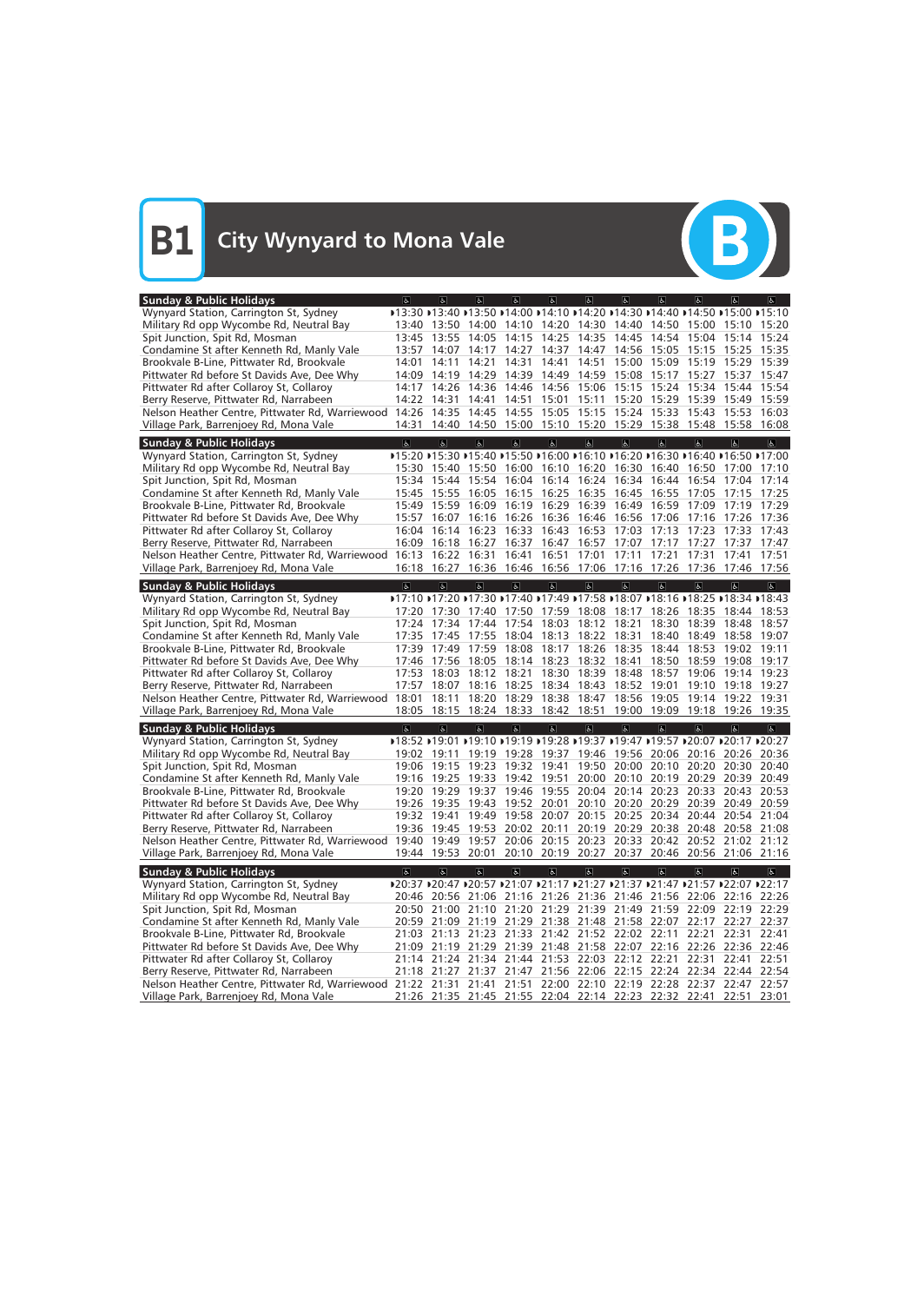

| <b>Sunday &amp; Public Holidays</b>             | $\overline{a}$      | $\overline{a}$ | $\overline{a}$ | $\mathbf{d}$ | $\mathbf{d}$            | $\sigma$ | $\sigma$    | $\sigma$ | $\overline{a}$ | 氐                                                                            | $\mathbf{a}$ |
|-------------------------------------------------|---------------------|----------------|----------------|--------------|-------------------------|----------|-------------|----------|----------------|------------------------------------------------------------------------------|--------------|
| Wynyard Station, Carrington St, Sydney          |                     |                |                |              |                         |          |             |          |                | D22:27 D22:37 D22:47 D22:57 D23:07 D23:17 D23:27 D23:42 D23:57 D00:12 D00:27 |              |
| Military Rd opp Wycombe Rd, Neutral Bay         | 22:36               | 22:46          | 22:56          |              | 23:06 23:16 23:26 23:36 |          |             | 23:51    | 00:06          | 00:21                                                                        | 00:36        |
| Spit Junction, Spit Rd, Mosman                  | 22:39               | 22.49          | 22:59          | 23:09        | 23:19                   | 23:29    | 23:39       | 23:54    | 00:09          | 00.24                                                                        | 00:39        |
| Condamine St after Kenneth Rd, Manly Vale       | 22:47               | 22.57          | 23:07          | 23:17        | 23:27                   | 23:37    | 23:47       | 00:02    | 00:17          | 00.32                                                                        | 00:47        |
| Brookvale B-Line, Pittwater Rd, Brookvale       | 22:51               | 23:01          | 23:11          | 23:21        | 23:31                   | 23:41    | 23:51       | 00:06    | 00:21          | 00:36                                                                        | 00:51        |
| Pittwater Rd before St Davids Ave, Dee Why      | 22:56               | 23:06          | 23:16          | 23:26        | 23:36                   |          | 23:46 23:56 | 00:11    | 00:26          | 00:41                                                                        | 00:56        |
| Pittwater Rd after Collaroy St, Collaroy        | 23:01               | 23:11          | 23:21          | 23:31        | 23:41                   | 23:51    | 00:01       | 00:16    | 00:31          | 00:46                                                                        | 01:01        |
| Berry Reserve, Pittwater Rd, Narrabeen          | 23:04               | 23:14          | 23:24          | 23:34        | 23:44                   | 23:54    | 00:04       | 00:19    | 00:34          | 00:49                                                                        | 01:04        |
| Nelson Heather Centre, Pittwater Rd, Warriewood | 23:07               | 23:17          | 23:27          | 23:37        | 23:47                   | 23:57    | 00:07       | 00:22    | 00:37          | 00:52                                                                        | 01:07        |
| Village Park, Barrenjoey Rd, Mona Vale          | 23:11               | 23:21          | 23:31          | 23:41 23:51  |                         | 00:01    | 00:11       | 00:26    | 00:41          | 00:56                                                                        | 01:11        |
| <b>Sunday &amp; Public Holidays</b>             | $\overline{\infty}$ |                |                |              |                         |          |             |          |                |                                                                              |              |
| Wynyard Station, Carrington St, Sydney          | 00:42               |                |                |              |                         |          |             |          |                |                                                                              |              |
| Military Rd opp Wycombe Rd, Neutral Bay         | 00:51               |                |                |              |                         |          |             |          |                |                                                                              |              |
| Spit Junction, Spit Rd, Mosman                  | 00:54               |                |                |              |                         |          |             |          |                |                                                                              |              |
| Condamine St after Kenneth Rd, Manly Vale       | 01:02               |                |                |              |                         |          |             |          |                |                                                                              |              |
| Brookvale B-Line, Pittwater Rd, Brookvale       | 01:06               |                |                |              |                         |          |             |          |                |                                                                              |              |
| Pittwater Rd before St Davids Ave, Dee Why      | 01:11               |                |                |              |                         |          |             |          |                |                                                                              |              |
| Pittwater Rd after Collaroy St, Collaroy        | 01:16               |                |                |              |                         |          |             |          |                |                                                                              |              |
| Berry Reserve, Pittwater Rd, Narrabeen          | 01:19               |                |                |              |                         |          |             |          |                |                                                                              |              |
| Nelson Heather Centre, Pittwater Rd, Warriewood | 01:22               |                |                |              |                         |          |             |          |                |                                                                              |              |
| Village Park, Barrenjoey Rd, Mona Vale          | 01:26               |                |                |              |                         |          |             |          |                |                                                                              |              |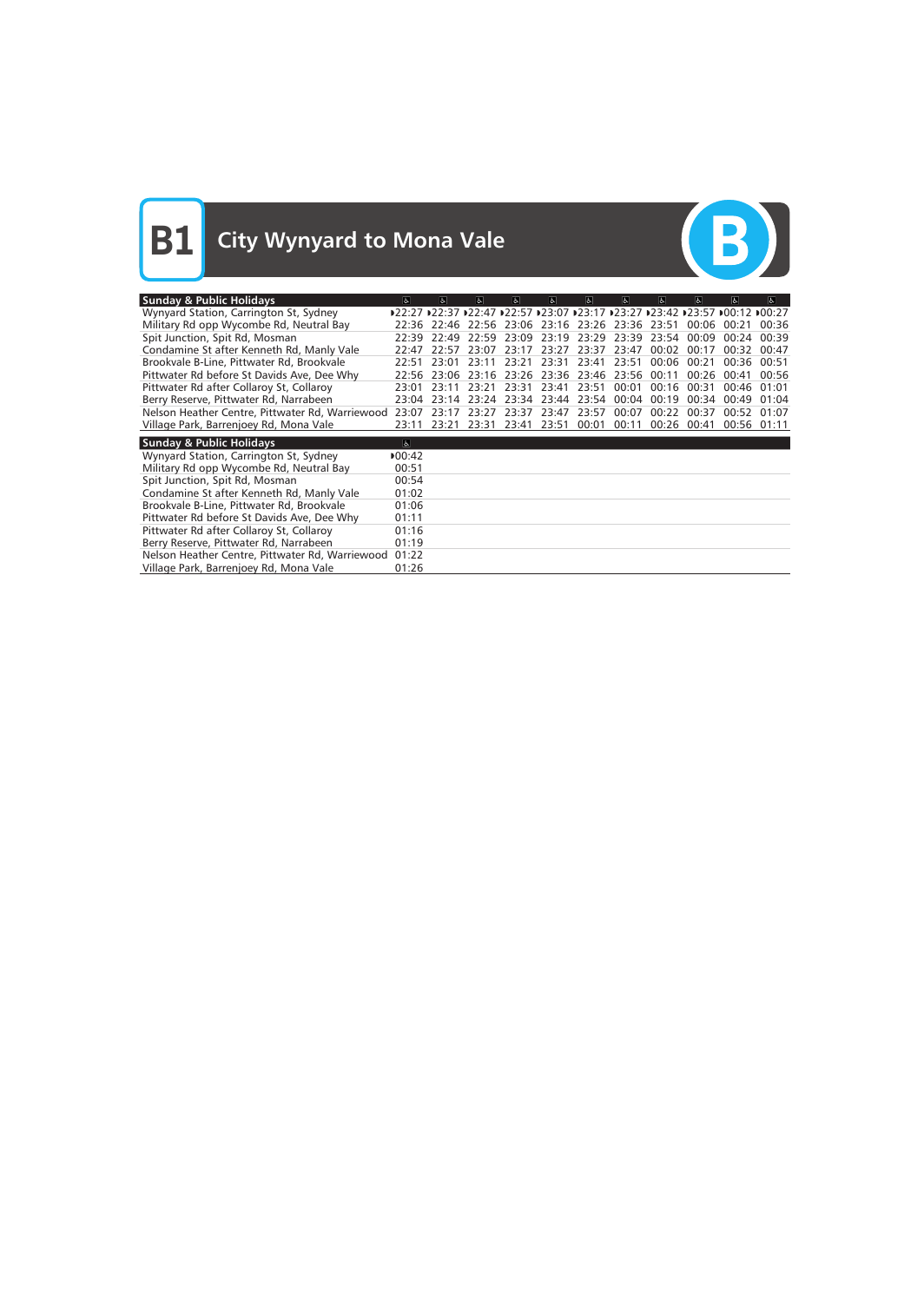

| <b>Monday to Friday</b>                                                                                                                                   | $\sigma$                | $\sigma$                                                                                                             | $ \mathbf{f} $          | d                       | $\sigma$                      | $\sigma$       | 6 <sup>1</sup>          | $\sigma$                                              | $\sigma$       | $\vert$                                                     | d                       |
|-----------------------------------------------------------------------------------------------------------------------------------------------------------|-------------------------|----------------------------------------------------------------------------------------------------------------------|-------------------------|-------------------------|-------------------------------|----------------|-------------------------|-------------------------------------------------------|----------------|-------------------------------------------------------------|-------------------------|
| Barrenjoey Rd opp Pittwater Rd, Mona Vale                                                                                                                 | 04:38                   | 04:48                                                                                                                |                         |                         | 04:58 05:08 05:17             |                | 05:26 05:34 05:38       |                                                       |                | 05:42 05:46                                                 | 05:49                   |
| Pittwater Rd opp Nelson Heather Centre,                                                                                                                   |                         | 04:42 04:52 05:02 05:12 05:21                                                                                        |                         |                         |                               |                |                         |                                                       |                | 05:30 05:38 05:42 05:46 05:50 05:54                         |                         |
| Warriewood                                                                                                                                                |                         |                                                                                                                      |                         |                         |                               |                |                         |                                                       |                |                                                             |                         |
| Narrabeen B-Line, Pittwater Rd, Narrabeen                                                                                                                 |                         | 04:44 04:54 05:04 05:14 05:23 05:32 05:40 05:44 05:48 05:53 05:57                                                    |                         |                         |                               |                |                         |                                                       |                |                                                             |                         |
| Pittwater Rd opp Collaroy St, Collaroy                                                                                                                    |                         | 04:46 04:56 05:06 05:16 05:25 05:34 05:43 05:47 05:51 05:56 06:00                                                    |                         |                         |                               |                |                         |                                                       |                |                                                             |                         |
| B-line Dee Why, Pittwater Rd, Dee Why                                                                                                                     | 04:51                   | 05:01                                                                                                                | 05:11                   |                         |                               |                |                         | 05:21 05:30 05:39 05:48 05:52 05:56 06:01             |                |                                                             | 06:05                   |
| Warringah Mall, Pittwater Rd, Stand B, Brookvale                                                                                                          |                         | 04:56 05:06 05:16 05:26 05:35 05:45 05:54 05:58 06:02 06:07                                                          |                         |                         |                               |                |                         |                                                       |                |                                                             | 06:11                   |
| Condamine St after Kenneth Rd, Manly Vale                                                                                                                 |                         | 05:00 05:10 05:20 05:30 05:39 05:49 05:58 06:02 06:06 06:11                                                          |                         |                         |                               |                |                         |                                                       |                |                                                             | 06:15                   |
| Spit Rd at Clifford St, Mosman                                                                                                                            |                         | 05:08  05:18  05:28  05:38  05:47  05:57  06:06  06:10  06:14  06:19                                                 |                         |                         |                               |                |                         |                                                       |                |                                                             | 06:23                   |
| Neutral Bay B-Line Stop, Military Rd (place holder                                                                                                        |                         | 05:12 05:22 05:32 05:42 05:51 06:01 06:10 06:14 06:18 06:23                                                          |                         |                         |                               |                |                         |                                                       |                |                                                             | 06:28                   |
| for new B-line stop), Neutral Bay                                                                                                                         |                         | 05:18 05:28 05:38 05:48 05:58 06:08 06:17 06:21                                                                      |                         |                         |                               |                |                         |                                                       |                |                                                             |                         |
| <b>Wynyard Station</b>                                                                                                                                    |                         |                                                                                                                      |                         |                         |                               |                |                         |                                                       |                | 06:25 06:30 06:35                                           |                         |
| <b>Monday to Friday</b>                                                                                                                                   | $\overline{\mathbf{c}}$ | $\overline{\mathbf{c}}$                                                                                              | $\overline{a}$          | $\overline{\mathbb{G}}$ | $\overline{6}$                | $\overline{6}$ | $\overline{\mathbf{c}}$ | $\overline{6}$                                        | $\overline{6}$ | $\overline{a}$                                              | $\overline{\mathbf{e}}$ |
| Barrenjoey Rd opp Pittwater Rd, Mona Vale                                                                                                                 |                         | 05:52 05:56                                                                                                          | 06:00                   |                         | 06:03 06:09                   | 06:13          |                         | 06:18 06:23                                           | 06:27          | 06:30                                                       | 06:33                   |
| Pittwater Rd opp Nelson Heather Centre,                                                                                                                   |                         | 05:57 06:01                                                                                                          |                         |                         |                               |                |                         |                                                       |                | 06:05 06:08 06:14 06:18 06:23 06:28 06:32 06:35 06:38       |                         |
| Warriewood                                                                                                                                                |                         |                                                                                                                      |                         |                         |                               |                |                         |                                                       |                |                                                             |                         |
| Narrabeen B-Line, Pittwater Rd, Narrabeen                                                                                                                 |                         | 06:00 06:04 06:08 06:11 06:17 06:21 06:26 06:31                                                                      |                         |                         |                               |                |                         |                                                       |                | 06:35 06:38 06:41                                           |                         |
| Pittwater Rd opp Collaroy St, Collaroy                                                                                                                    |                         | 06:04 06:08                                                                                                          | 06:12                   | 06:15 06:21             |                               |                |                         | 06:25 06:30 06:35                                     | 06:39          | 06:42                                                       | 06:45                   |
| B-line Dee Why, Pittwater Rd, Dee Why                                                                                                                     |                         | 06:09 06:13 06:17                                                                                                    |                         |                         | 06:20 06:26 06:31 06:36 06:41 |                |                         |                                                       |                | 06:45 06:48 06:51                                           |                         |
| Warringah Mall, Pittwater Rd, Stand B, Brookvale                                                                                                          |                         | 06:15 06:19 06:23                                                                                                    |                         |                         | 06:26 06:32 06:37 06:42 06:47 |                |                         |                                                       | 06:51          | 06:54 06:57                                                 |                         |
| Condamine St after Kenneth Rd, Manly Vale                                                                                                                 |                         | 06:19 06:23 06:27 06:30 06:36 06:41 06:46 06:51<br>06:28 06:33 06:38 06:41 06:47 06:52 06:57 07:02 07:06 07:09 07:13 |                         |                         |                               |                |                         |                                                       |                | 06:55 06:58 07:01                                           |                         |
| Spit Rd at Clifford St, Mosman                                                                                                                            |                         | 06:33 06:38 06:43 06:46 06:52 06:57 07:02 07:07 07:11 07:14 07:18                                                    |                         |                         |                               |                |                         |                                                       |                |                                                             |                         |
| Neutral Bay B-Line Stop, Military Rd (place holder<br>for new B-line stop), Neutral Bay                                                                   |                         |                                                                                                                      |                         |                         |                               |                |                         |                                                       |                |                                                             |                         |
| <b>Wynyard Station</b>                                                                                                                                    |                         | 06:40 06:45 06:50 06:53 06:59 07:04 07:09 07:14 07:18 07:21 07:25                                                    |                         |                         |                               |                |                         |                                                       |                |                                                             |                         |
|                                                                                                                                                           |                         |                                                                                                                      |                         |                         |                               |                |                         |                                                       |                |                                                             |                         |
|                                                                                                                                                           |                         |                                                                                                                      |                         |                         |                               |                |                         |                                                       |                |                                                             |                         |
| <b>Monday to Friday</b>                                                                                                                                   | $\sigma$                | $\sigma$                                                                                                             | $\mathbf{p}$            | d                       | $\sigma$                      | $\mathbf{r}$   | $\mathbf{r}$            | $\sigma$                                              | $\sigma$       | $\sigma$                                                    | $\mathbb{R}^+$          |
| Barrenjoey Rd opp Pittwater Rd, Mona Vale                                                                                                                 | 06:37                   | 06:40                                                                                                                | 06:43                   | 06:47                   | 06:50                         | 06:53          | 06:57                   | 07:00                                                 | 07:03          | 07:06                                                       | 07:10                   |
| Pittwater Rd opp Nelson Heather Centre,                                                                                                                   | 06:42                   |                                                                                                                      |                         |                         |                               |                |                         | 06:45 06:48 06:52 06:55 06:58 07:02 07:05 07:08 07:11 |                |                                                             | 07:15                   |
| Warriewood                                                                                                                                                |                         |                                                                                                                      |                         |                         |                               |                |                         |                                                       |                |                                                             |                         |
| Narrabeen B-Line, Pittwater Rd, Narrabeen                                                                                                                 |                         | 06:45 06:48                                                                                                          | 06:51                   |                         |                               |                |                         | 06:55 06:58 07:01 07:05 07:08 07:11                   |                | 07:14 07:18                                                 |                         |
| Pittwater Rd opp Collaroy St, Collaroy                                                                                                                    |                         | 06:49 06:52 06:55 06:59 07:02 07:05 07:09 07:12 07:15 07:18 07:22                                                    |                         |                         |                               |                |                         |                                                       |                |                                                             |                         |
| B-line Dee Why, Pittwater Rd, Dee Why                                                                                                                     |                         | 06:55 06:58 07:01                                                                                                    |                         |                         |                               |                |                         | 07:05 07:08 07:11 07:15 07:18 07:21                   |                | 07:24 07:28                                                 |                         |
| Warringah Mall, Pittwater Rd, Stand B, Brookvale                                                                                                          | 07:01                   |                                                                                                                      |                         |                         |                               |                |                         |                                                       |                | 07:04 07:07 07:12 07:16 07:19 07:23 07:26 07:29 07:32 07:36 |                         |
| Condamine St after Kenneth Rd, Manly Vale                                                                                                                 |                         | 07:05 07:08 07:11 07:16 07:20 07:23 07:27 07:30 07:33 07:36 07:40                                                    |                         |                         |                               |                |                         |                                                       |                |                                                             |                         |
| Spit Rd at Clifford St, Mosman                                                                                                                            |                         | 07:19 07:24 07:28 07:33 07:37 07:40 07:44 07:47 07:50 07:53 07:57                                                    |                         |                         |                               |                |                         |                                                       |                |                                                             |                         |
| Neutral Bay B-Line Stop, Military Rd (place holder                                                                                                        |                         | 07:24 07:29 07:33 07:38 07:42 07:45 07:49 07:52 07:55 08:00 08:05                                                    |                         |                         |                               |                |                         |                                                       |                |                                                             |                         |
| for new B-line stop), Neutral Bay                                                                                                                         |                         |                                                                                                                      |                         |                         |                               |                |                         |                                                       |                |                                                             |                         |
| <b>Wynyard Station</b>                                                                                                                                    |                         | 07:31 07:36 07:40 07:45 07:49 07:52 07:57 08:02 08:07 08:12 08:17                                                    |                         |                         |                               |                |                         |                                                       |                |                                                             |                         |
| <b>Monday to Friday</b>                                                                                                                                   | $\overline{\infty}$     | $\overline{\mathbf{c}}$                                                                                              | $\overline{\mathbf{c}}$ | $\overline{\mathbf{P}}$ | $\overline{6}$                | $\overline{6}$ | $\overline{\mathbb{G}}$ | $\overline{\mathbf{e}}$                               | $\overline{6}$ | $\overline{\mathbf{c}}$                                     | $\overline{\mathbf{e}}$ |
| Barrenjoey Rd opp Pittwater Rd, Mona Vale                                                                                                                 | 07:13                   |                                                                                                                      |                         |                         |                               |                |                         | 07:17 07:20 07:23 07:26 07:30 07:33 07:38 07:43       |                | 07:48 07:53                                                 |                         |
| Pittwater Rd opp Nelson Heather Centre,                                                                                                                   |                         | 07:18 07:22 07:25 07:28 07:31 07:35 07:38 07:43 07:48 07:53 07:59                                                    |                         |                         |                               |                |                         |                                                       |                |                                                             |                         |
| Warriewood                                                                                                                                                |                         |                                                                                                                      |                         |                         |                               |                |                         |                                                       |                |                                                             |                         |
| Narrabeen B-Line, Pittwater Rd, Narrabeen                                                                                                                 |                         | 07:21 07:25 07:28 07:31 07:34 07:38 07:41 07:46 07:51 07:56 08:02                                                    |                         |                         |                               |                |                         |                                                       |                |                                                             |                         |
| Pittwater Rd opp Collaroy St, Collaroy                                                                                                                    |                         | 07:25 07:29 07:32 07:35 07:38 07:42 07:45 07:50 07:55 08:00 08:06                                                    |                         |                         |                               |                |                         |                                                       |                |                                                             |                         |
| B-line Dee Why, Pittwater Rd, Dee Why                                                                                                                     |                         | 07:31 07:35 07:38 07:41 07:45 07:49 07:52 07:57 08:02 08:07 08:13                                                    |                         |                         |                               |                |                         |                                                       |                |                                                             |                         |
| Warringah Mall, Pittwater Rd, Stand B, Brookvale                                                                                                          |                         | 07:39 07:43 07:46 07:49 07:53 07:57 08:01 08:06 08:11                                                                |                         |                         |                               |                |                         |                                                       |                | 08:16 08:22                                                 |                         |
| Condamine St after Kenneth Rd, Manly Vale                                                                                                                 |                         | 07:43 07:47 07:50 07:53 07:57 08:01 08:05 08:10 08:15 08:20 08:26                                                    |                         |                         |                               |                |                         |                                                       |                |                                                             |                         |
| Spit Rd at Clifford St, Mosman                                                                                                                            |                         | 07:59 08:02 08:04 08:06 08:10 08:14 08:18 08:23 08:28 08:33 08:39                                                    |                         |                         |                               |                |                         |                                                       |                |                                                             |                         |
| Neutral Bay B-Line Stop, Military Rd (place holder 08:07 08:10 08:12 08:14 08:18 08:22 08:26 08:31 08:36 08:41 08:47<br>for new B-line stop), Neutral Bay |                         |                                                                                                                      |                         |                         |                               |                |                         |                                                       |                |                                                             |                         |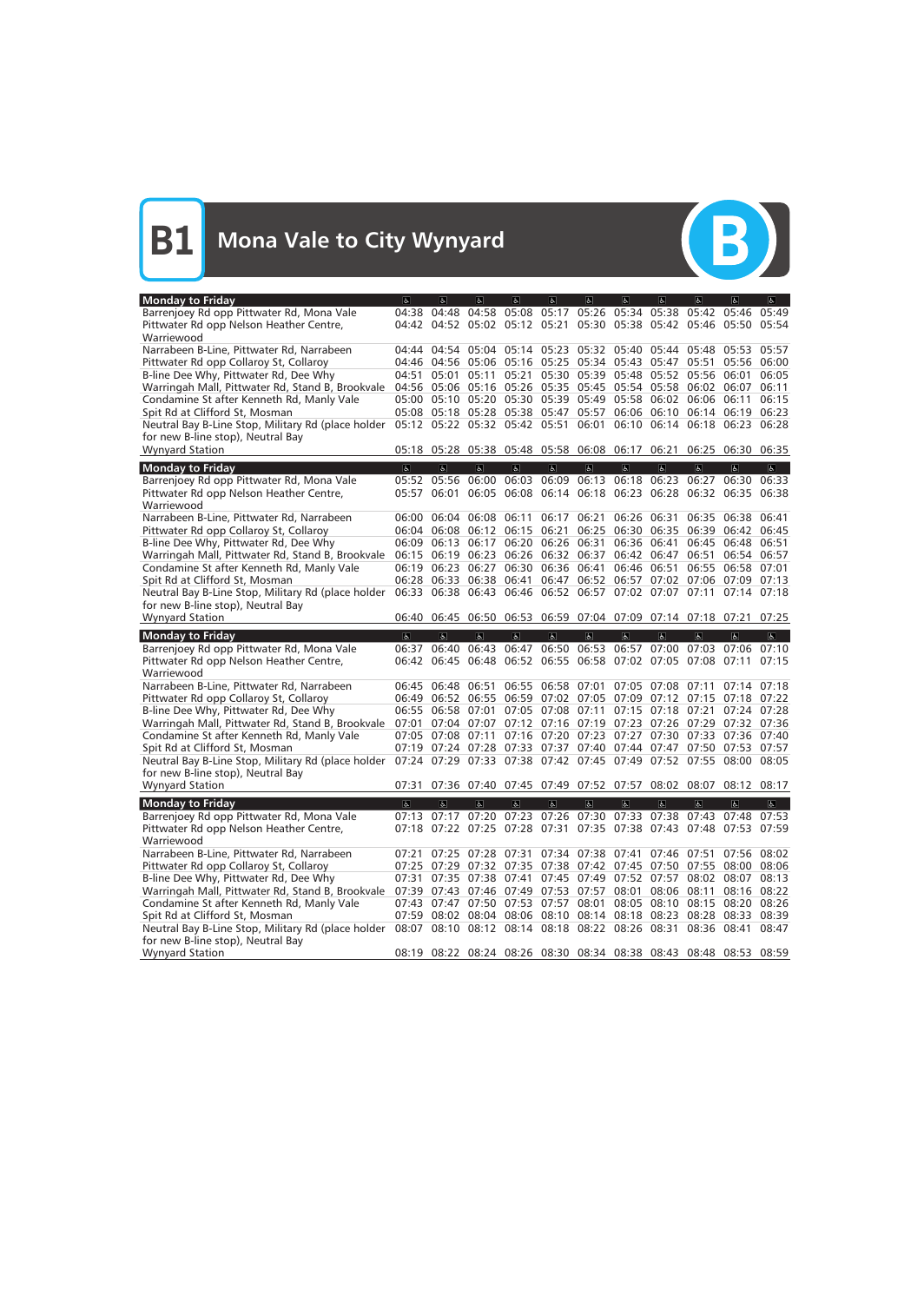

| <b>Monday to Friday</b>                                     | $\sigma$                                                          | $\overline{a}$                                              | $\vert$                 | $ \mathbf{f} $          | $\sigma$                | $\sigma$                | $\sigma$                                  | $\sigma$       | $\overline{a}$      | $\alpha$                                                          | d                       |
|-------------------------------------------------------------|-------------------------------------------------------------------|-------------------------------------------------------------|-------------------------|-------------------------|-------------------------|-------------------------|-------------------------------------------|----------------|---------------------|-------------------------------------------------------------------|-------------------------|
| Barrenjoey Rd opp Pittwater Rd, Mona Vale                   | 07:58                                                             | 08:03                                                       | 08:08                   | 08:13                   | 08:18                   | 08:23                   | 08:28                                     | 08:33          | 08:38               | 08:43                                                             | 08:48                   |
| Pittwater Rd opp Nelson Heather Centre,                     |                                                                   |                                                             |                         |                         |                         |                         |                                           |                |                     | 08:04 08:09 08:14 08:19 08:24 08:29 08:34 08:39 08:44 08:49 08:54 |                         |
| Warriewood                                                  |                                                                   |                                                             |                         |                         |                         |                         |                                           |                |                     |                                                                   |                         |
| Narrabeen B-Line, Pittwater Rd, Narrabeen                   |                                                                   | 08:07 08:12 08:17                                           |                         |                         |                         |                         | 08:22 08:27 08:32 08:37 08:42             |                | 08:47               | 08:52 08:57                                                       |                         |
| Pittwater Rd opp Collaroy St, Collaroy                      | 08:11                                                             | 08:16 08:21                                                 |                         |                         | 08:26 08:31             |                         | 08:36 08:41 08:46 08:51                   |                |                     | 08:56 09:01                                                       |                         |
| B-line Dee Why, Pittwater Rd, Dee Why                       | 08:18                                                             |                                                             | 08:23 08:28             |                         |                         |                         |                                           |                |                     | 08:33 08:38 08:43 08:48 08:53 08:58 09:03                         | 09:08                   |
| Warringah Mall, Pittwater Rd, Stand B, Brookvale            | 08:27                                                             |                                                             | 08:32 08:37             |                         |                         |                         | 08:42 08:47 08:52 08:57 09:02 09:06 09:11 |                |                     |                                                                   | 09:16                   |
| Condamine St after Kenneth Rd, Manly Vale                   | 08:31                                                             | 08:36 08:41                                                 |                         |                         |                         |                         | 08:46 08:51 08:56 09:01 09:06             |                |                     | 09:10 09:15                                                       | 09:20                   |
| Spit Rd at Clifford St, Mosman                              | 08:44                                                             | 08:49                                                       |                         |                         |                         |                         |                                           |                |                     | 08:54 08:59 09:04 09:08 09:13 09:18 09:22 09:27                   | 09:32                   |
| Neutral Bay B-Line Stop, Military Rd (place holder          |                                                                   |                                                             |                         |                         |                         |                         |                                           |                |                     | 08:52 08:57 09:02 09:07 09:12 09:16 09:21 09:26 09:30 09:34 09:38 |                         |
| for new B-line stop), Neutral Bay                           |                                                                   |                                                             |                         |                         |                         |                         |                                           |                |                     |                                                                   |                         |
| <b>Wynyard Station</b>                                      |                                                                   | 09:04 09:09 09:14 09:19 09:24 09:28 09:32 09:35 09:37       |                         |                         |                         |                         |                                           |                |                     | 09:41                                                             | 09:45                   |
| <b>Monday to Friday</b>                                     | $\overline{\mathbf{c}}$                                           | $\overline{a}$                                              | $\overline{6}$          | $\overline{\mathbf{r}}$ | $\overline{\mathbf{c}}$ | $\overline{\mathbf{G}}$ | $\overline{\mathbf{b}}$                   | $\overline{6}$ | $\overline{6}$      | $\overline{\mathbf{g}}$                                           | $\overline{\mathbb{C}}$ |
| Barrenjoey Rd opp Pittwater Rd, Mona Vale                   | 08:53                                                             | $\equiv$                                                    | 09:03                   | $\equiv$                | 09:13                   | $\equiv$                |                                           |                |                     | 09:23 09:33 09:42 09:52 10:02                                     |                         |
| Pittwater Rd opp Nelson Heather Centre,                     | 08:59                                                             | $\qquad \qquad -$                                           | 09:09                   | $\qquad \qquad -$       | 09:19                   |                         |                                           |                |                     | 09:29 09:39 09:48 09:58 10:08                                     |                         |
| Warriewood                                                  |                                                                   |                                                             |                         |                         |                         |                         |                                           |                |                     |                                                                   |                         |
| Narrabeen B-Line, Pittwater Rd, Narrabeen                   |                                                                   | $09:02$ $09:07$                                             | 09:12                   | 09:17                   | 09:22 09:27             |                         | 09:32 09:42                               |                | 09:51               | 10:01                                                             | 10:11                   |
| Pittwater Rd opp Collaroy St, Collaroy                      |                                                                   | 09:06 09:11                                                 | 09:16                   | 09:21                   | 09:26 09:31             |                         | 09:36 09:46 09:55 10:05                   |                |                     |                                                                   | 10:15                   |
| B-line Dee Why, Pittwater Rd, Dee Why                       |                                                                   |                                                             |                         |                         |                         |                         |                                           |                |                     | 09:13 09:18 09:23 09:28 09:33 09:38 09:43 09:53 10:02 10:12 10:22 |                         |
| Warringah Mall, Pittwater Rd, Stand B, Brookvale            | 09:21                                                             |                                                             | 09:26 09:31             |                         |                         |                         | 09:36 09:41 09:46 09:51 10:01             |                |                     | 10:10 10:20 10:30                                                 |                         |
| Condamine St after Kenneth Rd, Manly Vale                   |                                                                   |                                                             |                         |                         |                         |                         |                                           |                |                     | 09:25 09:30 09:35 09:40 09:45 09:50 09:55 10:05 10:14 10:24 10:34 |                         |
| Spit Rd at Clifford St, Mosman                              |                                                                   | 09:36 09:41 09:46 09:51 09:56 10:01 10:06 10:16 10:25       |                         |                         |                         |                         |                                           |                |                     | 10:35 10:45                                                       |                         |
| Neutral Bay B-Line Stop, Military Rd (place holder          |                                                                   | 09:42 09:47 09:52 09:57 10:02 10:07 10:12 10:22 10:31       |                         |                         |                         |                         |                                           |                |                     | 10:41 10:51                                                       |                         |
| for new B-line stop), Neutral Bay                           |                                                                   |                                                             |                         |                         |                         |                         |                                           |                |                     |                                                                   |                         |
| <b>Wynyard Station</b>                                      |                                                                   |                                                             |                         |                         |                         |                         |                                           |                |                     | 09:49 09:54 09:59 10:04 10:09 10:14 10:19 10:29 10:38 10:48 10:58 |                         |
|                                                             |                                                                   |                                                             |                         |                         |                         |                         |                                           |                |                     |                                                                   |                         |
| <b>Monday to Friday</b>                                     | $\sigma$                                                          | $\alpha$                                                    | $\sigma$                | $\mathbf{R}$            | $\mathbf{g}$            | $\mathbf{r}$            | $\sigma$                                  | $\sigma$       | $\sigma$            | $\sigma$                                                          | $\mathbf{g}$            |
| Barrenjoey Rd opp Pittwater Rd, Mona Vale                   |                                                                   | 10:12 10:22 10:32 10:42 10:52 11:02 11:12 11:22 11:32 11:42 |                         |                         |                         |                         |                                           |                |                     |                                                                   | 11:52                   |
| Pittwater Rd opp Nelson Heather Centre,                     |                                                                   | 10:18 10:28 10:38 10:48 10:58 11:08 11:18 11:28 11:38 11:48 |                         |                         |                         |                         |                                           |                |                     |                                                                   | 11:58                   |
| Warriewood                                                  |                                                                   |                                                             |                         |                         |                         |                         |                                           |                |                     |                                                                   |                         |
| Narrabeen B-Line, Pittwater Rd, Narrabeen                   | 10:21                                                             | 10:31                                                       | 10:41                   | 10:51                   |                         |                         | 11:01 11:11 11:21 11:31                   |                | 11:41               | 11:51                                                             | 12:01                   |
| Pittwater Rd opp Collaroy St, Collaroy                      |                                                                   | 10:25 10:35 10:45 10:55 11:05 11:15 11:25 11:35 11:45       |                         |                         |                         |                         |                                           |                |                     | 11:55 12:05                                                       |                         |
| B-line Dee Why, Pittwater Rd, Dee Why                       |                                                                   | 10:32 10:42                                                 |                         |                         |                         |                         |                                           |                |                     | 10:52 11:02 11:12 11:22 11:32 11:42 11:52 12:02 12:12             |                         |
| Warringah Mall, Pittwater Rd, Stand B, Brookvale            |                                                                   |                                                             |                         |                         |                         |                         |                                           |                |                     | 10:40 10:50 11:00 11:10 11:20 11:30 11:40 11:50 12:00 12:10 12:20 |                         |
| Condamine St after Kenneth Rd, Manly Vale                   |                                                                   |                                                             |                         |                         |                         |                         |                                           |                |                     | 10:44 10:54 11:04 11:14 11:24 11:34 11:44 11:54 12:04 12:14 12:24 |                         |
| Spit Rd at Clifford St, Mosman                              |                                                                   |                                                             |                         |                         |                         |                         |                                           |                |                     | 10:55 11:05 11:15 11:25 11:35 11:45 11:55 12:05 12:15 12:25 12:35 |                         |
| Neutral Bay B-Line Stop, Military Rd (place holder          |                                                                   |                                                             |                         |                         |                         |                         |                                           |                |                     | 11:01 11:11 11:21 11:31 11:41 11:51 12:01 12:11 12:21 12:31 12:41 |                         |
| for new B-line stop), Neutral Bay                           |                                                                   |                                                             |                         |                         |                         |                         |                                           |                |                     |                                                                   |                         |
| <b>Wynyard Station</b>                                      |                                                                   |                                                             |                         |                         |                         |                         |                                           |                |                     | 11:08 11:18 11:28 11:38 11:48 11:58 12:08 12:18 12:28 12:38 12:48 |                         |
| <b>Monday to Friday</b>                                     | $\overline{\mathbf{c}}$                                           | $\overline{\mathbf{e}}$                                     | $\overline{\mathbf{r}}$ | $\overline{\mathbf{P}}$ | $\overline{\mathbb{G}}$ | $\overline{\mathbf{c}}$ | $\overline{\mathbf{e}}$                   | $\overline{6}$ | $\overline{\sigma}$ | $\overline{\mathbf{c}}$                                           | $\overline{\mathbf{P}}$ |
| Barrenjoey Rd opp Pittwater Rd, Mona Vale                   |                                                                   |                                                             |                         |                         |                         |                         |                                           |                |                     | 12:02 12:12 12:22 12:32 12:42 12:52 13:02 13:12 13:22 13:32 13:42 |                         |
| Pittwater Rd opp Nelson Heather Centre,                     |                                                                   |                                                             |                         |                         |                         |                         |                                           |                |                     | 12:08 12:18 12:28 12:38 12:48 12:58 13:08 13:18 13:28 13:38 13:48 |                         |
| Warriewood                                                  |                                                                   |                                                             |                         |                         |                         |                         |                                           |                |                     |                                                                   |                         |
| Narrabeen B-Line, Pittwater Rd, Narrabeen                   |                                                                   |                                                             |                         |                         |                         |                         |                                           |                |                     | 12:11 12:21 12:31 12:41 12:51 13:01 13:11 13:21 13:31 13:41 13:51 |                         |
| Pittwater Rd opp Collaroy St, Collaroy                      |                                                                   |                                                             |                         |                         |                         |                         |                                           |                |                     | 12:15 12:25 12:35 12:45 12:55 13:05 13:15 13:25 13:35 13:45 13:55 |                         |
| B-line Dee Why, Pittwater Rd, Dee Why                       |                                                                   |                                                             |                         |                         |                         |                         |                                           |                |                     | 12:22 12:32 12:42 12:52 13:02 13:12 13:22 13:32 13:42 13:52 14:02 |                         |
| Warringah Mall, Pittwater Rd, Stand B, Brookvale            | 12:30 12:40 12:50 13:00 13:10 13:20 13:30 13:40 13:50 14:00 14:10 |                                                             |                         |                         |                         |                         |                                           |                |                     |                                                                   |                         |
| Condamine St after Kenneth Rd, Manly Vale                   |                                                                   |                                                             |                         |                         |                         |                         |                                           |                |                     | 12:34 12:44 12:54 13:04 13:14 13:24 13:34 13:44 13:54 14:04 14:14 |                         |
| Spit Rd at Clifford St, Mosman                              |                                                                   |                                                             |                         |                         |                         |                         |                                           |                |                     | 12:45 12:55 13:05 13:15 13:25 13:35 13:45 13:55 14:05 14:15 14:25 |                         |
| Neutral Bay B-Line Stop, Military Rd (place holder          |                                                                   |                                                             |                         |                         |                         |                         |                                           |                |                     | 12:51 13:01 13:11 13:21 13:31 13:41 13:51 14:01 14:11 14:21 14:31 |                         |
| for new B-line stop), Neutral Bay<br><b>Wynyard Station</b> |                                                                   |                                                             |                         |                         |                         |                         |                                           |                |                     | 12:58 13:08 13:18 13:28 13:38 13:48 13:58 14:08 14:18 14:28 14:38 |                         |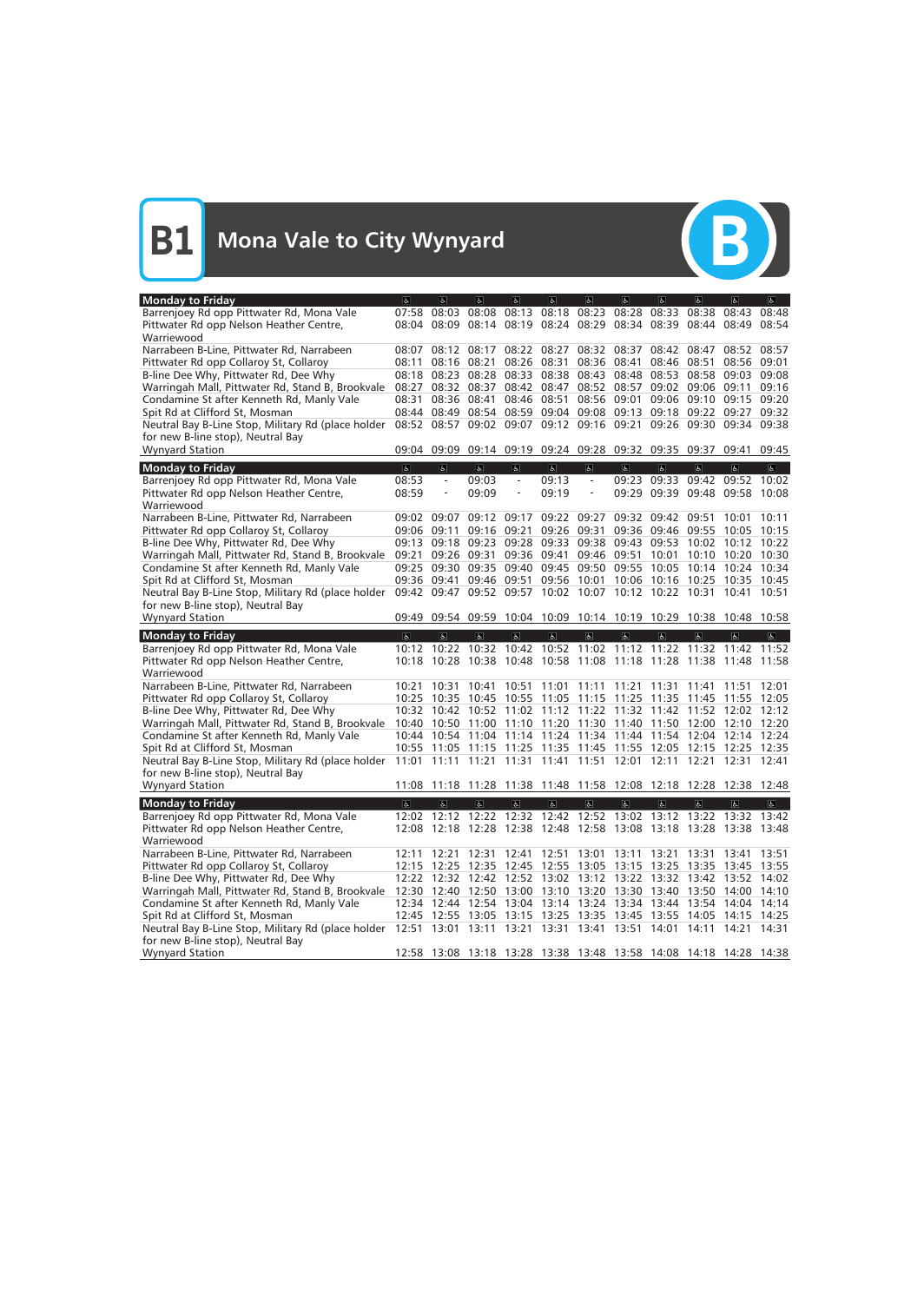

| <b>Monday to Friday</b>                                                                 | $\sigma$                                                          | $\sigma$                                  | $ \mathbf{f} $          | $\sigma$                | $\sigma$                | $\sigma$                | $\sigma$                                                                                                             | $\sigma$                | $\sigma$                | $\left  \mathbf{r} \right $ | $\overline{a}$          |
|-----------------------------------------------------------------------------------------|-------------------------------------------------------------------|-------------------------------------------|-------------------------|-------------------------|-------------------------|-------------------------|----------------------------------------------------------------------------------------------------------------------|-------------------------|-------------------------|-----------------------------|-------------------------|
| Barrenjoey Rd opp Pittwater Rd, Mona Vale                                               |                                                                   |                                           |                         |                         |                         |                         | 13:47 13:52 13:57 14:02 14:07 14:12 14:17 14:22                                                                      |                         | 14:27                   | 14:32 14:37                 |                         |
| Pittwater Rd opp Nelson Heather Centre,                                                 |                                                                   |                                           |                         |                         |                         |                         | 13:53 13:58 14:03 14:08 14:13 14:18 14:23 14:28                                                                      |                         |                         | 14:33 14:38 14:43           |                         |
| Warriewood                                                                              |                                                                   |                                           |                         |                         |                         |                         |                                                                                                                      |                         |                         |                             |                         |
| Narrabeen B-Line, Pittwater Rd, Narrabeen                                               |                                                                   | 13:56 14:01                               | 14:06                   |                         |                         |                         | 14:11 14:16 14:21 14:26 14:31                                                                                        |                         | 14:36                   | 14:41                       | 14:46                   |
| Pittwater Rd opp Collaroy St, Collaroy                                                  |                                                                   | 14:00 14:05                               |                         |                         |                         |                         | 14:10 14:15 14:20 14:25 14:30 14:35 14:40                                                                            |                         |                         | 14:45 14:50                 |                         |
| B-line Dee Why, Pittwater Rd, Dee Why                                                   |                                                                   | 14:07 14:12                               |                         |                         |                         |                         | 14:17 14:22 14:27 14:32 14:37 14:42                                                                                  |                         | 14:47                   | 14:52 14:57                 |                         |
| Warringah Mall, Pittwater Rd, Stand B, Brookvale                                        |                                                                   |                                           |                         |                         |                         |                         | 14:15 14:20 14:25 14:30 14:35 14:40 14:45 14:50 14:56 15:01 15:06                                                    |                         |                         |                             |                         |
| Condamine St after Kenneth Rd, Manly Vale                                               |                                                                   |                                           |                         |                         |                         |                         | 14:19 14:24 14:29 14:34 14:39 14:44 14:49 14:54 15:00 15:05 15:10                                                    |                         |                         |                             |                         |
| Spit Rd at Clifford St, Mosman                                                          |                                                                   |                                           |                         |                         |                         |                         | 14:30 14:35 14:40 14:45 14:50 14:56 15:02 15:07 15:13 15:18 15:23                                                    |                         |                         |                             |                         |
| Neutral Bay B-Line Stop, Military Rd (place holder                                      |                                                                   |                                           |                         |                         |                         |                         | 14:36 14:41 14:46 14:52 15:00 15:06 15:12 15:17 15:23 15:28 15:33                                                    |                         |                         |                             |                         |
| for new B-line stop), Neutral Bay                                                       |                                                                   |                                           |                         |                         |                         |                         |                                                                                                                      |                         |                         |                             |                         |
| <b>Wynyard Station</b>                                                                  |                                                                   |                                           |                         |                         |                         |                         | 14:43 14:48 14:53 14:59 15:07 15:13 15:19 15:24 15:30 15:35 15:40                                                    |                         |                         |                             |                         |
| <b>Monday to Friday</b>                                                                 | $\overline{\mathbf{c}}$                                           | $\overline{a}$                            | $\overline{a}$          | $\overline{a}$          | $\overline{\mathbf{e}}$ | $\overline{b}$          | $\overline{\mathbf{c}}$                                                                                              | $\overline{\mathbf{c}}$ | $\overline{6}$          | $\overline{6}$              | $\overline{\mathbb{P}}$ |
| Barrenjoey Rd opp Pittwater Rd, Mona Vale                                               | 14:42                                                             | 14:47                                     | 14:52                   | 14:55                   |                         | 14:57 15:02 15:07       |                                                                                                                      | 15:12                   | 15:17                   | 15:22 15:27                 |                         |
| Pittwater Rd opp Nelson Heather Centre,                                                 |                                                                   |                                           |                         |                         |                         |                         | 14:48 14:53 14:58 15:01 15:03 15:08 15:13 15:18 15:23 15:28 15:33                                                    |                         |                         |                             |                         |
| Warriewood                                                                              |                                                                   |                                           |                         |                         |                         |                         |                                                                                                                      |                         |                         |                             |                         |
| Narrabeen B-Line, Pittwater Rd, Narrabeen                                               |                                                                   | 14:51 14:56 15:01                         |                         |                         |                         |                         | 15:04 15:06 15:11 15:16 15:21 15:26                                                                                  |                         |                         | 15:31                       | 15:36                   |
| Pittwater Rd opp Collaroy St, Collaroy                                                  |                                                                   |                                           |                         |                         |                         |                         | 14:55 15:00 15:05 15:08 15:10 15:15 15:20 15:25 15:30 15:35 15:40                                                    |                         |                         |                             |                         |
| B-line Dee Why, Pittwater Rd, Dee Why                                                   |                                                                   |                                           |                         |                         |                         |                         | 15:02 15:07 15:12 15:15 15:17 15:22 15:27 15:32 15:37 15:42 15:47                                                    |                         |                         |                             |                         |
| Warringah Mall, Pittwater Rd, Stand B, Brookvale                                        | 15:11                                                             | 15:16 15:21                               |                         |                         |                         |                         | 15:24 15:26 15:31 15:36 15:41                                                                                        |                         |                         | 15:46 15:51 15:55           |                         |
| Condamine St after Kenneth Rd, Manly Vale                                               |                                                                   | 15:15 15:20 15:25                         |                         |                         |                         |                         | 15:28 15:30 15:35 15:40 15:45 15:50 15:55 15:59                                                                      |                         |                         |                             |                         |
| Spit Rd at Clifford St, Mosman                                                          |                                                                   |                                           |                         |                         |                         |                         | 15:28 15:33 15:38 15:41 15:43 15:48 15:53 15:57 16:02 16:07 16:11                                                    |                         |                         |                             |                         |
| Neutral Bay B-Line Stop, Military Rd (place holder                                      | 15:38 15:43 15:48 15:51 15:53 15:58 16:03 16:07 16:12 16:17 16:21 |                                           |                         |                         |                         |                         |                                                                                                                      |                         |                         |                             |                         |
| for new B-line stop), Neutral Bay                                                       |                                                                   |                                           |                         |                         |                         |                         |                                                                                                                      |                         |                         |                             |                         |
| <b>Wynyard Station</b>                                                                  |                                                                   |                                           |                         |                         |                         |                         | 15:45 15:50 15:56 16:00 16:02 16:07 16:12 16:16 16:21                                                                |                         |                         | 16:26 16:30                 |                         |
|                                                                                         |                                                                   |                                           |                         |                         |                         |                         |                                                                                                                      |                         |                         |                             |                         |
|                                                                                         | $\sigma$                                                          | $\sigma$                                  | $\mathbf{F}$            | $\mathbf{P}$            | $\mathbf{r}$            | $\mathbf{P}$            | $\sigma$                                                                                                             | $\sigma$                | $\sigma$                | $ \mathbf{P} $              | $\mathbb{P}$            |
| <b>Monday to Friday</b>                                                                 |                                                                   | 15:32 15:37 15:42 15:47 15:52 15:56 16:01 |                         |                         |                         |                         |                                                                                                                      | 16:06                   | 16:11                   | 16:16 16:18                 |                         |
| Barrenjoey Rd opp Pittwater Rd, Mona Vale                                               |                                                                   |                                           |                         |                         |                         |                         | 15:38 15:43 15:48 15:53 15:57 16:01 16:06 16:11                                                                      |                         | 16:16                   | 16:21                       | 16:23                   |
| Pittwater Rd opp Nelson Heather Centre,<br>Warriewood                                   |                                                                   |                                           |                         |                         |                         |                         |                                                                                                                      |                         |                         |                             |                         |
|                                                                                         |                                                                   | 15:41 15:46 15:51                         |                         |                         |                         |                         | 15:56 16:00 16:04 16:09 16:14 16:19 16:24 16:26                                                                      |                         |                         |                             |                         |
| Narrabeen B-Line, Pittwater Rd, Narrabeen<br>Pittwater Rd opp Collaroy St, Collaroy     |                                                                   |                                           |                         |                         |                         |                         | 15:45 15:50 15:55 16:00 16:04 16:08 16:13 16:18 16:23 16:28 16:30                                                    |                         |                         |                             |                         |
| B-line Dee Why, Pittwater Rd, Dee Why                                                   |                                                                   | 15:52 15:57                               | 16:02                   |                         |                         |                         | 16:07 16:11 16:15 16:20 16:25 16:30                                                                                  |                         |                         | 16:35 16:37                 |                         |
| Warringah Mall, Pittwater Rd, Stand B, Brookvale                                        |                                                                   | 15:59 16:04 16:09                         |                         |                         |                         |                         | 16:14 16:18 16:22 16:27 16:32 16:37 16:42 16:44                                                                      |                         |                         |                             |                         |
| Condamine St after Kenneth Rd, Manly Vale                                               |                                                                   | 16:03 16:08                               | 16:13                   |                         |                         | 16:18 16:22 16:26 16:31 |                                                                                                                      | 16:36                   | 16:41                   | 16:46 16:48                 |                         |
| Spit Rd at Clifford St, Mosman                                                          |                                                                   | 16:15 16:20                               |                         |                         |                         |                         | 16:25 16:30 16:34 16:38 16:43 16:48 16:53 16:58 17:00                                                                |                         |                         |                             |                         |
| Neutral Bay B-Line Stop, Military Rd (place holder                                      |                                                                   |                                           |                         |                         |                         |                         | 16:25 16:30 16:35 16:40 16:44 16:48 16:53 16:58 17:03 17:08 17:10                                                    |                         |                         |                             |                         |
| for new B-line stop), Neutral Bay                                                       |                                                                   |                                           |                         |                         |                         |                         |                                                                                                                      |                         |                         |                             |                         |
| <b>Wynyard Station</b>                                                                  |                                                                   |                                           |                         |                         |                         |                         | 16:34 16:39 16:44 16:49 16:53 16:57 17:02 17:07 17:12 17:17 17:19                                                    |                         |                         |                             |                         |
|                                                                                         |                                                                   |                                           |                         |                         | $\overline{\mathbf{e}}$ | $\overline{\mathbf{e}}$ |                                                                                                                      |                         |                         |                             | $\overline{\mathbf{r}}$ |
| <b>Monday to Friday</b>                                                                 | $\overline{\infty}$                                               | $\overline{\mathbf{c}}$                   | $\overline{\mathbf{c}}$ | $\overline{\mathbf{e}}$ |                         |                         | $\overline{\mathbf{c}}$                                                                                              | $\overline{\mathbf{e}}$ | $\overline{\mathbf{c}}$ | $\overline{\mathbf{e}}$     |                         |
| Barrenjoey Rd opp Pittwater Rd, Mona Vale                                               | 16:21                                                             | 16:26                                     | 16:31                   | 16:36                   | 16:41                   | 16:51                   | 17:01                                                                                                                | 17:11                   | 17:21                   | 17:31                       | 17:41                   |
| Pittwater Rd opp Nelson Heather Centre,                                                 |                                                                   | 16:26 16:31 16:36 16:41 16:46 16:56 17:06 |                         |                         |                         |                         |                                                                                                                      |                         |                         | 17:16 17:26 17:36 17:46     |                         |
| Warriewood                                                                              |                                                                   |                                           |                         |                         |                         |                         |                                                                                                                      |                         |                         |                             |                         |
| Narrabeen B-Line, Pittwater Rd, Narrabeen                                               |                                                                   |                                           |                         |                         |                         |                         | 16:29 16:34 16:39 16:44 16:49 16:59 17:09 17:19 17:29 17:39 17:49<br>16:33 16:38 16:43 16:48 16:53 17:03 17:13 17:23 |                         |                         | 17:33 17:43 17:53           |                         |
| Pittwater Rd opp Collaroy St, Collaroy                                                  |                                                                   |                                           |                         |                         |                         |                         |                                                                                                                      |                         |                         |                             |                         |
| B-line Dee Why, Pittwater Rd, Dee Why                                                   |                                                                   |                                           |                         |                         |                         |                         | 16:40 16:45 16:50 16:55 17:00 17:10 17:20 17:30 17:40 17:50 18:00                                                    |                         |                         |                             |                         |
| Warringah Mall, Pittwater Rd, Stand B, Brookvale                                        |                                                                   | 16:51 16:56 17:01                         |                         |                         | 17:06 17:11 17:21       |                         | 16:47 16:52 16:57 17:02 17:07 17:17 17:27 17:37 17:47 17:57 18:07<br>17:31                                           | 17:41                   | 17:51                   | 18:01                       | 18:11                   |
| Condamine St after Kenneth Rd, Manly Vale                                               |                                                                   | 17:03 17:08 17:13                         |                         |                         |                         | 17:18 17:23 17:33 17:43 |                                                                                                                      | 17:53                   | 18:03 18:13             |                             | 18:22                   |
| Spit Rd at Clifford St, Mosman                                                          |                                                                   |                                           |                         |                         |                         |                         | 17:13 17:18 17:23 17:28 17:33 17:43 17:53 18:03 18:12 18:20 18:29                                                    |                         |                         |                             |                         |
| Neutral Bay B-Line Stop, Military Rd (place holder<br>for new B-line stop), Neutral Bay |                                                                   |                                           |                         |                         |                         |                         |                                                                                                                      |                         |                         |                             |                         |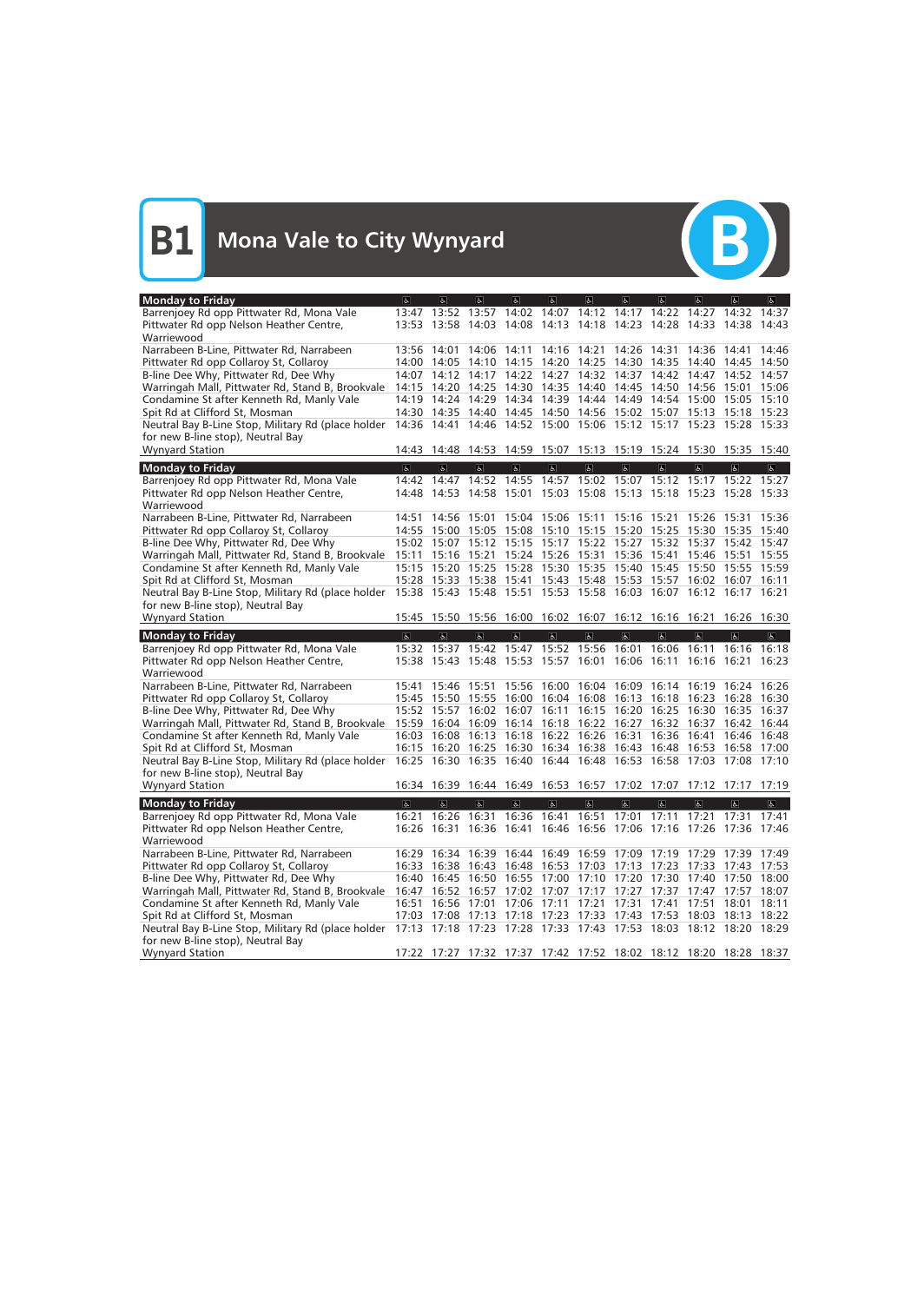

| <b>Monday to Friday</b>                                                                                              | $\overline{\mathbf{a}}$ | e                       | $\vert$        | $ \mathbf{f} $          | $\sigma$                | $\sigma$                | $\sigma$                                                          | $\sigma$       | $\left  \mathbf{r} \right $ | $\alpha$       | d              |
|----------------------------------------------------------------------------------------------------------------------|-------------------------|-------------------------|----------------|-------------------------|-------------------------|-------------------------|-------------------------------------------------------------------|----------------|-----------------------------|----------------|----------------|
| Barrenjoey Rd opp Pittwater Rd, Mona Vale                                                                            |                         | 17:51 17:56             | 18:01          | 18:11                   |                         |                         | 18:20 18:29 18:39 18:49                                           |                | 18:59                       | 19:09          | 19:19          |
| Pittwater Rd opp Nelson Heather Centre,                                                                              |                         | 17:56 18:01             |                |                         |                         |                         | 18:06 18:16 18:25 18:34 18:44 18:54 19:04 19:14 19:23             |                |                             |                |                |
| Warriewood                                                                                                           |                         |                         |                |                         |                         |                         |                                                                   |                |                             |                |                |
| Narrabeen B-Line, Pittwater Rd, Narrabeen                                                                            |                         | 17:59 18:04             |                |                         |                         |                         | 18:09 18:19 18:28 18:37 18:47 18:57 19:07 19:17 19:25             |                |                             |                |                |
| Pittwater Rd opp Collaroy St, Collaroy                                                                               |                         | 18:03 18:08             | 18:13          | 18:23                   | 18:32 18:41             |                         | 18:51 19:01                                                       |                | 19:11                       | 19:21          | 19:29          |
| B-line Dee Why, Pittwater Rd, Dee Why                                                                                |                         | 18:10 18:15 18:20       |                |                         |                         |                         | 18:30 18:39 18:48 18:58 19:07 19:17 19:26 19:34                   |                |                             |                |                |
| Warringah Mall, Pittwater Rd, Stand B, Brookvale                                                                     | 18:17                   |                         |                |                         |                         |                         | 18:22 18:27 18:37 18:46 18:55 19:04 19:13 19:22 19:31             |                |                             |                | 19:39          |
| Condamine St after Kenneth Rd, Manly Vale                                                                            |                         | 18:21 18:26 18:31       |                | 18:41                   |                         |                         | 18:50 18:59 19:08 19:17 19:26 19:35 19:43                         |                |                             |                |                |
| Spit Rd at Clifford St, Mosman                                                                                       |                         |                         |                |                         |                         |                         | 18:32 18:37 18:42 18:52 19:01 19:10 19:19 19:27 19:35 19:44 19:52 |                |                             |                |                |
| Neutral Bay B-Line Stop, Military Rd (place holder                                                                   |                         |                         |                |                         |                         |                         | 18:39 18:44 18:49 18:59 19:08 19:17 19:24 19:32 19:40 19:49 19:57 |                |                             |                |                |
| for new B-line stop), Neutral Bay                                                                                    |                         |                         |                |                         |                         |                         |                                                                   |                |                             |                |                |
| <b>Wynyard Station</b>                                                                                               | 18:47                   |                         |                |                         |                         |                         | 18:52 18:57 19:06 19:15 19:24 19:31 19:39 19:47 19:56 20:04       |                |                             |                |                |
| <b>Monday to Friday</b>                                                                                              | $\overline{\mathbf{c}}$ | $\overline{\mathbf{c}}$ | $\overline{6}$ | $\overline{\mathbf{r}}$ | $\overline{\mathbf{c}}$ | $\overline{\mathbf{c}}$ | $\overline{\mathbf{c}}$                                           | $\overline{6}$ | $\overline{6}$              | $\overline{6}$ | $\overline{6}$ |
| Barrenjoey Rd opp Pittwater Rd, Mona Vale                                                                            |                         |                         |                |                         |                         |                         | 19:29 19:39 19:49 19:59 20:09 20:19 20:29 20:39 20:49 20:59 21:10 |                |                             |                |                |
| Pittwater Rd opp Nelson Heather Centre,                                                                              |                         |                         |                |                         |                         |                         | 19:33 19:43 19:53 20:03 20:13 20:23 20:33 20:43 20:53 21:03 21:14 |                |                             |                |                |
| Warriewood                                                                                                           |                         |                         |                |                         |                         |                         |                                                                   |                |                             |                |                |
| Narrabeen B-Line, Pittwater Rd, Narrabeen                                                                            |                         |                         |                |                         |                         |                         | 19:35 19:45 19:55 20:05 20:15 20:25 20:35 20:45 20:55 21:05 21:16 |                |                             |                |                |
| Pittwater Rd opp Collaroy St, Collaroy                                                                               |                         |                         |                |                         |                         |                         | 19:39 19:49 19:59 20:09 20:19 20:29 20:39 20:49 20:59 21:09 21:20 |                |                             |                |                |
| B-line Dee Why, Pittwater Rd, Dee Why                                                                                |                         |                         |                |                         |                         |                         | 19:44 19:54 20:04 20:14 20:24 20:34 20:44 20:54 21:04 21:14 21:25 |                |                             |                |                |
| Warringah Mall, Pittwater Rd, Stand B, Brookvale                                                                     |                         |                         |                |                         |                         |                         | 19:49 19:59 20:09 20:19 20:29 20:39 20:49 20:59 21:09 21:19 21:30 |                |                             |                |                |
| Condamine St after Kenneth Rd, Manly Vale                                                                            |                         |                         |                |                         |                         |                         | 19:53 20:03 20:13 20:23 20:33 20:43 20:53 21:03 21:13 21:23 21:34 |                |                             |                |                |
| Spit Rd at Clifford St, Mosman                                                                                       |                         |                         |                |                         |                         |                         | 20:02 20:12 20:22 20:32 20:42 20:52 21:02 21:12 21:22 21:32 21:42 |                |                             |                |                |
| Neutral Bay B-Line Stop, Military Rd (place holder 20:07 20:17 20:27 20:37 20:47 20:57 21:07 21:17 21:27 21:37 21:47 |                         |                         |                |                         |                         |                         |                                                                   |                |                             |                |                |
| for new B-line stop), Neutral Bay                                                                                    |                         |                         |                |                         |                         |                         |                                                                   |                |                             |                |                |
| <b>Wynyard Station</b>                                                                                               |                         |                         |                |                         |                         |                         | 20:14 20:24 20:34 20:44 20:54 21:04 21:14 21:24 21:34 21:44 21:54 |                |                             |                |                |
|                                                                                                                      |                         |                         |                |                         |                         |                         |                                                                   |                |                             |                |                |
|                                                                                                                      | $\sigma$                | $\alpha$                | $\alpha$       | $\mathbf{R}$            | $\mathbf{g}$            | $\mathbf{r}$            | $\mathbf{g}$                                                      | $\sigma$       | $\sigma$                    | $\sigma$       | $\overline{6}$ |
| <b>Monday to Friday</b><br>Barrenjoey Rd opp Pittwater Rd, Mona Vale                                                 |                         |                         |                |                         |                         |                         | 21:20 21:31 21:41 21:51 22:01 22:11 22:26 22:41 22:56 23:11       |                |                             |                | 23:26          |
| Pittwater Rd opp Nelson Heather Centre,                                                                              |                         |                         |                |                         |                         |                         | 21:24 21:35 21:45 21:55 22:05 22:15 22:30 22:45 23:00 23:15 23:30 |                |                             |                |                |
| Warriewood                                                                                                           |                         |                         |                |                         |                         |                         |                                                                   |                |                             |                |                |
| Narrabeen B-Line, Pittwater Rd, Narrabeen                                                                            |                         |                         |                |                         |                         |                         | 21:26 21:37 21:47 21:57 22:07 22:17 22:32 22:47 23:02 23:17       |                |                             |                | 23:32          |
| Pittwater Rd opp Collaroy St, Collaroy                                                                               |                         |                         |                |                         |                         |                         | 21:30 21:40 21:50 22:00 22:10 22:20 22:35 22:50 23:05 23:20 23:35 |                |                             |                |                |
| B-line Dee Why, Pittwater Rd, Dee Why                                                                                |                         |                         |                |                         |                         |                         | 21:35 21:45 21:55 22:05 22:15 22:25 22:40 22:55 23:10 23:25 23:40 |                |                             |                |                |
| Warringah Mall, Pittwater Rd, Stand B, Brookvale                                                                     |                         |                         |                |                         |                         |                         | 21:40 21:50 22:00 22:10 22:20 22:30 22:45 23:00 23:15 23:30 23:45 |                |                             |                |                |
| Condamine St after Kenneth Rd, Manly Vale                                                                            |                         |                         |                |                         |                         |                         | 21:44 21:54 22:04 22:14 22:24 22:34 22:49 23:04 23:19 23:34 23:49 |                |                             |                |                |
| Spit Rd at Clifford St, Mosman                                                                                       |                         |                         |                |                         |                         |                         | 21:52 22:02 22:12 22:22 22:32 22:42 22:57 23:12 23:27 23:42 23:57 |                |                             |                |                |
| Neutral Bay B-Line Stop, Military Rd (place holder 21:57 22:07 22:17 22:27 22:37 22:47 23:02 23:17 23:32 23:47 00:02 |                         |                         |                |                         |                         |                         |                                                                   |                |                             |                |                |
| for new B-line stop), Neutral Bay                                                                                    |                         |                         |                |                         |                         |                         |                                                                   |                |                             |                |                |
| <b>Wynyard Station</b>                                                                                               |                         |                         |                |                         |                         |                         | 22:04 22:14 22:24 22:34 22:44 22:54 23:09 23:24 23:39 23:54 00:08 |                |                             |                |                |
| <b>Monday to Friday</b>                                                                                              | $\overline{\mathbf{c}}$ |                         |                |                         |                         |                         |                                                                   |                |                             |                |                |
| Barrenjoey Rd opp Pittwater Rd, Mona Vale                                                                            | 23:41                   |                         |                |                         |                         |                         |                                                                   |                |                             |                |                |
| Pittwater Rd opp Nelson Heather Centre,                                                                              | 23:45                   |                         |                |                         |                         |                         |                                                                   |                |                             |                |                |
| Warriewood                                                                                                           |                         |                         |                |                         |                         |                         |                                                                   |                |                             |                |                |
| Narrabeen B-Line, Pittwater Rd, Narrabeen                                                                            | 23:47                   |                         |                |                         |                         |                         |                                                                   |                |                             |                |                |
| Pittwater Rd opp Collaroy St, Collaroy                                                                               | 23:50                   |                         |                |                         |                         |                         |                                                                   |                |                             |                |                |
| B-line Dee Why, Pittwater Rd, Dee Why                                                                                | 23:55                   |                         |                |                         |                         |                         |                                                                   |                |                             |                |                |
| Warringah Mall, Pittwater Rd, Stand B, Brookvale                                                                     | 00:00                   |                         |                |                         |                         |                         |                                                                   |                |                             |                |                |
| Condamine St after Kenneth Rd, Manly Vale                                                                            | 00:04                   |                         |                |                         |                         |                         |                                                                   |                |                             |                |                |
| Spit Rd at Clifford St, Mosman                                                                                       | 00:12                   |                         |                |                         |                         |                         |                                                                   |                |                             |                |                |
| Neutral Bay B-Line Stop, Military Rd (place holder                                                                   | 00:16                   |                         |                |                         |                         |                         |                                                                   |                |                             |                |                |
| for new B-line stop), Neutral Bay<br><b>Wynyard Station</b>                                                          | 00:22                   |                         |                |                         |                         |                         |                                                                   |                |                             |                |                |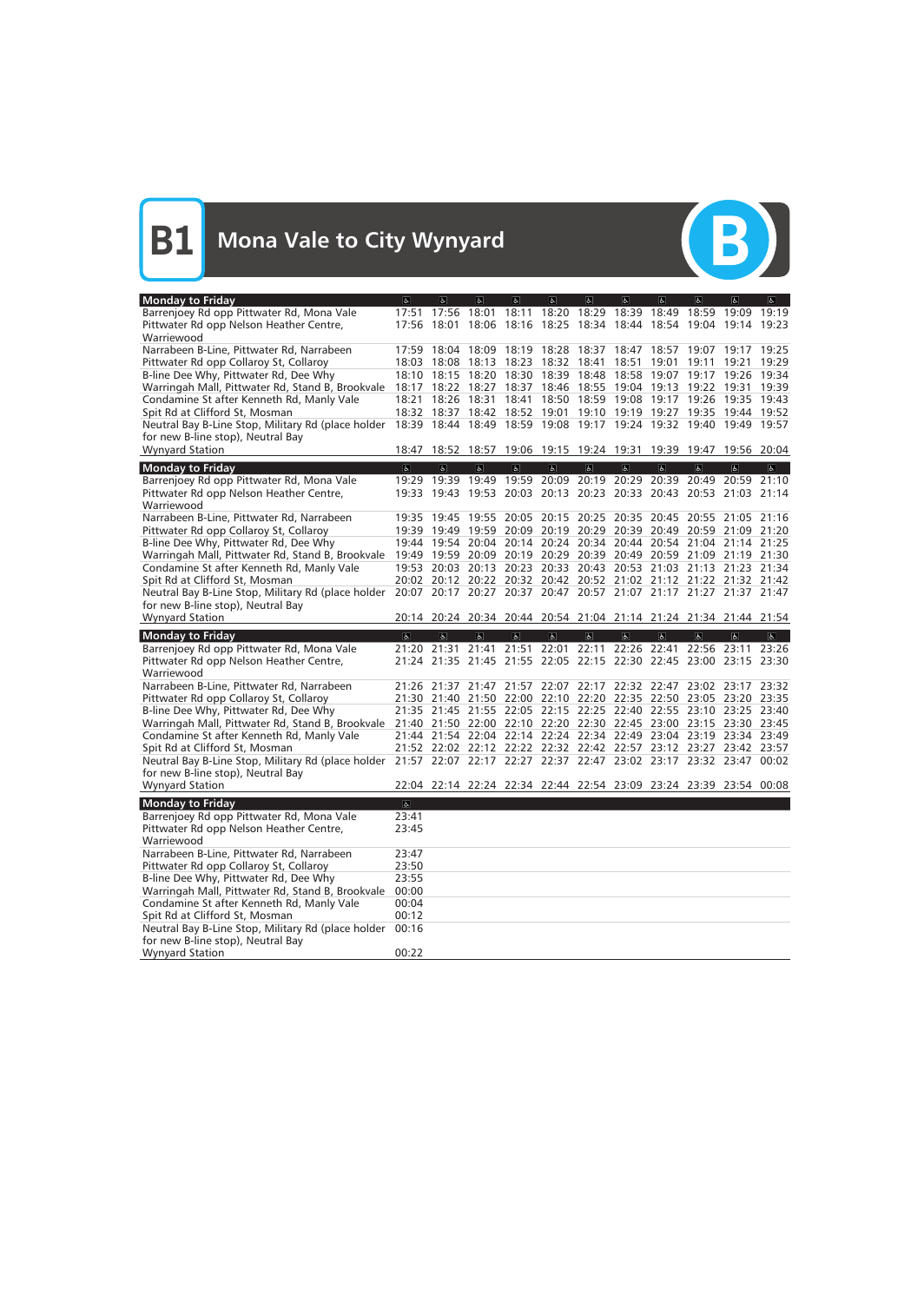

| Saturday                                                    | $\sigma$                | $\overline{a}$                            | $\vert$                 | $\overline{d}$          | $\sigma$                      | $\sigma$                | $\sigma$                                                          | $\sigma$                | $\left  \mathbf{r} \right $ | $\alpha$                      | d                        |
|-------------------------------------------------------------|-------------------------|-------------------------------------------|-------------------------|-------------------------|-------------------------------|-------------------------|-------------------------------------------------------------------|-------------------------|-----------------------------|-------------------------------|--------------------------|
| Barrenjoey Rd opp Pittwater Rd, Mona Vale                   | 04:44                   |                                           |                         |                         | 04:59 05:14 05:29 05:43 05:57 |                         |                                                                   | 06:12 06:24 06:34       |                             | 06:44                         | 06:53                    |
| Pittwater Rd opp Nelson Heather Centre,                     |                         | 04:48 05:03 05:18 05:33 05:47 06:01       |                         |                         |                               |                         |                                                                   |                         |                             | 06:16 06:28 06:38 06:48 06:57 |                          |
| Warriewood                                                  |                         |                                           |                         |                         |                               |                         |                                                                   |                         |                             |                               |                          |
| Narrabeen B-Line, Pittwater Rd, Narrabeen                   |                         | 04:52 05:07 05:22 05:37 05:51             |                         |                         |                               |                         | 06:05 06:20 06:32 06:42 06:52 07:01                               |                         |                             |                               |                          |
| Pittwater Rd opp Collaroy St, Collaroy                      |                         |                                           |                         |                         |                               |                         | 04:55 05:10 05:25 05:40 05:54 06:08 06:23 06:35 06:45 06:55 07:04 |                         |                             |                               |                          |
| B-line Dee Why, Pittwater Rd, Dee Why                       |                         |                                           |                         |                         |                               |                         | 05:00 05:15 05:30 05:45 05:59 06:14 06:29 06:41                   |                         |                             | 06:51 07:01                   | 07:10                    |
| Warringah Mall, Pittwater Rd, Stand B, Brookvale            |                         |                                           |                         |                         |                               |                         | 05:05 05:20 05:35 05:50 06:04 06:19 06:34 06:46 06:56 07:06 07:15 |                         |                             |                               |                          |
| Condamine St after Kenneth Rd, Manly Vale                   |                         |                                           |                         |                         |                               |                         | 05:09 05:24 05:39 05:54 06:08 06:23 06:38 06:50 07:00 07:10 07:19 |                         |                             |                               |                          |
| Spit Rd at Clifford St, Mosman                              |                         | 05:18 05:33 05:48 06:03                   |                         |                         | 06:17                         |                         | 06:32 06:47 06:59 07:09 07:19 07:29                               |                         |                             |                               |                          |
| Neutral Bay B-Line Stop, Military Rd (place holder          |                         |                                           |                         |                         |                               |                         | 05:22 05:37 05:52 06:07 06:22 06:37 06:52 07:04 07:14 07:24 07:34 |                         |                             |                               |                          |
| for new B-line stop), Neutral Bay<br><b>Wynyard Station</b> |                         |                                           |                         |                         |                               |                         | 05:29 05:44 05:59 06:14 06:29 06:44 06:59 07:11                   |                         | 07:21 07:31                 |                               | 07:41                    |
|                                                             |                         |                                           |                         |                         |                               |                         |                                                                   |                         |                             |                               |                          |
| Saturday                                                    | $\overline{\mathbf{c}}$ | $\overline{a}$                            | $\overline{6}$          | $\overline{\mathbf{r}}$ | $\overline{\mathbf{c}}$       | $\overline{6}$          | $\overline{\mathbf{c}}$                                           | $\overline{\mathbf{c}}$ | $\overline{6}$              | $\overline{\mathbf{g}}$       | $\overline{\mathcal{C}}$ |
| Barrenjoey Rd opp Pittwater Rd, Mona Vale                   |                         | 07:02 07:11 07:21 07:31                   |                         |                         | 07:41                         |                         | 07:50 07:59 08:08                                                 |                         | 08:17                       | 08:26 08:35                   |                          |
| Pittwater Rd opp Nelson Heather Centre,                     |                         |                                           |                         |                         |                               |                         | 07:06 07:15 07:25 07:35 07:45 07:54 08:03 08:12 08:21             |                         |                             | 08:30                         | 08:40                    |
| Warriewood                                                  |                         |                                           |                         |                         |                               |                         |                                                                   |                         |                             |                               |                          |
| Narrabeen B-Line, Pittwater Rd, Narrabeen                   |                         | $07:10$ $07:19$                           | 07:29                   |                         |                               |                         | 07:39 07:49 07:58 08:07 08:16                                     |                         | 08:25                       | 08:34 08:44                   |                          |
| Pittwater Rd opp Collaroy St, Collaroy                      |                         | 07:13 07:23 07:33 07:43 07:53 08:02 08:11 |                         |                         |                               |                         |                                                                   | 08:20                   | 08:29                       | 08:38                         | 08:48                    |
| B-line Dee Why, Pittwater Rd, Dee Why                       |                         |                                           |                         |                         |                               |                         | 07:19 07:29 07:39 07:49 07:59 08:08 08:17 08:26                   |                         |                             | 08:36 08:45 08:55             |                          |
| Warringah Mall, Pittwater Rd, Stand B, Brookvale            |                         |                                           |                         |                         |                               |                         | 07:25 07:35 07:45 07:55 08:05 08:14 08:23 08:32                   |                         | 08:42 08:51                 |                               | 09:01                    |
| Condamine St after Kenneth Rd, Manly Vale                   |                         |                                           |                         |                         |                               |                         | 07:29 07:39 07:49 07:59 08:09 08:18 08:27 08:36                   |                         |                             | 08:46 08:55 09:05             |                          |
| Spit Rd at Clifford St, Mosman                              |                         |                                           |                         |                         |                               |                         | 07:39 07:49 07:59 08:09 08:19 08:28 08:38 08:47 08:57 09:06 09:16 |                         |                             | 09:12                         |                          |
| Neutral Bay B-Line Stop, Military Rd (place holder          |                         |                                           |                         |                         |                               |                         | 07:44 07:54 08:04 08:14 08:24 08:34 08:44 08:53 09:03             |                         |                             |                               | 09:22                    |
| for new B-line stop), Neutral Bay<br><b>Wynyard Station</b> |                         | 08:01                                     | 08:11                   |                         |                               |                         |                                                                   |                         |                             |                               |                          |
|                                                             | 07:51                   |                                           |                         | 08:21                   | 08:31                         | 08:41                   |                                                                   |                         |                             | 08:51 09:00 09:10 09:19 09:29 |                          |
|                                                             |                         |                                           |                         |                         |                               |                         |                                                                   |                         |                             |                               |                          |
| Saturday                                                    | $\sigma$                | $\alpha$                                  | $\sigma$                | $\mathbf{R}$            | $\mathbf{g}$                  | $\mathbf{r}$            | $\sigma$                                                          | $\sigma$                | $\sigma$                    | $\sigma$                      | $\mathbf{g}$             |
| Barrenjoey Rd opp Pittwater Rd, Mona Vale                   | 08:44                   | 08:53                                     | 09:02                   | 09:11                   | 09:20                         |                         | 09:29 09:38 09:47                                                 |                         | 09:55                       | 10:04                         | 10:14                    |
| Pittwater Rd opp Nelson Heather Centre,                     | 08:49                   |                                           |                         |                         |                               |                         | 08:58 09:07 09:16 09:25 09:34 09:43 09:52 10:00 10:09             |                         |                             |                               | 10:19                    |
| Warriewood                                                  |                         |                                           |                         |                         |                               |                         |                                                                   |                         |                             |                               |                          |
| Narrabeen B-Line, Pittwater Rd, Narrabeen                   |                         | 08:53 09:02 09:11                         |                         |                         |                               |                         | 09:20 09:29 09:38 09:47 09:56 10:04                               |                         |                             | 10:13                         | 10:23                    |
| Pittwater Rd opp Collaroy St, Collaroy                      |                         |                                           |                         |                         |                               |                         | 08:57 09:06 09:15 09:24 09:33 09:42 09:51 10:00                   |                         | 10:08                       | 10:17                         | 10:27                    |
| B-line Dee Why, Pittwater Rd, Dee Why                       |                         | 09:04 09:13 09:22 09:31                   |                         |                         |                               |                         | 09:40 09:49 09:59 10:08                                           |                         | 10:16                       | 10:25                         | 10:35                    |
| Warringah Mall, Pittwater Rd, Stand B, Brookvale            |                         |                                           |                         |                         |                               |                         | 09:10 09:19 09:28 09:37 09:46 09:56 10:06 10:15 10:23             |                         |                             | 10:32 10:42                   |                          |
| Condamine St after Kenneth Rd, Manly Vale                   |                         | 09:14 09:23 09:32 09:41                   |                         |                         |                               |                         | 09:50 10:00 10:10 10:19 10:27                                     |                         |                             | 10:36 10:46                   |                          |
| Spit Rd at Clifford St, Mosman                              |                         | 09:25 09:34 09:43 09:52 10:03 10:13       |                         |                         |                               |                         |                                                                   | 10:23 10:32 10:40       |                             | 10:49 10:59                   |                          |
| Neutral Bay B-Line Stop, Military Rd (place holder          |                         |                                           |                         |                         |                               |                         | 09:31 09:40 09:49 09:59 10:10 10:20 10:30 10:39 10:50 10:59 11:09 |                         |                             |                               |                          |
| for new B-line stop), Neutral Bay                           |                         |                                           |                         |                         |                               |                         |                                                                   |                         |                             |                               |                          |
| <b>Wynyard Station</b>                                      |                         |                                           |                         |                         |                               |                         | 09:38 09:47 09:56 10:06 10:17 10:27 10:37 10:48 10:59 11:08 11:18 |                         |                             |                               |                          |
| Saturday                                                    | $\overline{\mathbf{c}}$ | $\overline{\mathbf{e}}$                   | $\overline{\mathbf{g}}$ | $\overline{\mathbf{P}}$ | $\overline{\mathbf{c}}$       | $\overline{\mathbb{G}}$ | $\overline{\mathbf{c}}$                                           | $\overline{6}$          | $\overline{\mathbf{e}}$     | $\overline{\mathbf{c}}$       | $\overline{\mathbf{e}}$  |
| Barrenjoey Rd opp Pittwater Rd, Mona Vale                   |                         |                                           |                         |                         |                               |                         | 10:24 10:34 10:44 10:54 11:04 11:14 11:24 11:34 11:44 11:54 12:04 |                         |                             |                               |                          |
| Pittwater Rd opp Nelson Heather Centre,                     |                         |                                           |                         |                         |                               |                         | 10:29 10:39 10:49 10:59 11:09 11:19 11:29 11:39 11:49 11:59 12:09 |                         |                             |                               |                          |
| Warriewood                                                  |                         |                                           |                         |                         |                               |                         |                                                                   |                         |                             |                               |                          |
| Narrabeen B-Line, Pittwater Rd, Narrabeen                   |                         |                                           |                         |                         |                               |                         | 10:33 10:43 10:53 11:03 11:13 11:23 11:33 11:43 11:53 12:03 12:13 |                         |                             |                               |                          |
| Pittwater Rd opp Collaroy St, Collaroy                      |                         |                                           |                         |                         |                               |                         | 10:37 10:47 10:57 11:07 11:17 11:27 11:37 11:47 11:57 12:07 12:17 |                         |                             |                               |                          |
| B-line Dee Why, Pittwater Rd, Dee Why                       |                         |                                           |                         |                         |                               |                         | 10:45 10:55 11:05 11:15 11:25 11:35 11:45 11:55 12:05 12:15 12:25 |                         |                             |                               |                          |
| Warringah Mall, Pittwater Rd, Stand B, Brookvale            |                         |                                           |                         |                         |                               |                         | 10:52 11:02 11:12 11:22 11:32 11:42 11:52 12:02 12:12 12:22 12:32 |                         |                             |                               |                          |
| Condamine St after Kenneth Rd, Manly Vale                   |                         |                                           |                         |                         |                               |                         | 10:56 11:06 11:16 11:26 11:36 11:46 11:56 12:06 12:16 12:26 12:36 |                         |                             |                               |                          |
| Spit Rd at Clifford St, Mosman                              |                         |                                           |                         |                         |                               |                         | 11:09 11:19 11:29 11:39 11:49 11:59 12:09 12:19 12:29 12:39 12:49 |                         |                             |                               |                          |
| Neutral Bay B-Line Stop, Military Rd (place holder          |                         |                                           |                         |                         |                               |                         | 11:19 11:29 11:39 11:49 11:59 12:09 12:19 12:29 12:39 12:49 12:59 |                         |                             |                               |                          |
|                                                             |                         |                                           |                         |                         |                               |                         |                                                                   |                         |                             |                               |                          |
| for new B-line stop), Neutral Bay                           |                         |                                           |                         |                         |                               |                         |                                                                   |                         |                             |                               |                          |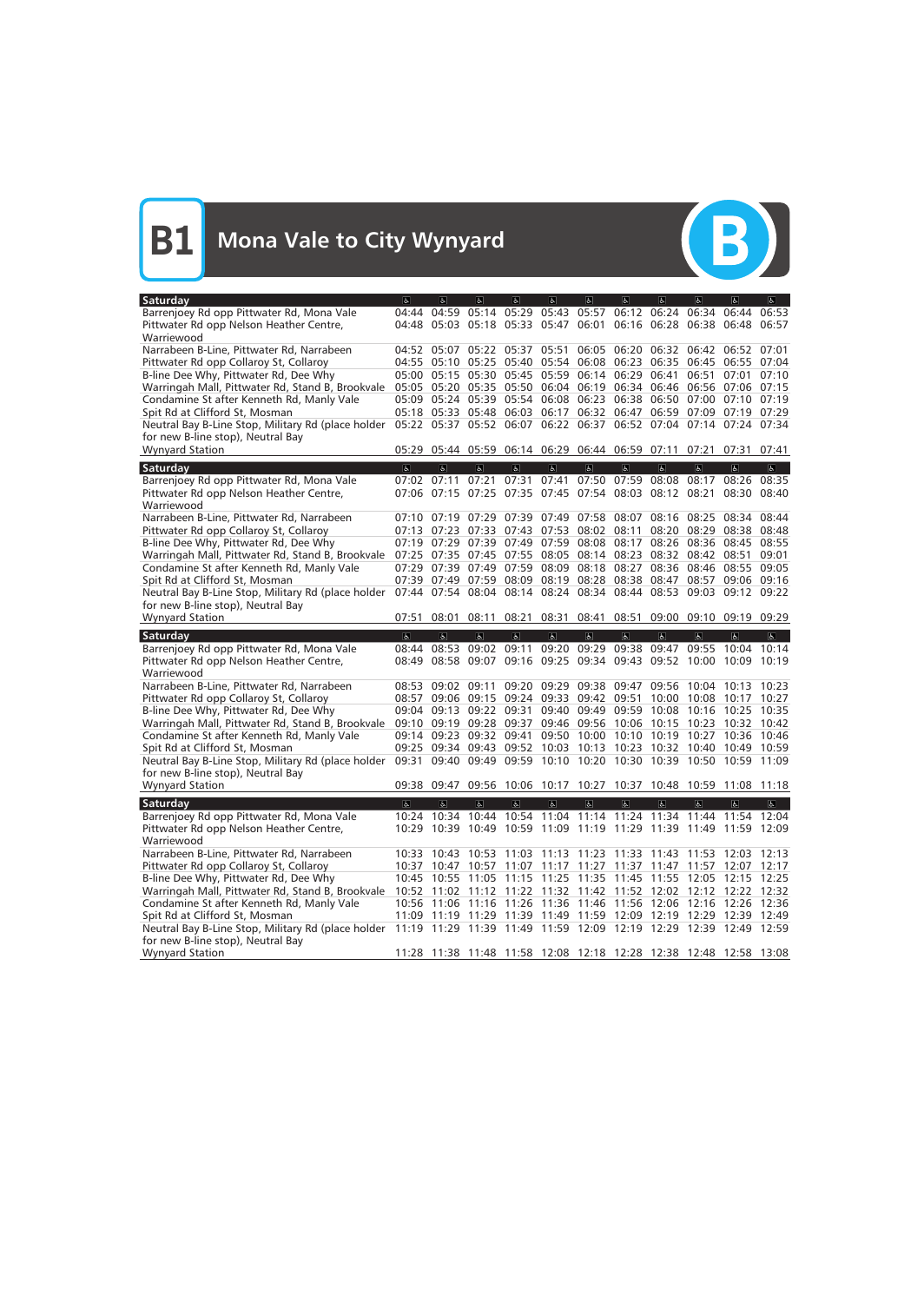

| Saturday                                                                             | $\sigma$                | $\alpha$                | $\overline{a}$          | <sub>6</sub>            | $\sigma$                | $\sigma$                    | $\sigma$                                                          | $\sigma$       | $\overline{a}$      | $\alpha$                | $\sigma$                 |
|--------------------------------------------------------------------------------------|-------------------------|-------------------------|-------------------------|-------------------------|-------------------------|-----------------------------|-------------------------------------------------------------------|----------------|---------------------|-------------------------|--------------------------|
| Barrenjoey Rd opp Pittwater Rd, Mona Vale                                            |                         |                         |                         |                         |                         |                             | 12:14 12:24 12:34 12:44 12:54 13:04 13:14 13:24                   |                |                     | 13:34 13:44             | 13:54                    |
| Pittwater Rd opp Nelson Heather Centre,                                              |                         |                         |                         |                         |                         |                             | 12:19 12:29 12:39 12:49 12:59 13:09 13:19 13:29 13:39 13:49 13:59 |                |                     |                         |                          |
| Warriewood                                                                           |                         |                         |                         |                         |                         |                             |                                                                   |                |                     |                         |                          |
| Narrabeen B-Line, Pittwater Rd, Narrabeen                                            |                         |                         |                         |                         |                         |                             | 12:23 12:33 12:43 12:53 13:03 13:13 13:23 13:33 13:43 13:53 14:03 |                |                     |                         |                          |
| Pittwater Rd opp Collaroy St, Collaroy                                               |                         |                         |                         |                         |                         |                             | 12:27 12:37 12:47 12:57 13:07 13:17 13:27 13:37 13:47 13:57 14:07 |                |                     |                         |                          |
| B-line Dee Why, Pittwater Rd, Dee Why                                                |                         |                         |                         |                         |                         |                             | 12:34 12:44 12:54 13:04 13:14 13:24 13:34 13:44 13:54 14:04 14:14 |                |                     |                         |                          |
| Warringah Mall, Pittwater Rd, Stand B, Brookvale                                     |                         | 12:41 12:51             |                         |                         |                         |                             | 13:01 13:11 13:21 13:30 13:40 13:50 14:00 14:10 14:20             |                |                     |                         |                          |
| Condamine St after Kenneth Rd, Manly Vale                                            |                         |                         |                         |                         |                         |                             | 12:45 12:55 13:05 13:15 13:25 13:34 13:44 13:54 14:04             |                |                     | 14:14                   | 14:24                    |
| Spit Rd at Clifford St, Mosman                                                       |                         |                         |                         |                         |                         |                             | 12:58 13:08 13:18 13:28 13:38 13:47 13:57 14:07                   |                |                     | 14:17 14:27 14:37       |                          |
| Neutral Bay B-Line Stop, Military Rd (place holder                                   |                         |                         |                         |                         |                         |                             | 13:08 13:18 13:27 13:37 13:47 13:56 14:06 14:16 14:26 14:36 14:46 |                |                     |                         |                          |
| for new B-line stop), Neutral Bay                                                    |                         |                         |                         |                         |                         |                             |                                                                   |                |                     |                         |                          |
| <b>Wynyard Station</b>                                                               |                         |                         |                         |                         |                         |                             | 13:17 13:27 13:36 13:46 13:56 14:05 14:15 14:25 14:35 14:45 14:55 |                |                     |                         |                          |
| <b>Saturday</b>                                                                      | $\overline{a}$          | $\overline{6}$          | $\overline{a}$          | $\overline{a}$          | $\overline{6}$          | $\overline{\mathbf{c}}$     | $\overline{\mathbf{c}}$                                           | $\overline{b}$ | $\overline{6}$      | $\sigma$                | $\overline{\mathcal{L}}$ |
| Barrenjoey Rd opp Pittwater Rd, Mona Vale                                            |                         |                         |                         |                         |                         |                             | 14:04 14:14 14:24 14:34 14:44 14:54 15:04 15:14 15:24 15:34 15:44 |                |                     |                         |                          |
| Pittwater Rd opp Nelson Heather Centre,                                              |                         |                         |                         |                         |                         |                             | 14:09 14:19 14:29 14:39 14:49 14:59 15:09 15:19 15:29 15:39 15:49 |                |                     |                         |                          |
| Warriewood                                                                           |                         |                         |                         |                         |                         |                             |                                                                   |                |                     |                         |                          |
| Narrabeen B-Line, Pittwater Rd, Narrabeen                                            |                         | 14:13 14:23             |                         |                         |                         |                             | 14:33 14:43 14:53 15:03 15:13 15:23 15:33 15:43 15:53             |                |                     |                         |                          |
| Pittwater Rd opp Collaroy St, Collaroy                                               |                         |                         |                         |                         |                         |                             | 14:17 14:27 14:37 14:47 14:57 15:07 15:17 15:27 15:37 15:47 15:57 |                |                     |                         |                          |
| B-line Dee Why, Pittwater Rd, Dee Why                                                |                         |                         |                         |                         |                         |                             | 14:24 14:34 14:44 14:54 15:04 15:14 15:24 15:34 15:44 15:54 16:04 |                |                     |                         |                          |
| Warringah Mall, Pittwater Rd, Stand B, Brookvale                                     |                         |                         |                         |                         |                         |                             | 14:30 14:40 14:50 15:00 15:10 15:20 15:30 15:40                   |                |                     | 15:50 16:00 16:10       |                          |
| Condamine St after Kenneth Rd, Manly Vale                                            |                         |                         |                         |                         |                         |                             | 14:34 14:44 14:54 15:04 15:14 15:24 15:34 15:44 15:54 16:04 16:14 |                |                     |                         |                          |
| Spit Rd at Clifford St, Mosman                                                       |                         |                         |                         |                         |                         |                             | 14:47 14:57 15:07 15:17 15:27 15:37 15:47 15:57                   |                |                     | 16:07 16:17 16:27       |                          |
| Neutral Bay B-Line Stop, Military Rd (place holder                                   |                         |                         |                         |                         |                         |                             | 14:56 15:06 15:16 15:26 15:36 15:46 15:56 16:06 16:16 16:26 16:36 |                |                     |                         |                          |
| for new B-line stop), Neutral Bay                                                    |                         |                         |                         |                         |                         |                             |                                                                   |                |                     |                         |                          |
| <b>Wynyard Station</b>                                                               |                         |                         |                         |                         |                         |                             | 15:05 15:15 15:25 15:35 15:45 15:55 16:05 16:15 16:25 16:35 16:45 |                |                     |                         |                          |
|                                                                                      |                         |                         |                         |                         |                         |                             |                                                                   |                |                     |                         |                          |
|                                                                                      | $\sigma$                | $\sigma$                | $\mathbf{r}$            | $\mathbf{g}$            | $\mathbf{g}$            | $\left  \mathbf{P} \right $ | $\mathbf{g}$                                                      | $\sigma$       | $\sigma$            | $\sigma$                | $\vert \mathbb{P} \vert$ |
| Saturday                                                                             |                         |                         |                         |                         |                         |                             | 15:54 16:04 16:14 16:24 16:34 16:44 16:54 17:04                   |                |                     | 17:14 17:24 17:34       |                          |
| Barrenjoey Rd opp Pittwater Rd, Mona Vale<br>Pittwater Rd opp Nelson Heather Centre, |                         |                         |                         |                         |                         |                             | 15:59 16:09 16:19 16:29 16:39 16:49 16:59 17:09 17:19 17:29       |                |                     |                         | 17:39                    |
| Warriewood                                                                           |                         |                         |                         |                         |                         |                             |                                                                   |                |                     |                         |                          |
| Narrabeen B-Line, Pittwater Rd, Narrabeen                                            |                         | 16:03 16:13             | 16:23                   |                         |                         |                             | 16:33 16:43 16:53 17:03 17:13 17:23 17:33 17:43                   |                |                     |                         |                          |
| Pittwater Rd opp Collaroy St, Collaroy                                               |                         |                         |                         |                         |                         |                             | 16:07 16:17 16:27 16:37 16:47 16:57 17:07 17:17 17:27 17:37 17:47 |                |                     |                         |                          |
| B-line Dee Why, Pittwater Rd, Dee Why                                                |                         |                         |                         |                         |                         |                             | 16:14 16:24 16:34 16:44 16:54 17:04 17:14 17:24 17:34 17:44 17:54 |                |                     |                         |                          |
| Warringah Mall, Pittwater Rd, Stand B, Brookvale                                     |                         |                         |                         |                         |                         |                             | 16:20 16:30 16:40 16:50 17:00 17:10 17:20 17:30 17:40 17:50 18:00 |                |                     |                         |                          |
| Condamine St after Kenneth Rd, Manly Vale                                            |                         |                         |                         |                         |                         |                             | 16:24 16:34 16:44 16:54 17:04 17:14 17:24 17:34 17:44 17:54 18:04 |                |                     |                         |                          |
| Spit Rd at Clifford St, Mosman                                                       |                         |                         |                         |                         |                         |                             | 16:37 16:47 16:57 17:07 17:17 17:27 17:37 17:46 17:55 18:05 18:15 |                |                     |                         |                          |
| Neutral Bay B-Line Stop, Military Rd (place holder                                   |                         |                         |                         |                         |                         |                             | 16:46 16:56 17:06 17:16 17:26 17:36 17:46 17:55 18:04 18:14 18:24 |                |                     |                         |                          |
| for new B-line stop), Neutral Bay                                                    |                         |                         |                         |                         |                         |                             |                                                                   |                |                     |                         |                          |
| <b>Wynyard Station</b>                                                               |                         |                         |                         |                         |                         |                             | 16:55 17:05 17:15 17:25 17:35 17:44 17:53 18:02 18:11 18:21 18:31 |                |                     |                         |                          |
| Saturday                                                                             | $\overline{\mathbf{c}}$ | $\overline{\mathbf{e}}$ | $\overline{\mathbf{e}}$ | $\overline{\mathbf{e}}$ | $\overline{\mathbf{r}}$ | $\overline{\mathbf{e}}$     | $\overline{\mathbf{c}}$                                           | $\overline{6}$ | $\overline{\sigma}$ | $\overline{\mathbf{c}}$ | $\overline{\mathcal{C}}$ |
| Barrenjoey Rd opp Pittwater Rd, Mona Vale                                            |                         |                         |                         |                         |                         |                             | 17:43 17:53 18:03 18:13 18:23 18:33 18:43 18:53 19:02 19:12 19:22 |                |                     |                         |                          |
| Pittwater Rd opp Nelson Heather Centre,                                              |                         |                         |                         |                         |                         |                             | 17:48 17:58 18:08 18:18 18:28 18:38 18:47 18:57 19:06 19:16 19:26 |                |                     |                         |                          |
| Warriewood                                                                           |                         |                         |                         |                         |                         |                             |                                                                   |                |                     |                         |                          |
| Narrabeen B-Line, Pittwater Rd, Narrabeen                                            |                         |                         |                         |                         |                         |                             | 17:52 18:02 18:12 18:22 18:32 18:42 18:51 19:01 19:10 19:20 19:30 |                |                     |                         |                          |
| Pittwater Rd opp Collaroy St, Collaroy                                               |                         |                         |                         |                         |                         |                             | 17:56 18:06 18:16 18:26 18:36 18:46 18:55 19:05 19:14 19:24 19:34 |                |                     |                         |                          |
| B-line Dee Why, Pittwater Rd, Dee Why                                                |                         |                         |                         |                         |                         |                             | 18:03 18:13 18:23 18:33 18:43 18:52 19:01 19:11 19:20 19:30 19:40 |                |                     |                         |                          |
| Warringah Mall, Pittwater Rd, Stand B, Brookvale                                     |                         |                         |                         |                         |                         |                             | 18:09 18:19 18:29 18:39 18:49 18:58 19:06 19:16 19:25 19:35 19:45 |                |                     |                         |                          |
| Condamine St after Kenneth Rd, Manly Vale                                            |                         |                         |                         |                         |                         |                             | 18:13 18:23 18:33 18:43 18:53 19:02 19:10 19:20 19:29 19:39 19:49 |                |                     |                         |                          |
| Spit Rd at Clifford St, Mosman                                                       |                         |                         |                         |                         |                         |                             | 18:24 18:34 18:44 18:54 19:03 19:11 19:19 19:29 19:38 19:48 19:58 |                |                     |                         |                          |
| Neutral Bay B-Line Stop, Military Rd (place holder                                   |                         |                         |                         |                         |                         |                             | 18:33 18:43 18:52 19:00 19:09 19:17 19:25 19:35 19:44 19:53 20:03 |                |                     |                         |                          |
| for new B-line stop), Neutral Bay<br><b>Wynyard Station</b>                          |                         |                         |                         |                         |                         |                             | 18:40 18:50 18:59 19:07 19:16 19:24 19:32 19:42 19:51 20:00 20:10 |                |                     |                         |                          |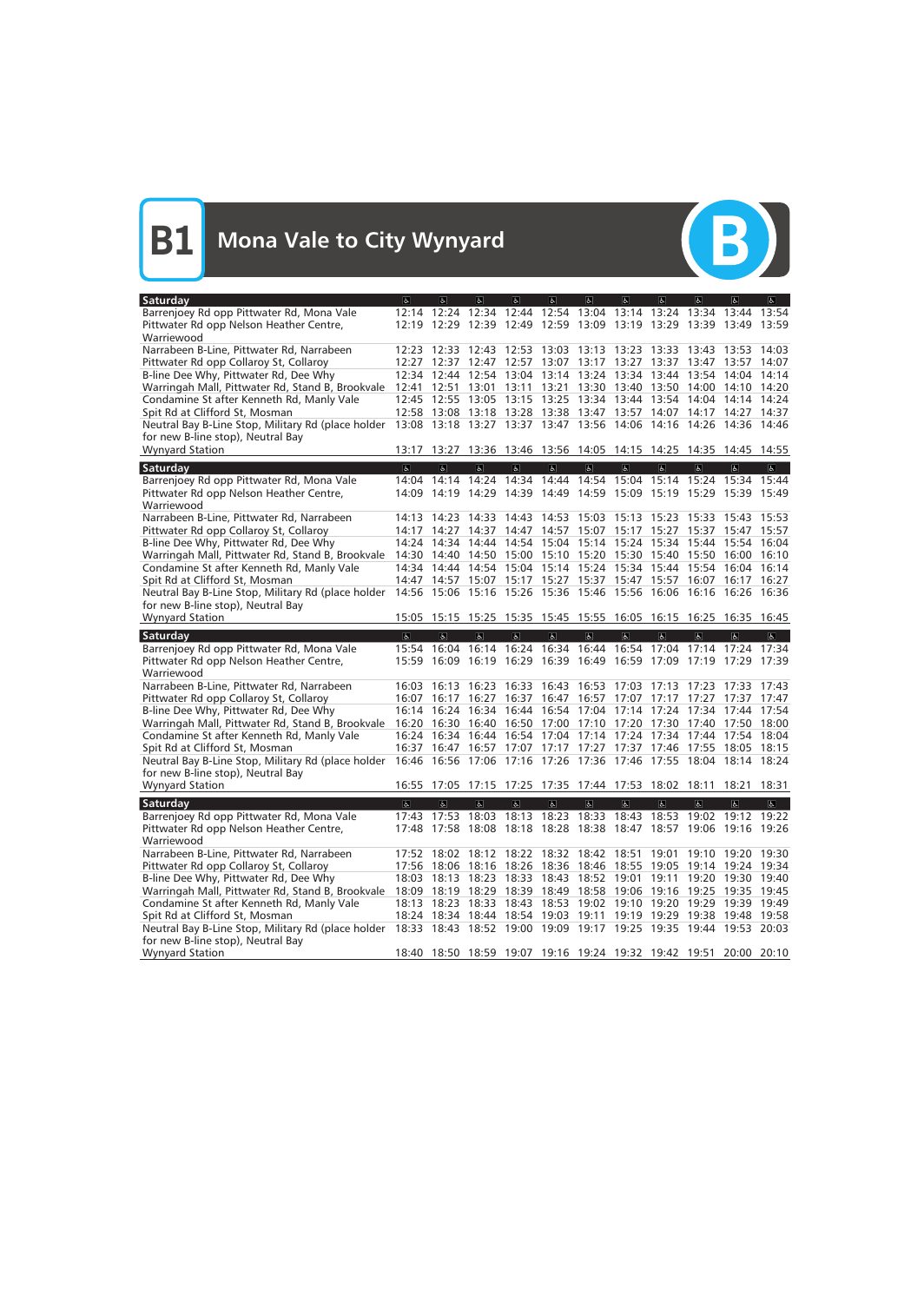

| <b>Saturday</b>                                                                                                      | $\overline{a}$          | $\overline{a}$          | $ \mathbf{f} $          | $ \mathbf{f} $          | $\sigma$                                                          | $\sigma$                | $\sigma$       | $\sigma$                | $\overline{a}$      | $\overline{a}$      | $ \mathbf{F} $          |
|----------------------------------------------------------------------------------------------------------------------|-------------------------|-------------------------|-------------------------|-------------------------|-------------------------------------------------------------------|-------------------------|----------------|-------------------------|---------------------|---------------------|-------------------------|
| Barrenjoey Rd opp Pittwater Rd, Mona Vale                                                                            |                         |                         |                         |                         | 19:32 19:42 19:52 20:02 20:12 20:22 20:32 20:42 20:52 21:02 21:12 |                         |                |                         |                     |                     |                         |
| Pittwater Rd opp Nelson Heather Centre,                                                                              |                         |                         |                         |                         | 19:36 19:46 19:56 20:06 20:16 20:26 20:36 20:46 20:56 21:06 21:16 |                         |                |                         |                     |                     |                         |
| Warriewood                                                                                                           |                         |                         |                         |                         |                                                                   |                         |                |                         |                     |                     |                         |
| Narrabeen B-Line, Pittwater Rd, Narrabeen                                                                            |                         |                         |                         |                         | 19:40 19:50 20:00 20:10 20:20 20:30 20:40 20:50 21:00 21:10 21:20 |                         |                |                         |                     |                     |                         |
| Pittwater Rd opp Collaroy St, Collaroy                                                                               |                         |                         |                         |                         | 19:44 19:54 20:04 20:14 20:24 20:34 20:44 20:54 21:04 21:14 21:24 |                         |                |                         |                     |                     |                         |
| B-line Dee Why, Pittwater Rd, Dee Why                                                                                |                         |                         |                         |                         | 19:50 20:00 20:10 20:20 20:30 20:40 20:50 21:00 21:10 21:20 21:30 |                         |                |                         |                     |                     |                         |
| Warringah Mall, Pittwater Rd, Stand B, Brookvale                                                                     |                         |                         |                         |                         | 19:55 20:05 20:15 20:25 20:35 20:45 20:55 21:05 21:15 21:25 21:35 |                         |                |                         |                     |                     |                         |
| Condamine St after Kenneth Rd, Manly Vale                                                                            |                         |                         |                         |                         | 19:59 20:09 20:19 20:29 20:39 20:49 20:59 21:09 21:19 21:29 21:39 |                         |                |                         |                     |                     |                         |
| Spit Rd at Clifford St, Mosman                                                                                       |                         |                         |                         |                         | 20:08 20:18 20:28 20:38 20:48 20:58 21:08 21:18 21:28 21:38 21:48 |                         |                |                         |                     |                     |                         |
| Neutral Bay B-Line Stop, Military Rd (place holder                                                                   |                         |                         |                         |                         | 20:13 20:23 20:33 20:43 20:53 21:03 21:13 21:23 21:33 21:43 21:53 |                         |                |                         |                     |                     |                         |
| for new B-line stop), Neutral Bay                                                                                    |                         |                         |                         |                         |                                                                   |                         |                |                         |                     |                     |                         |
| <b>Wynyard Station</b>                                                                                               |                         |                         |                         |                         | 20:20 20:30 20:40 20:50 21:00 21:10 21:20 21:30 21:40 21:50 22:00 |                         |                |                         |                     |                     |                         |
| Saturday                                                                                                             | $\overline{\mathbf{c}}$ | $\overline{\mathbf{c}}$ | $\overline{\mathbf{c}}$ | $\overline{\mathbf{G}}$ | $\overline{\mathbb{G}}$                                           | $\overline{\mathbf{c}}$ | $\overline{6}$ | $\overline{\mathbf{g}}$ | $\overline{6}$      | $\overline{6}$      | $\overline{6}$          |
| Barrenjoey Rd opp Pittwater Rd, Mona Vale                                                                            |                         |                         |                         |                         | 21:22 21:32 21:42 21:52 22:02 22:15 22:28 22:43 22:58 23:13 23:28 |                         |                |                         |                     |                     |                         |
| Pittwater Rd opp Nelson Heather Centre,                                                                              |                         |                         |                         |                         | 21:26 21:36 21:46 21:56 22:06 22:19 22:32 22:47 23:02 23:17 23:32 |                         |                |                         |                     |                     |                         |
| Warriewood                                                                                                           |                         |                         |                         |                         |                                                                   |                         |                |                         |                     |                     |                         |
| Narrabeen B-Line, Pittwater Rd, Narrabeen                                                                            |                         |                         |                         |                         | 21:30 21:40 21:50 22:00 22:10 22:23 22:36 22:51 23:06 23:21       |                         |                |                         |                     |                     | 23:36                   |
| Pittwater Rd opp Collaroy St, Collaroy                                                                               |                         |                         |                         |                         | 21:34 21:44 21:54 22:04 22:14 22:27 22:40 22:55 23:10 23:25 23:40 |                         |                |                         |                     |                     |                         |
| B-line Dee Why, Pittwater Rd, Dee Why                                                                                |                         |                         |                         |                         | 21:40 21:50 22:00 22:10 22:20 22:33 22:46 23:01 23:16 23:31       |                         |                |                         |                     |                     | 23:46                   |
| Warringah Mall, Pittwater Rd, Stand B, Brookvale 21:45 21:55 22:05 22:15 22:25 22:38 22:51 23:06 23:21 23:36 23:51   |                         |                         |                         |                         |                                                                   |                         |                |                         |                     |                     |                         |
| Condamine St after Kenneth Rd, Manly Vale                                                                            |                         |                         |                         |                         | 21:49 21:59 22:09 22:19 22:29 22:42 22:55 23:10 23:25 23:40 23:55 |                         |                |                         |                     |                     |                         |
| Spit Rd at Clifford St, Mosman                                                                                       |                         |                         |                         |                         | 21:58 22:08 22:18 22:28 22:38 22:51 23:04 23:19 23:34 23:49 00:04 |                         |                |                         |                     |                     |                         |
| Neutral Bay B-Line Stop, Military Rd (place holder 22:03 22:13 22:23 22:33 22:43 22:56 23:09 23:24 23:39 23:54 00:09 |                         |                         |                         |                         |                                                                   |                         |                |                         |                     |                     |                         |
| for new B-line stop), Neutral Bay                                                                                    |                         |                         |                         |                         |                                                                   |                         |                |                         |                     |                     |                         |
| <b>Wynyard Station</b>                                                                                               |                         |                         |                         |                         | 22:10 22:20 22:30 22:40 22:50 23:03 23:16 23:31 23:46 00:01 00:16 |                         |                |                         |                     |                     |                         |
|                                                                                                                      |                         |                         |                         |                         |                                                                   |                         |                |                         |                     |                     |                         |
| Saturday                                                                                                             | $\infty$                |                         |                         |                         |                                                                   |                         |                |                         |                     |                     |                         |
| Barrenjoey Rd opp Pittwater Rd, Mona Vale                                                                            | 23:43                   |                         |                         |                         |                                                                   |                         |                |                         |                     |                     |                         |
| Pittwater Rd opp Nelson Heather Centre,                                                                              | 23:47                   |                         |                         |                         |                                                                   |                         |                |                         |                     |                     |                         |
| Warriewood                                                                                                           |                         |                         |                         |                         |                                                                   |                         |                |                         |                     |                     |                         |
| Narrabeen B-Line, Pittwater Rd, Narrabeen                                                                            | 23:51                   |                         |                         |                         |                                                                   |                         |                |                         |                     |                     |                         |
| Pittwater Rd opp Collaroy St, Collaroy                                                                               | 23:55                   |                         |                         |                         |                                                                   |                         |                |                         |                     |                     |                         |
| B-line Dee Why, Pittwater Rd, Dee Why                                                                                | 00:01                   |                         |                         |                         |                                                                   |                         |                |                         |                     |                     |                         |
| Warringah Mall, Pittwater Rd, Stand B, Brookvale                                                                     | 00:06                   |                         |                         |                         |                                                                   |                         |                |                         |                     |                     |                         |
| Condamine St after Kenneth Rd, Manly Vale                                                                            | 00:10                   |                         |                         |                         |                                                                   |                         |                |                         |                     |                     |                         |
| Spit Rd at Clifford St, Mosman                                                                                       | 00:19                   |                         |                         |                         |                                                                   |                         |                |                         |                     |                     |                         |
| Neutral Bay B-Line Stop, Military Rd (place holder                                                                   | 00:24                   |                         |                         |                         |                                                                   |                         |                |                         |                     |                     |                         |
| for new B-line stop), Neutral Bay                                                                                    |                         |                         |                         |                         |                                                                   |                         |                |                         |                     |                     |                         |
| <b>Wynyard Station</b>                                                                                               | 00:31                   |                         |                         |                         |                                                                   |                         |                |                         |                     |                     |                         |
| <b>Sunday &amp; Public Holidays</b>                                                                                  | $\overline{\infty}$     | $\overline{\mathbf{c}}$ | $\overline{a}$          | $\overline{q}$          | $\overline{\mathbb{G}}$                                           | $\overline{\mathbf{e}}$ | $\overline{b}$ | $\overline{\mathbf{c}}$ | $\overline{\sigma}$ | $\overline{\sigma}$ | $\overline{\mathbf{P}}$ |
| Barrenjoey Rd opp Pittwater Rd, Mona Vale                                                                            |                         |                         |                         |                         | 04:44 04:59 05:14 05:29 05:44 05:58 06:12 06:24 06:34 06:44 06:54 |                         |                |                         |                     |                     |                         |
| Pittwater Rd opp Nelson Heather Centre,                                                                              |                         |                         |                         |                         | 04:48 05:03 05:18 05:33 05:48 06:02 06:16 06:28 06:38 06:48 06:58 |                         |                |                         |                     |                     |                         |
| Warriewood                                                                                                           |                         |                         |                         |                         |                                                                   |                         |                |                         |                     |                     |                         |
| Narrabeen B-Line, Pittwater Rd, Narrabeen                                                                            |                         |                         |                         |                         | 04:52 05:07 05:22 05:37 05:52 06:06 06:20 06:32 06:42 06:52 07:02 |                         |                |                         |                     |                     |                         |
| Pittwater Rd opp Collaroy St, Collaroy                                                                               |                         |                         |                         |                         | 04:55 05:10 05:25 05:40 05:55 06:09 06:23 06:35 06:45 06:55 07:05 |                         |                |                         |                     |                     |                         |
| B-line Dee Why, Pittwater Rd, Dee Why                                                                                |                         |                         |                         |                         | 05:00 05:15 05:30 05:45 06:00 06:15 06:29 06:41 06:51 07:01 07:11 |                         |                |                         |                     |                     |                         |
| Warringah Mall, Pittwater Rd, Stand B, Brookvale                                                                     |                         |                         |                         |                         | 05:05 05:20 05:35 05:50 06:05 06:20 06:34 06:46 06:56 07:06 07:16 |                         |                |                         |                     |                     |                         |
| Condamine St after Kenneth Rd, Manly Vale                                                                            |                         |                         |                         |                         | 05:09 05:24 05:39 05:54 06:09 06:24 06:38 06:50 07:00 07:10 07:20 |                         |                |                         |                     |                     |                         |
| Spit Rd at Clifford St, Mosman                                                                                       |                         |                         |                         |                         | 05:18 05:33 05:48 06:03 06:18 06:33 06:47 06:59 07:09 07:19 07:29 |                         |                |                         |                     |                     |                         |
| Neutral Bay B-Line Stop, Military Rd (place holder                                                                   |                         |                         |                         |                         | 05:23 05:38 05:53 06:08 06:23 06:38 06:52 07:04 07:14 07:24 07:34 |                         |                |                         |                     |                     |                         |
| for new B-line stop), Neutral Bay<br><b>Wynyard Station</b>                                                          |                         |                         |                         |                         | 05:31 05:46 06:01 06:16 06:31 06:46 07:00 07:12 07:22 07:32 07:42 |                         |                |                         |                     |                     |                         |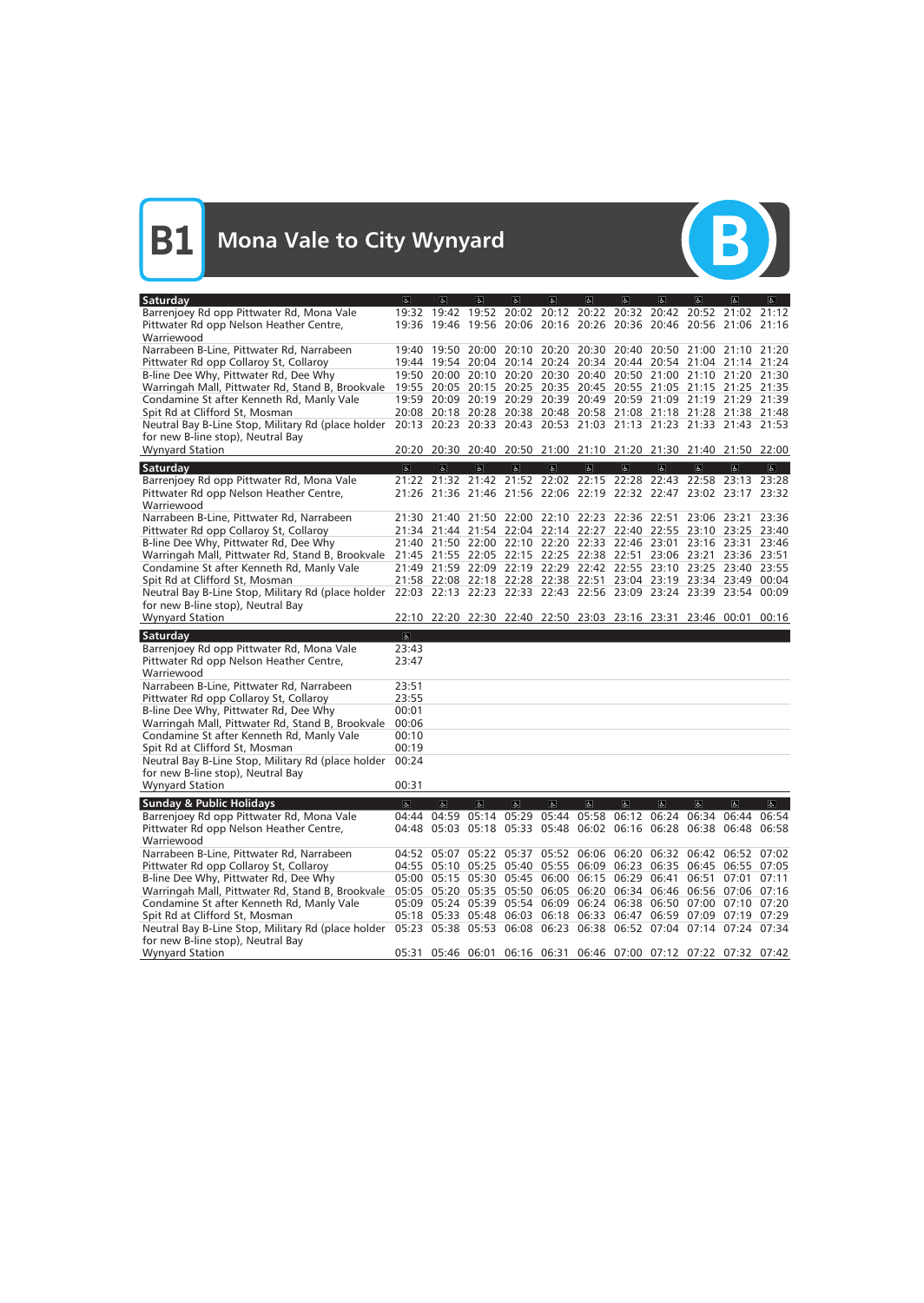

| <b>Sunday &amp; Public Holidays</b>                                                     | $\alpha$                | $\overline{a}$                                                                                                                         | $ \mathbf{f}_k $  | $\overline{d}$          | $\sigma$                | Ġ.             | $\sigma$                                                       | $\sigma$                | $\overline{a}$          | $\sqrt{2}$              | d                        |
|-----------------------------------------------------------------------------------------|-------------------------|----------------------------------------------------------------------------------------------------------------------------------------|-------------------|-------------------------|-------------------------|----------------|----------------------------------------------------------------|-------------------------|-------------------------|-------------------------|--------------------------|
| Barrenjoey Rd opp Pittwater Rd, Mona Vale                                               |                         | 07:03 07:12 07:22 07:32 07:41                                                                                                          |                   |                         |                         |                | 07:50 07:59 08:08                                              |                         | 08:17                   | 08:26                   | 08:35                    |
| Pittwater Rd opp Nelson Heather Centre,                                                 |                         | 07:07 07:16 07:26 07:36 07:45 07:54 08:03 08:12 08:21                                                                                  |                   |                         |                         |                |                                                                |                         |                         | 08:30                   | 08:40                    |
| Warriewood                                                                              |                         |                                                                                                                                        |                   |                         |                         |                |                                                                |                         |                         |                         |                          |
| Narrabeen B-Line, Pittwater Rd, Narrabeen                                               |                         | 07:11 07:20 07:30 07:40 07:49 07:58 08:07 08:16 08:25 08:34 08:44                                                                      |                   |                         |                         |                |                                                                |                         |                         |                         |                          |
| Pittwater Rd opp Collaroy St, Collaroy                                                  |                         | 07:14 07:24 07:34 07:44 07:53 08:02 08:11 08:20 08:29 08:38 08:48                                                                      |                   |                         |                         |                |                                                                |                         |                         |                         |                          |
| B-line Dee Why, Pittwater Rd, Dee Why                                                   | 07:20                   | 07:30 07:40                                                                                                                            |                   |                         |                         |                | 07:50 07:59 08:08 08:17 08:26                                  |                         |                         | 08:36 08:45             | 08:55                    |
| Warringah Mall, Pittwater Rd, Stand B, Brookvale                                        |                         | 07:25 07:35 07:45 07:55 08:04 08:13 08:22 08:31                                                                                        |                   |                         |                         |                |                                                                |                         | 08:41                   | 08:50                   | 09:00                    |
| Condamine St after Kenneth Rd, Manly Vale<br>Spit Rd at Clifford St, Mosman             |                         | 07:29 07:39 07:49 07:59 08:08 08:17 08:26 08:35<br>07:38 07:48 07:58 08:08 08:17 08:26 08:35 08:44 08:54 09:03 09:13                   |                   |                         |                         |                |                                                                |                         |                         | 08:45 08:54 09:04       |                          |
| Neutral Bay B-Line Stop, Military Rd (place holder                                      |                         | 07:43 07:53 08:03 08:13 08:22 08:31 08:41 08:50 09:00 09:09 09:19                                                                      |                   |                         |                         |                |                                                                |                         |                         |                         |                          |
| for new B-line stop), Neutral Bay                                                       |                         |                                                                                                                                        |                   |                         |                         |                |                                                                |                         |                         |                         |                          |
| <b>Wynyard Station</b>                                                                  | 07:51                   | 08:01                                                                                                                                  | 08:11             |                         |                         |                | 08:21 08:30 08:39 08:49 08:58 09:08 09:17                      |                         |                         |                         | 09:27                    |
|                                                                                         |                         |                                                                                                                                        |                   |                         |                         |                |                                                                |                         |                         |                         |                          |
| <b>Sunday &amp; Public Holidays</b>                                                     | $\overline{\sigma}$     | $\overline{a}$                                                                                                                         | $\overline{a}$    | $\overline{\mathbf{r}}$ | $\overline{6}$          | $\overline{6}$ | $\overline{6}$                                                 | $\overline{6}$          | $\overline{\mathbf{c}}$ | $\overline{a}$          | $\overline{6}$           |
| Barrenjoey Rd opp Pittwater Rd, Mona Vale                                               | 08:49                   | 08:44 08:53 09:02 09:11                                                                                                                |                   |                         | 09:20                   | 09:29          | 09:38<br>08:58 09:07 09:16 09:25 09:34 09:43 09:52 10:00 10:09 | 09:47                   | 09:55                   | 10:04 10:14             | 10:19                    |
| Pittwater Rd opp Nelson Heather Centre,                                                 |                         |                                                                                                                                        |                   |                         |                         |                |                                                                |                         |                         |                         |                          |
| Warriewood<br>Narrabeen B-Line, Pittwater Rd, Narrabeen                                 | 08:53                   | 09:02 09:11                                                                                                                            |                   |                         |                         |                | 09:20 09:29 09:38 09:47 09:56 10:04 10:13                      |                         |                         |                         | 10:23                    |
| Pittwater Rd opp Collaroy St, Collaroy                                                  |                         | 08:57 09:06 09:16 09:25 09:34 09:43 09:52 10:01 10:09 10:18 10:28                                                                      |                   |                         |                         |                |                                                                |                         |                         |                         |                          |
| B-line Dee Why, Pittwater Rd, Dee Why                                                   | 09:04                   |                                                                                                                                        |                   |                         | 09:13 09:23 09:32 09:41 |                | 09:50 09:59 10:08 10:16 10:25 10:35                            |                         |                         |                         |                          |
| Warringah Mall, Pittwater Rd, Stand B, Brookvale                                        | 09:09                   |                                                                                                                                        | 09:18 09:28 09:37 |                         |                         |                | 09:46 09:56 10:05 10:14 10:22 10:31                            |                         |                         |                         | 10:41                    |
| Condamine St after Kenneth Rd, Manly Vale                                               |                         | 09:13 09:22 09:32 09:41                                                                                                                |                   |                         |                         |                | 09:50 10:00 10:09 10:18 10:26                                  |                         |                         | 10:35 10:45             |                          |
| Spit Rd at Clifford St, Mosman                                                          |                         | 09:23 09:32 09:42 09:51                                                                                                                |                   |                         | 10:01 10:11             |                | 10:20 10:29 10:37 10:46 10:56                                  |                         |                         |                         |                          |
| Neutral Bay B-Line Stop, Military Rd (place holder                                      |                         | 09:29 09:38 09:48 09:57 10:07 10:17 10:26 10:35 10:44 10:54 11:04                                                                      |                   |                         |                         |                |                                                                |                         |                         |                         |                          |
| for new B-line stop), Neutral Bay                                                       |                         |                                                                                                                                        |                   |                         |                         |                |                                                                |                         |                         |                         |                          |
| <b>Wynyard Station</b>                                                                  | 09:37                   |                                                                                                                                        |                   |                         |                         |                | 09:46 09:56 10:05 10:15 10:25 10:34 10:44 10:54 11:04 11:14    |                         |                         |                         |                          |
|                                                                                         |                         |                                                                                                                                        |                   |                         |                         |                |                                                                |                         |                         |                         |                          |
|                                                                                         | $\sigma$                | $\alpha$                                                                                                                               | $\sigma$          | $\overline{a}$          | $\mathbf{g}$            | $\sigma$       | $\sigma$                                                       | $\sigma$                | $\sigma$                | $\alpha$                | $\vert \mathbf{F} \vert$ |
| <b>Sunday &amp; Public Holidays</b>                                                     |                         | 10:24 10:34 10:44 10:54 11:04 11:14 11:24 11:34 11:44 11:54 12:04                                                                      |                   |                         |                         |                |                                                                |                         |                         |                         |                          |
| Barrenjoey Rd opp Pittwater Rd, Mona Vale<br>Pittwater Rd opp Nelson Heather Centre,    |                         | 10:29 10:39 10:49 10:59 11:09 11:19 11:29 11:39 11:49 11:59 12:09                                                                      |                   |                         |                         |                |                                                                |                         |                         |                         |                          |
| Warriewood                                                                              |                         |                                                                                                                                        |                   |                         |                         |                |                                                                |                         |                         |                         |                          |
| Narrabeen B-Line, Pittwater Rd, Narrabeen                                               |                         | 10:33 10:43 10:53 11:03                                                                                                                |                   |                         |                         |                | 11:13 11:23 11:33 11:43 11:53                                  |                         |                         | 12:03                   | 12:13                    |
| Pittwater Rd opp Collaroy St, Collaroy                                                  |                         | 10:38 10:48 10:58 11:08 11:18 11:28 11:38 11:48 11:58 12:08                                                                            |                   |                         |                         |                |                                                                |                         |                         |                         | 12:18                    |
| B-line Dee Why, Pittwater Rd, Dee Why                                                   |                         | 10:45 10:55 11:05 11:15 11:25 11:35 11:45 11:55 12:05                                                                                  |                   |                         |                         |                |                                                                |                         |                         | 12:15                   | 12:25                    |
| Warringah Mall, Pittwater Rd, Stand B, Brookvale                                        | 10:51                   | 11:01                                                                                                                                  | 11:11             | 11:21                   | 11:31 11:41             |                | 11:51 12:01                                                    |                         | 12:11                   | 12:21                   | 12:31                    |
| Condamine St after Kenneth Rd, Manly Vale                                               |                         | 10:55 11:05                                                                                                                            |                   |                         |                         |                | 11:15 11:25 11:35 11:45 11:55 12:05 12:15 12:25 12:35          |                         |                         |                         |                          |
| Spit Rd at Clifford St, Mosman                                                          |                         | 11:06 11:16 11:26 11:36 11:46 11:56 12:06 12:16 12:26 12:36 12:46                                                                      |                   |                         |                         |                |                                                                |                         |                         |                         |                          |
| Neutral Bay B-Line Stop, Military Rd (place holder                                      |                         | 11:14 11:24 11:34 11:44 11:54 12:04 12:14 12:24 12:34 12:44 12:54                                                                      |                   |                         |                         |                |                                                                |                         |                         |                         |                          |
| for new B-line stop), Neutral Bay                                                       |                         |                                                                                                                                        |                   |                         |                         |                |                                                                |                         |                         |                         |                          |
| <b>Wynyard Station</b>                                                                  | 11:24                   | 11:34                                                                                                                                  |                   |                         |                         |                | 11:44 11:54 12:04 12:14 12:24 12:34 12:44 12:54 13:04          |                         |                         |                         |                          |
| <b>Sunday &amp; Public Holidays</b>                                                     | $\overline{\mathbf{c}}$ | $\overline{\mathbf{c}}$                                                                                                                | $\overline{6}$    | $\overline{\mathbf{r}}$ | $\overline{\mathbb{G}}$ | $\overline{b}$ | $\overline{\mathbf{c}}$                                        | $\overline{\mathbf{c}}$ | $\overline{\mathbf{e}}$ | $\overline{\mathbf{c}}$ | $\overline{6}$           |
| Barrenjoey Rd opp Pittwater Rd, Mona Vale                                               |                         | 12:14 12:24 12:34 12:44 12:54 13:04 13:14 13:24 13:34 13:44 13:54                                                                      |                   |                         |                         |                |                                                                |                         |                         |                         |                          |
| Pittwater Rd opp Nelson Heather Centre,                                                 |                         | 12:19 12:29 12:39 12:49 12:59 13:09 13:19 13:29 13:39 13:49 13:59                                                                      |                   |                         |                         |                |                                                                |                         |                         |                         |                          |
| Warriewood                                                                              |                         |                                                                                                                                        |                   |                         |                         |                |                                                                |                         |                         |                         |                          |
| Narrabeen B-Line, Pittwater Rd, Narrabeen                                               |                         | 12:23 12:33 12:43 12:53 13:03 13:13 13:23 13:33 13:43 13:53 14:03                                                                      |                   |                         |                         |                |                                                                |                         |                         |                         |                          |
| Pittwater Rd opp Collaroy St, Collaroy                                                  |                         | 12:28 12:38 12:48 12:58 13:08 13:18 13:28 13:38 13:48 13:58 14:08                                                                      |                   |                         |                         |                |                                                                |                         |                         |                         |                          |
| B-line Dee Why, Pittwater Rd, Dee Why                                                   |                         | 12:34 12:44 12:54 13:04 13:14 13:24 13:34 13:44 13:54 14:04 14:14                                                                      |                   |                         |                         |                |                                                                |                         |                         |                         |                          |
| Warringah Mall, Pittwater Rd, Stand B, Brookvale                                        |                         | 12:40 12:50 13:00 13:10 13:20 13:30 13:40 13:50 14:00 14:10 14:20                                                                      |                   |                         |                         |                |                                                                |                         |                         |                         |                          |
| Condamine St after Kenneth Rd, Manly Vale                                               |                         | 12:44 12:54 13:04 13:14 13:24 13:34 13:44 13:54 14:04 14:14 14:24                                                                      |                   |                         |                         |                |                                                                |                         |                         |                         |                          |
| Spit Rd at Clifford St, Mosman                                                          |                         | 12:55 13:05 13:15 13:25 13:35 13:45 13:55 14:05 14:15 14:25 14:35<br>13:03 13:13 13:23 13:33 13:43 13:53 14:03 14:13 14:23 14:33 14:43 |                   |                         |                         |                |                                                                |                         |                         |                         |                          |
| Neutral Bay B-Line Stop, Military Rd (place holder<br>for new B-line stop), Neutral Bay |                         |                                                                                                                                        |                   |                         |                         |                |                                                                |                         |                         |                         |                          |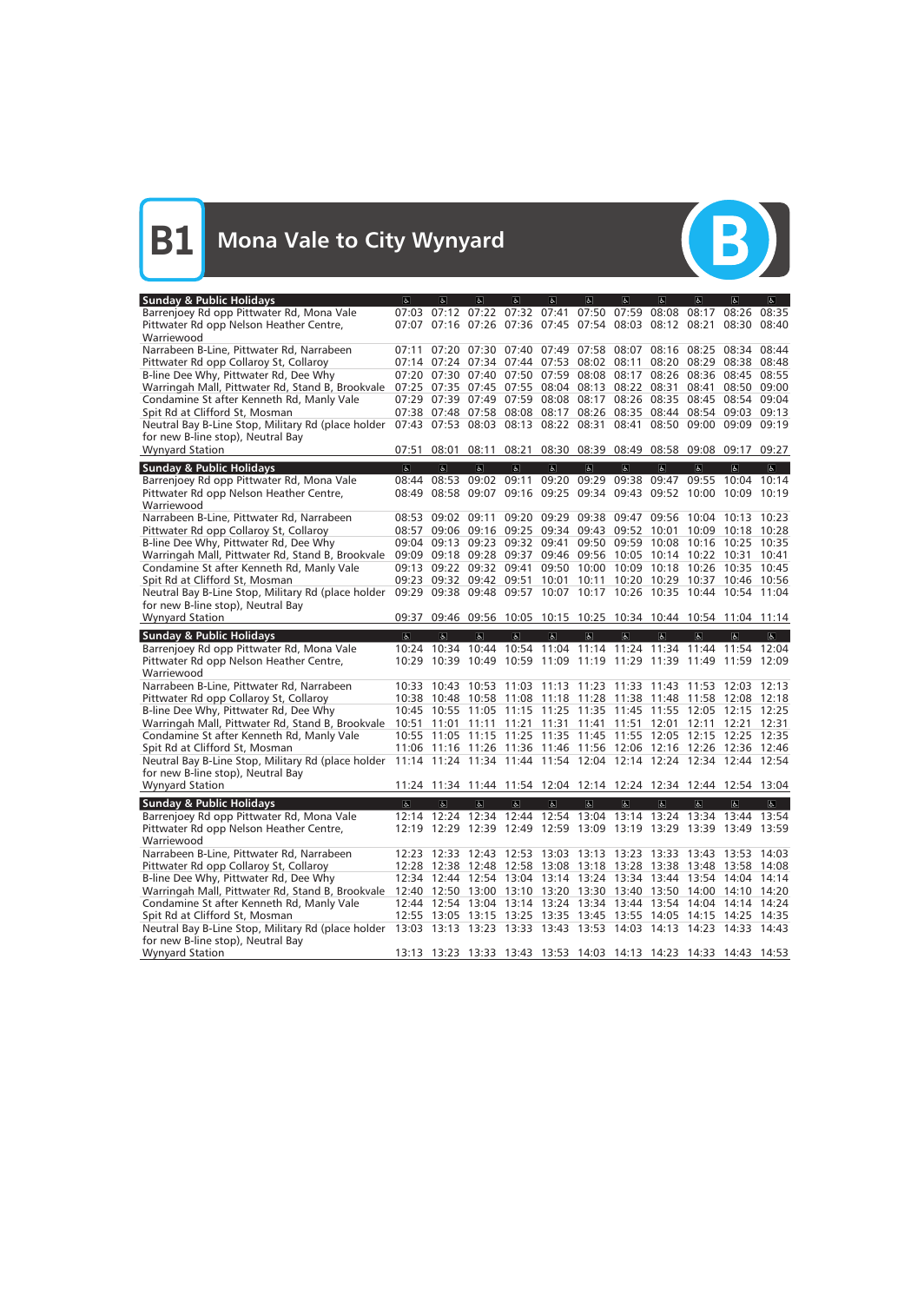

| <b>Sunday &amp; Public Holidays</b>                                                                                  | $\sigma$       | $\overline{a}$                | $\mathbf{a}$            | $\omega$                | $\sigma$                | $\epsilon$     | $\overline{a}$                                                                                                                         | $\sigma$                | $\overline{a}$          | $\sqrt{2}$              | $ \mathbf{f} $ |
|----------------------------------------------------------------------------------------------------------------------|----------------|-------------------------------|-------------------------|-------------------------|-------------------------|----------------|----------------------------------------------------------------------------------------------------------------------------------------|-------------------------|-------------------------|-------------------------|----------------|
| Barrenjoey Rd opp Pittwater Rd, Mona Vale                                                                            |                | 14:04 14:14 14:24 14:34 14:44 |                         |                         |                         |                | 14:54 15:04 15:14 15:24 15:34 15:44                                                                                                    |                         |                         |                         |                |
| Pittwater Rd opp Nelson Heather Centre,                                                                              |                |                               |                         |                         |                         |                | 14:09 14:19 14:29 14:39 14:49 14:59 15:09 15:19 15:29 15:39 15:49                                                                      |                         |                         |                         |                |
| Warriewood                                                                                                           |                |                               |                         |                         |                         |                |                                                                                                                                        |                         |                         |                         |                |
| Narrabeen B-Line, Pittwater Rd, Narrabeen                                                                            |                |                               |                         |                         |                         |                | 14:13 14:23 14:33 14:43 14:53 15:03 15:13 15:23 15:33 15:43 15:53                                                                      |                         |                         |                         |                |
| Pittwater Rd opp Collaroy St, Collaroy                                                                               |                |                               |                         |                         |                         |                | 14:18 14:28 14:38 14:48 14:58 15:08 15:18 15:28 15:38 15:48 15:58                                                                      |                         |                         |                         |                |
| B-line Dee Why, Pittwater Rd, Dee Why                                                                                |                | 14:24 14:34 14:44             |                         |                         |                         |                | 14:54 15:04 15:14 15:24 15:34                                                                                                          |                         |                         | 15:44 15:54 16:04       |                |
| Warringah Mall, Pittwater Rd, Stand B, Brookvale                                                                     |                |                               |                         |                         |                         |                | 14:30 14:40 14:50 15:00 15:10 15:20 15:30 15:40 15:50 16:00 16:10                                                                      |                         |                         |                         |                |
| Condamine St after Kenneth Rd, Manly Vale                                                                            |                |                               |                         |                         |                         |                | 14:34 14:44 14:54 15:04 15:14 15:24 15:34 15:44 15:54 16:04 16:14                                                                      |                         |                         |                         |                |
| Spit Rd at Clifford St, Mosman                                                                                       |                |                               |                         |                         |                         |                | 14:45 14:55 15:05 15:15 15:25 15:35 15:45 15:55 16:05 16:15 16:25                                                                      |                         |                         |                         |                |
| Neutral Bay B-Line Stop, Military Rd (place holder                                                                   |                |                               |                         |                         |                         |                | 14:53 15:03 15:13 15:23 15:33 15:43 15:53 16:03 16:13 16:23 16:33                                                                      |                         |                         |                         |                |
| for new B-line stop), Neutral Bay                                                                                    |                |                               |                         |                         |                         |                |                                                                                                                                        |                         |                         |                         |                |
| <b>Wynyard Station</b>                                                                                               |                |                               |                         |                         |                         |                | 15:03 15:13 15:23 15:33 15:43 15:53 16:03 16:13 16:23 16:33 16:43                                                                      |                         |                         |                         |                |
| <b>Sunday &amp; Public Holidays</b>                                                                                  | $\overline{6}$ | $\overline{6}$                | $\overline{6}$          | $\overline{\mathbf{g}}$ | $\overline{\mathbf{e}}$ | $\overline{6}$ | $\overline{6}$                                                                                                                         | $\overline{a}$          | $\overline{6}$          | $\sigma$                | $\sigma$       |
| Barrenjoey Rd opp Pittwater Rd, Mona Vale                                                                            | 15:54          | 16:04                         | 16:14                   | 16:24                   |                         |                | 16:34 16:44 16:54 17:04                                                                                                                |                         | 17:14                   | 17:24                   | 17:34          |
| Pittwater Rd opp Nelson Heather Centre,                                                                              |                |                               |                         |                         |                         |                | 15:59 16:09 16:19 16:29 16:39 16:49 16:59 17:09 17:19 17:29 17:39                                                                      |                         |                         |                         |                |
| Warriewood                                                                                                           |                |                               |                         |                         |                         |                |                                                                                                                                        |                         |                         |                         |                |
| Narrabeen B-Line, Pittwater Rd, Narrabeen                                                                            |                | 16:03 16:13                   | 16:23                   |                         |                         |                | 16:33 16:43 16:53 17:03 17:13 17:23 17:33 17:43                                                                                        |                         |                         |                         |                |
| Pittwater Rd opp Collaroy St, Collaroy                                                                               |                |                               |                         |                         |                         |                | 16:08 16:18 16:28 16:38 16:48 16:58 17:08 17:18 17:28 17:38 17:48                                                                      |                         |                         |                         |                |
| B-line Dee Why, Pittwater Rd, Dee Why                                                                                |                |                               |                         |                         |                         |                | 16:14 16:24 16:34 16:44 16:54 17:04 17:14 17:24 17:34 17:44 17:54                                                                      |                         |                         |                         |                |
| Warringah Mall, Pittwater Rd, Stand B, Brookvale                                                                     |                | 16:20 16:30 16:40             |                         |                         |                         |                | 16:50 17:00 17:10 17:20 17:30 17:40 17:50 18:00                                                                                        |                         |                         |                         |                |
| Condamine St after Kenneth Rd, Manly Vale                                                                            |                |                               |                         |                         |                         |                | 16:24 16:34 16:44 16:54 17:04 17:14 17:24 17:34 17:44 17:54 18:04<br>16:35 16:45 16:55 17:05 17:15 17:25 17:35 17:45 17:54 18:04 18:14 |                         |                         |                         |                |
| Spit Rd at Clifford St, Mosman<br>Neutral Bay B-Line Stop, Military Rd (place holder                                 |                |                               |                         |                         |                         |                | 16:43 16:53 17:03 17:13 17:23 17:33 17:43 17:54 18:03 18:13 18:23                                                                      |                         |                         |                         |                |
| for new B-line stop), Neutral Bay                                                                                    |                |                               |                         |                         |                         |                |                                                                                                                                        |                         |                         |                         |                |
| <b>Wynyard Station</b>                                                                                               |                |                               |                         |                         |                         |                | 16:53 17:03 17:13 17:23 17:33 17:42 17:51 18:02 18:11 18:21                                                                            |                         |                         |                         | 18:31          |
|                                                                                                                      |                |                               |                         |                         |                         |                |                                                                                                                                        |                         |                         |                         |                |
|                                                                                                                      |                |                               |                         |                         |                         |                |                                                                                                                                        |                         |                         |                         |                |
| <b>Sunday &amp; Public Holidays</b>                                                                                  | $\sigma$       | $\sigma$                      | $\mathbf{r}$            | $\mathbf{P}$            | $\mathbf{r}$            | $\mathbf{r}$   | $\mathbf{P}$                                                                                                                           | $\sigma$                | $\sigma$                | $\sigma$                | $\mathbf{g}$   |
| Barrenjoey Rd opp Pittwater Rd, Mona Vale                                                                            |                |                               |                         |                         |                         |                | 17:43 17:53 18:03 18:13 18:23 18:33 18:43 18:53 19:02 19:12 19:22                                                                      |                         |                         |                         |                |
| Pittwater Rd opp Nelson Heather Centre,                                                                              |                |                               |                         |                         |                         |                | 17:48 17:58 18:08 18:18 18:28 18:38 18:47 18:57 19:06 19:16 19:26                                                                      |                         |                         |                         |                |
| Warriewood                                                                                                           |                |                               |                         |                         |                         |                |                                                                                                                                        |                         |                         |                         |                |
| Narrabeen B-Line, Pittwater Rd, Narrabeen                                                                            |                | 17:52 18:02                   |                         |                         |                         |                | 18:12 18:22 18:32 18:42 18:51 19:01                                                                                                    |                         | 19:10                   | 19:20                   | 19:30          |
| Pittwater Rd opp Collaroy St, Collaroy                                                                               |                | 17:57 18:07 18:17             |                         |                         |                         |                | 18:27 18:37 18:47 18:56 19:06 19:15                                                                                                    |                         |                         | 19:25                   | 19:35          |
| B-line Dee Why, Pittwater Rd, Dee Why                                                                                |                | 18:03 18:13                   | 18:23                   |                         |                         |                | 18:33 18:43 18:52 19:01                                                                                                                | 19:11                   | 19:20 19:30             |                         | 19:40          |
| Warringah Mall, Pittwater Rd, Stand B, Brookvale                                                                     |                | 18:09 18:19 18:29             |                         |                         |                         |                | 18:39 18:49 18:58 19:06 19:16                                                                                                          |                         | 19:25                   | 19:35 19:45             |                |
| Condamine St after Kenneth Rd, Manly Vale                                                                            |                | 18:13 18:23                   | 18:33                   |                         |                         |                | 18:43 18:53 19:02 19:10 19:20 19:29 19:39                                                                                              |                         |                         |                         | 19:49          |
| Spit Rd at Clifford St, Mosman                                                                                       |                | 18:23 18:33 18:43             |                         |                         |                         |                | 18:53 19:02 19:10 19:18 19:28 19:37 19:47 19:57                                                                                        |                         |                         |                         |                |
| Neutral Bay B-Line Stop, Military Rd (place holder                                                                   |                |                               |                         |                         |                         |                | 18:32 18:42 18:51 18:59 19:08 19:16 19:24 19:34 19:43 19:53 20:02                                                                      |                         |                         |                         |                |
| for new B-line stop), Neutral Bay<br><b>Wynyard Station</b>                                                          |                |                               |                         |                         |                         |                | 18:40 18:50 18:59 19:07 19:16 19:24 19:32 19:42 19:51 20:01 20:10                                                                      |                         |                         |                         |                |
|                                                                                                                      |                |                               |                         |                         |                         |                |                                                                                                                                        |                         |                         |                         |                |
| <b>Sunday &amp; Public Holidays</b>                                                                                  | $\overline{6}$ | $\overline{a}$                | $\overline{\mathbf{c}}$ | $\overline{\mathbf{e}}$ | $\overline{d}$          | $\overline{6}$ | $\overline{\mathbf{c}}$                                                                                                                | $\overline{\mathbf{c}}$ | $\overline{\mathbf{e}}$ | $\overline{\mathbf{r}}$ | $\overline{a}$ |
| Barrenjoey Rd opp Pittwater Rd, Mona Vale                                                                            |                |                               |                         |                         |                         |                | 19:32 19:42 19:52 20:02 20:12 20:22 20:32 20:42 20:52 21:02 21:12                                                                      |                         |                         |                         |                |
| Pittwater Rd opp Nelson Heather Centre,                                                                              |                |                               |                         |                         |                         |                | 19:36 19:46 19:56 20:06 20:16 20:26 20:36 20:46 20:56 21:06 21:16                                                                      |                         |                         |                         |                |
| Warriewood                                                                                                           |                |                               |                         |                         |                         |                |                                                                                                                                        |                         |                         |                         |                |
| Narrabeen B-Line, Pittwater Rd, Narrabeen                                                                            |                |                               |                         |                         |                         |                | 19:40 19:50 20:00 20:10 20:20 20:30 20:40 20:50 21:00 21:10 21:20<br>19:45 19:53 20:03 20:13 20:23 20:33 20:43 20:53 21:03 21:13 21:23 |                         |                         |                         |                |
| Pittwater Rd opp Collaroy St, Collaroy<br>B-line Dee Why, Pittwater Rd, Dee Why                                      |                |                               |                         |                         |                         |                | 19:50 19:58 20:08 20:18 20:28 20:38 20:48 20:58 21:08 21:18 21:28                                                                      |                         |                         |                         |                |
| Warringah Mall, Pittwater Rd, Stand B, Brookvale                                                                     |                |                               |                         |                         |                         |                | 19:55 20:03 20:13 20:23 20:33 20:43 20:53 21:03 21:13 21:23 21:33                                                                      |                         |                         |                         |                |
| Condamine St after Kenneth Rd, Manly Vale                                                                            |                |                               |                         |                         |                         |                | 19:59 20:07 20:17 20:27 20:37 20:47 20:57 21:07 21:17 21:27 21:37                                                                      |                         |                         |                         |                |
| Spit Rd at Clifford St, Mosman                                                                                       |                |                               |                         |                         |                         |                | 20:07 20:15 20:25 20:35 20:45 20:55 21:05 21:15 21:25 21:35 21:45                                                                      |                         |                         |                         |                |
| Neutral Bay B-Line Stop, Military Rd (place holder 20:12 20:20 20:30 20:40 20:50 21:00 21:10 21:20 21:30 21:40 21:50 |                |                               |                         |                         |                         |                |                                                                                                                                        |                         |                         |                         |                |
| for new B-line stop), Neutral Bay<br><b>Wynyard Station</b>                                                          |                |                               |                         |                         |                         |                | 20:20 20:28 20:38 20:48 20:58 21:08 21:18 21:28 21:38 21:48 21:58                                                                      |                         |                         |                         |                |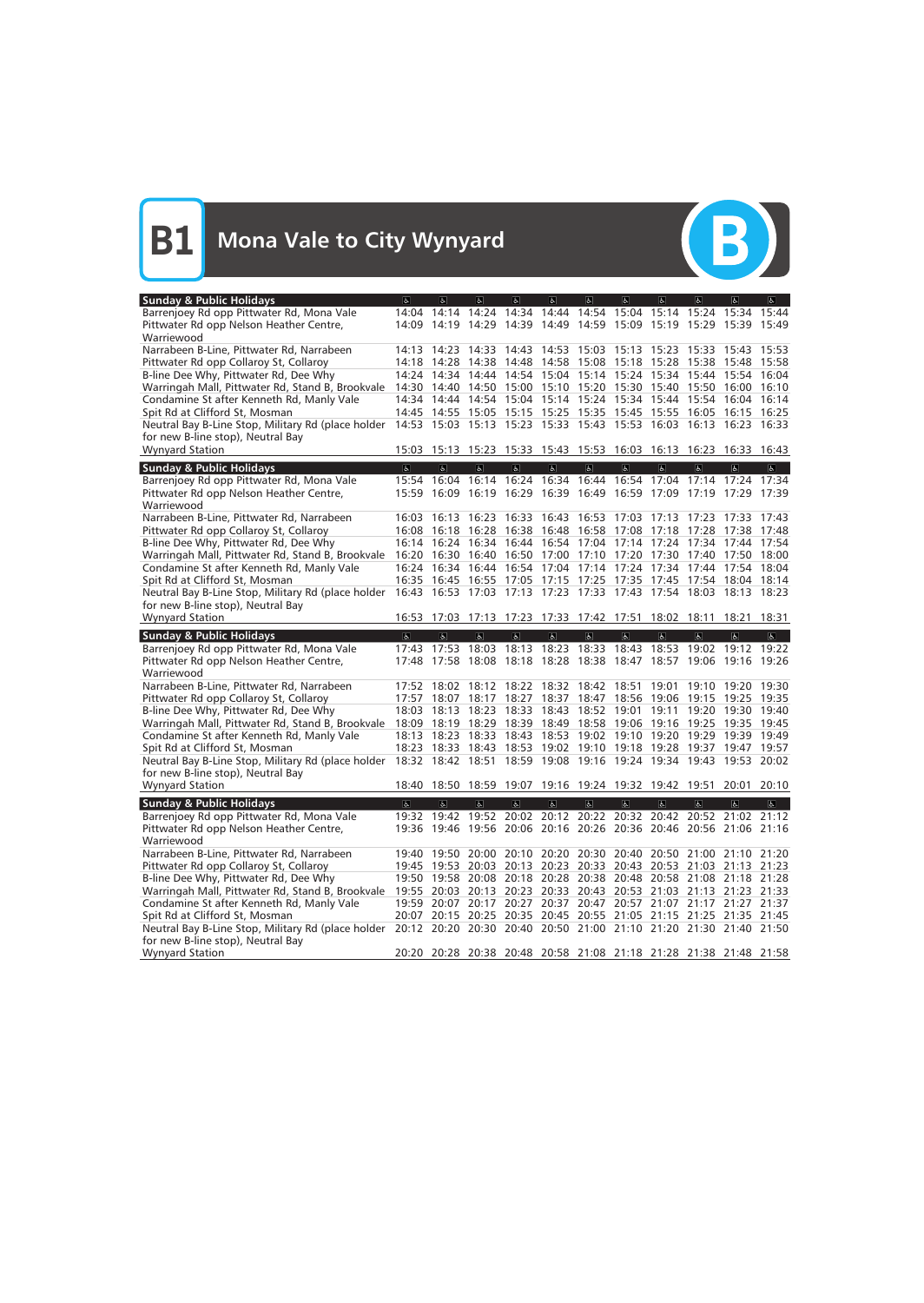

| <b>Sunday &amp; Public Holidays</b>                    | $\sigma$       | $ \mathbf{e} $                | $ \mathbf{f} \$ | $\sigma$ | $\mathbf{d}$                              | $\sigma$          | $\sigma$    | $\sigma$    | $\sigma$                                                          | $\sigma$    | $  \mathbf{P}  $ |
|--------------------------------------------------------|----------------|-------------------------------|-----------------|----------|-------------------------------------------|-------------------|-------------|-------------|-------------------------------------------------------------------|-------------|------------------|
| Barrenjoey Rd opp Pittwater Rd, Mona Vale              |                | 21:22 21:32                   | 21:42           |          | 21:52 22:02 22:15                         |                   | 22:28       | 22:43       | 22.58                                                             | 23.13       | 73.78            |
| Pittwater Rd opp Nelson Heather Centre,                | 21:26          | 21:36 21:46 21:56 22:06 22:19 |                 |          |                                           |                   | 22:32 22:47 |             | 23:02 23:17                                                       |             | 23:32            |
| Warriewood                                             |                |                               |                 |          |                                           |                   |             |             |                                                                   |             |                  |
| Narrabeen B-Line, Pittwater Rd, Narrabeen              |                |                               |                 |          |                                           |                   |             |             | 21:30 21:40 21:50 22:00 22:10 22:23 22:36 22:51 23:06 23:21 23:36 |             |                  |
| Pittwater Rd opp Collaroy St, Collaroy                 | 21:33          | 21:43                         | 21:53           | 22:03    | 22:13                                     | 22:26             | 22:39       | 22:54 23:09 |                                                                   | 23:24 23:39 |                  |
| B-line Dee Why, Pittwater Rd, Dee Why                  | 21:38          | 21:48                         | 21:58           | 22:08    | 22:18                                     | 22:31             | 22:44       | 22:59       | 23:14                                                             | 23:29       | 23:44            |
| Warringah Mall, Pittwater Rd, Stand B, Brookvale 21:43 |                | 21:53                         | 22:03           | 22:13    |                                           | 22:23 22:36 22:49 |             | 23:04       | 23:19                                                             | 23:34 23:49 |                  |
| Condamine St after Kenneth Rd, Manly Vale              | 21:47          | 21:57                         | 22:07           | 22:17    | 22:27                                     | 22:40             | 22:53       | 23:08       | 23:23                                                             | 23:38 23:53 |                  |
| Spit Rd at Clifford St, Mosman                         | 21:55          | 22:05                         | 22:15           | 22:25    |                                           | 22:35 22:48       | 23:01       | 23:16       | 23:31                                                             | 23:46       | 00:01            |
| Neutral Bay B-Line Stop, Military Rd (place holder     | 22:00          |                               |                 |          | 22:10 22:20 22:30 22:40 22:53 23:06 23:21 |                   |             |             | 23:36 23:51                                                       |             | 00:06            |
| for new B-line stop), Neutral Bay                      |                |                               |                 |          |                                           |                   |             |             |                                                                   |             |                  |
| <b>Wynyard Station</b>                                 |                |                               |                 |          |                                           |                   |             |             | 22:08 22:18 22:28 22:38 22:48 23:01 23:14 23:29 23:44 23:59 00:14 |             |                  |
| <b>Sunday &amp; Public Holidays</b>                    | $\overline{a}$ |                               |                 |          |                                           |                   |             |             |                                                                   |             |                  |
| Barrenjoey Rd opp Pittwater Rd, Mona Vale              | 23:43          |                               |                 |          |                                           |                   |             |             |                                                                   |             |                  |
| Pittwater Rd opp Nelson Heather Centre,                | 23:47          |                               |                 |          |                                           |                   |             |             |                                                                   |             |                  |
| Warriewood                                             |                |                               |                 |          |                                           |                   |             |             |                                                                   |             |                  |
| Narrabeen B-Line, Pittwater Rd, Narrabeen              | 23:51          |                               |                 |          |                                           |                   |             |             |                                                                   |             |                  |
| Pittwater Rd opp Collaroy St, Collaroy                 | 23:54          |                               |                 |          |                                           |                   |             |             |                                                                   |             |                  |
| B-line Dee Why, Pittwater Rd, Dee Why                  | 23:59          |                               |                 |          |                                           |                   |             |             |                                                                   |             |                  |
|                                                        |                |                               |                 |          |                                           |                   |             |             |                                                                   |             |                  |
| Warringah Mall, Pittwater Rd, Stand B, Brookvale       | 00:04          |                               |                 |          |                                           |                   |             |             |                                                                   |             |                  |
| Condamine St after Kenneth Rd, Manly Vale              | 00:08          |                               |                 |          |                                           |                   |             |             |                                                                   |             |                  |
| Spit Rd at Clifford St, Mosman                         | 00:16          |                               |                 |          |                                           |                   |             |             |                                                                   |             |                  |
| Neutral Bay B-Line Stop, Military Rd (place holder     | 00:21          |                               |                 |          |                                           |                   |             |             |                                                                   |             |                  |
| for new B-line stop), Neutral Bay                      |                |                               |                 |          |                                           |                   |             |             |                                                                   |             |                  |